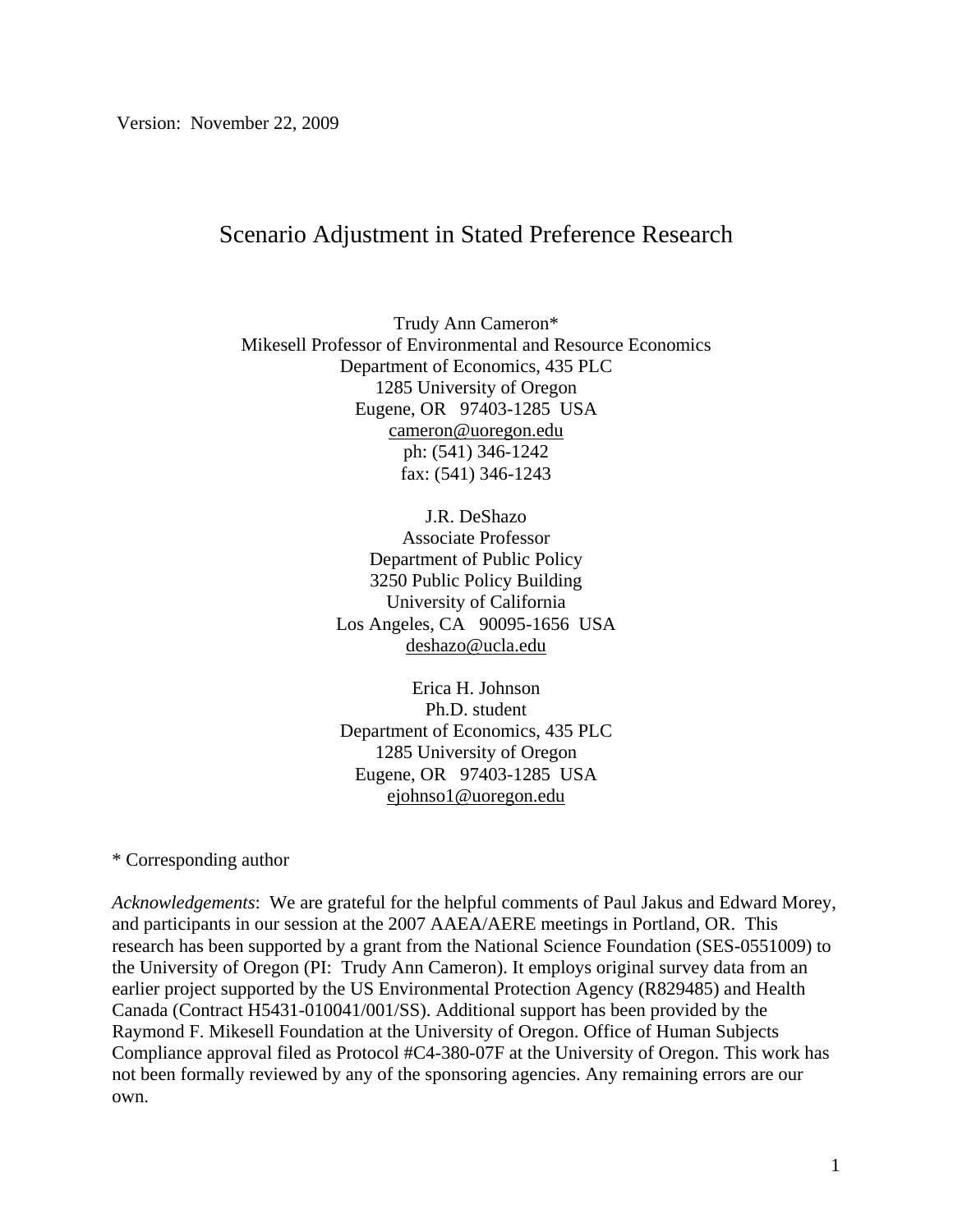# Scenario Adjustment in Stated Preference Research

## ABSTRACT

Stated preference (SP) survey methods have been used increasingly to assess willingness to pay for a wide variety of non-market goods and services, including reductions in risks to life and health. Poorly designed SP studies are subject to a number of well-known biases, but many of these biases can be minimized when they are anticipated ex ante and accommodated in the study's design or during data analysis. We identify another source of potential bias, which we call "scenario adjustment," where respondents assume that the substantive alternative(s) in an SP choice set, in their own particular case, will be different than the survey instrument describes. We use an existing survey, developed to ascertain willingness to pay for private health-risk reduction programs, to demonstrate a strategy to control and correct for scenario adjustment in the estimation of willingness to pay. This strategy involves data from carefully worded follow-up questions and ex post econometric controls for each respondent's subjective departures from the intended choice scenario. Our research has important implications for the design of future SP surveys.

*Keywords:* scenario adjustment, scenario rejection, stated preference, value of a statistical life (VSL), value of a statistical illness profile

*JEL Classifications*: C42, C35, Q51, I18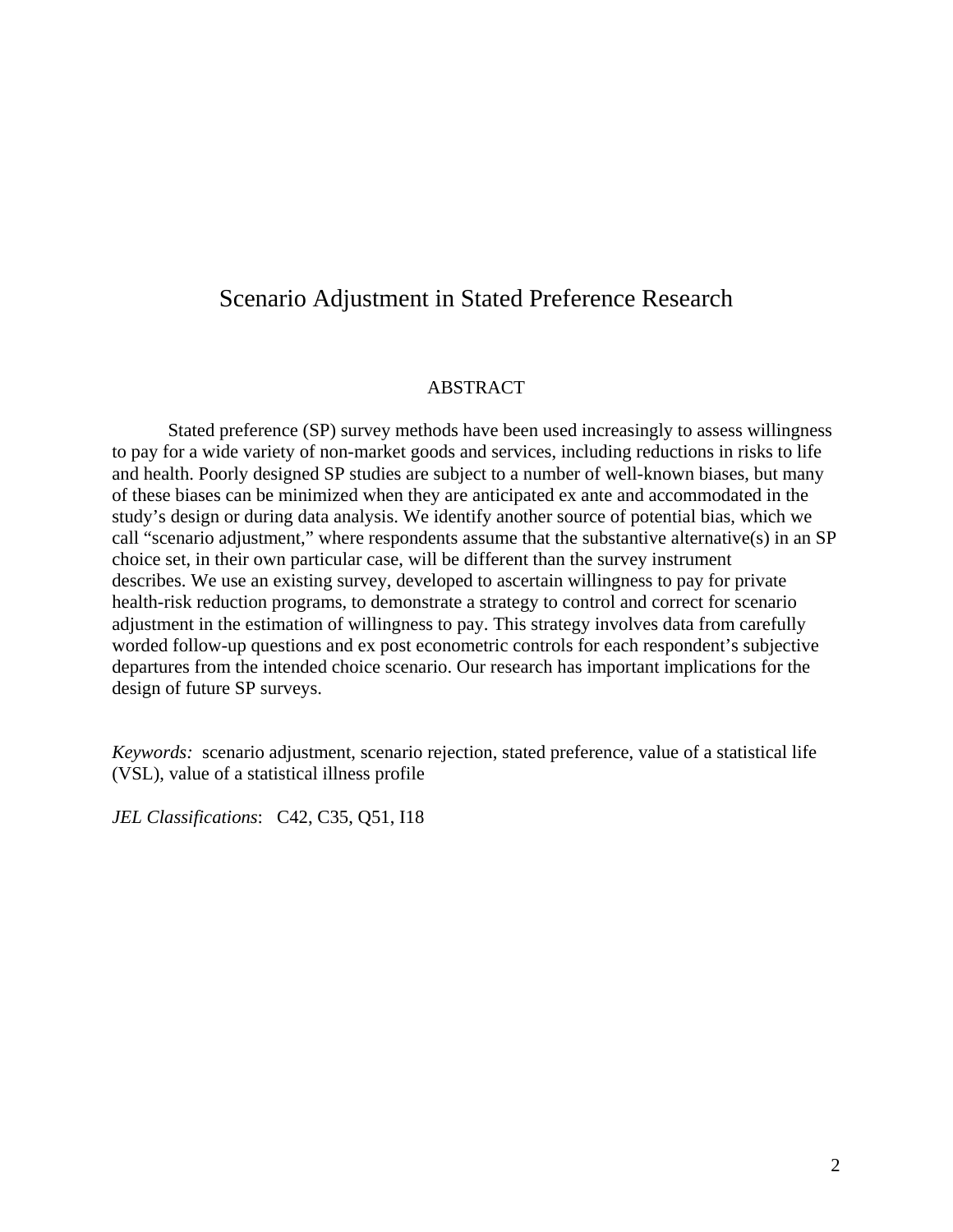### 1. Introduction

Recent interest in behavioral economics had led researchers to revisit instances where conventional empirical models of rational consumer decision-making may have failed to provide an adequate picture of choice behavior. Bernheim and Rangel (2009), for example, note that "it is often difficult to formulate coherent and normatively compelling rationalizations for nonstandard choice patterns" (i.e. when consumers do not choose in the way that our utilitymaximization models would predict).

Researchers have also long recognized that subjective beliefs are an important determinant of consumers' choices (Dominitz and Manski (2004); Manski (2004)). For example, individuals' beliefs about the timing of their own risks for particular illnesses may determine their willingness to pay to reduce these health risks (e.g., to purchase organic foods), to measure their risks (e.g., to purchase a new diagnostic test not currently covered by insurance), or to buy extra insurance against undesirable health risk outcomes (e.g., to purchase Medi-Gap policies). As subjective beliefs change, individual behavior will probably change as well. The individual's subjective beliefs are an example of "ancillary conditions" associated with a choice, as described in Bernheim and Rangel (2009).

As ancillary conditions for choices, subjective beliefs are likely to play an important role when research subjects answer questions in stated preference (*SP*) surveys used to value nonmarket goods. An SP survey describes a scenario in which the respondent is offered a hypothetical opportunity to purchase one or more costly programs that yield particular sets of individual-specific consequences. When asked to make choices about health-related programs, for example, individuals may hold strong prior beliefs about many aspects of the alternatives in the choice scenario, including their own risks of particular illnesses, the time profile of those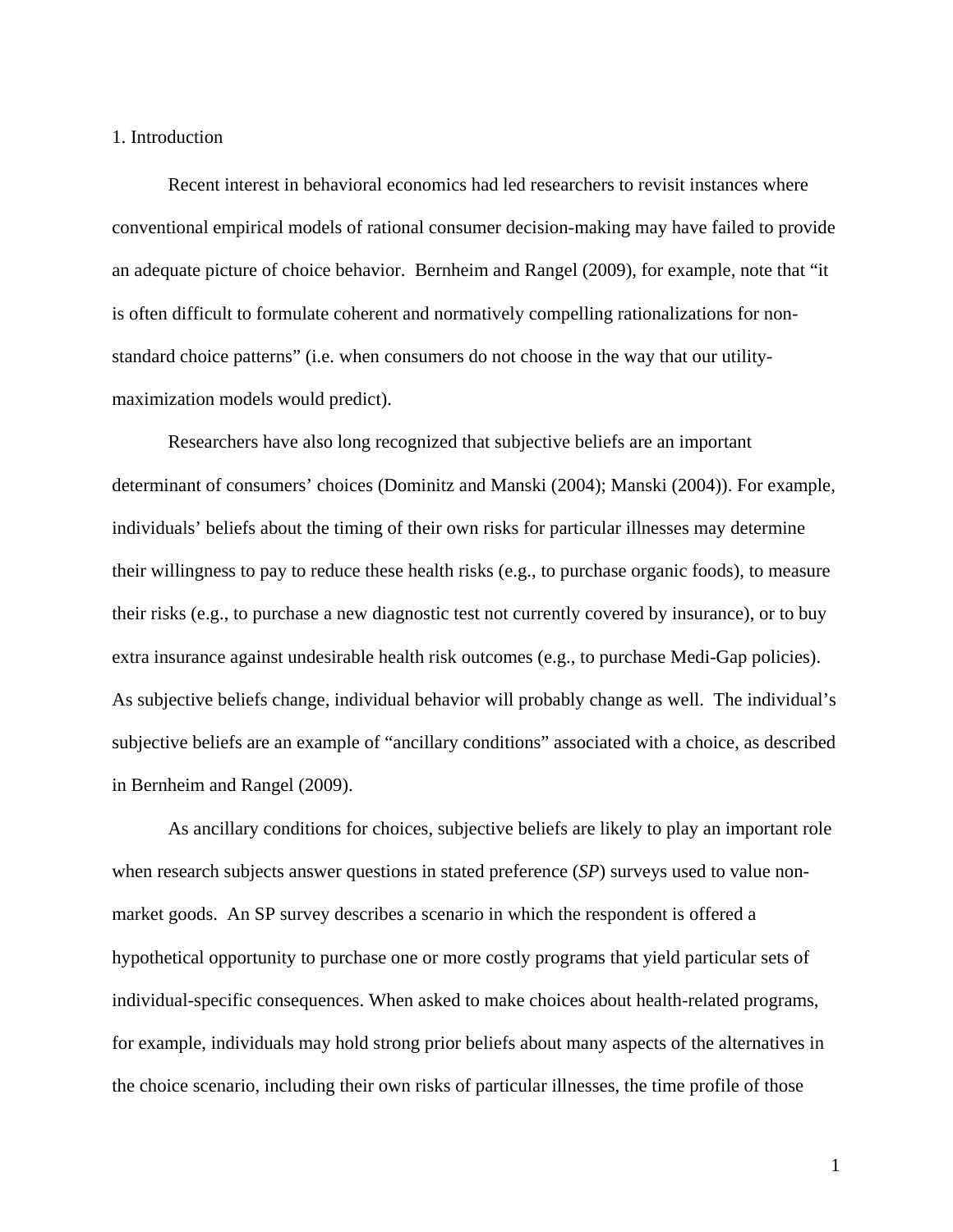illness-specific risks over their lifetimes, the effectiveness of preventive actions, the effectiveness of the probable treatments, etc. When respondents hold prior beliefs about any aspect of the scenario that diverge from the researcher-prescribed information, three possibilities arise: (1) respondents may replace their beliefs about aspects of the scenario with the information provided by the researcher; (2) they may retain their beliefs and instead reject the choice scenario as irrelevant or unrealistic, often resulting in a protest response, and (3) they may accept the scenario but "adjust" some of its informational aspects to fit their own personal situation, history or context. We define "scenario adjustment" to occur in the third case, where respondents impute or modify some aspect of a given choice scenario based upon their personal beliefs, which constitute ancillary conditions for these types of choices.

This paper concerns the identification of scenario adjustment as a behavioral phenomenon affecting choices. We also illustrate one strategy for correction. We take advantage of an existing stated preference survey concerning prospective health risk reductions, described in Cameron and DeShazo (2009). This survey is designed to elicit choices that allow the researcher to infer willingness to pay for privately purchased diagnostic programs which reduce the prospective risk that respondents will experience specific illness profiles over their remaining lifespans. An illness profile consists of a description of a sequence of future health states associated with a major illness that the respondent may experience with some baseline probability. The specific type of "scenario adjustment" problem we address in this paper has to do with each respondent's degree of acceptance of the stated *latency* of the illness (i.e. time until the onset of symptoms). Latency is specified as an attribute of each illness profile described in the choice sets used in the survey.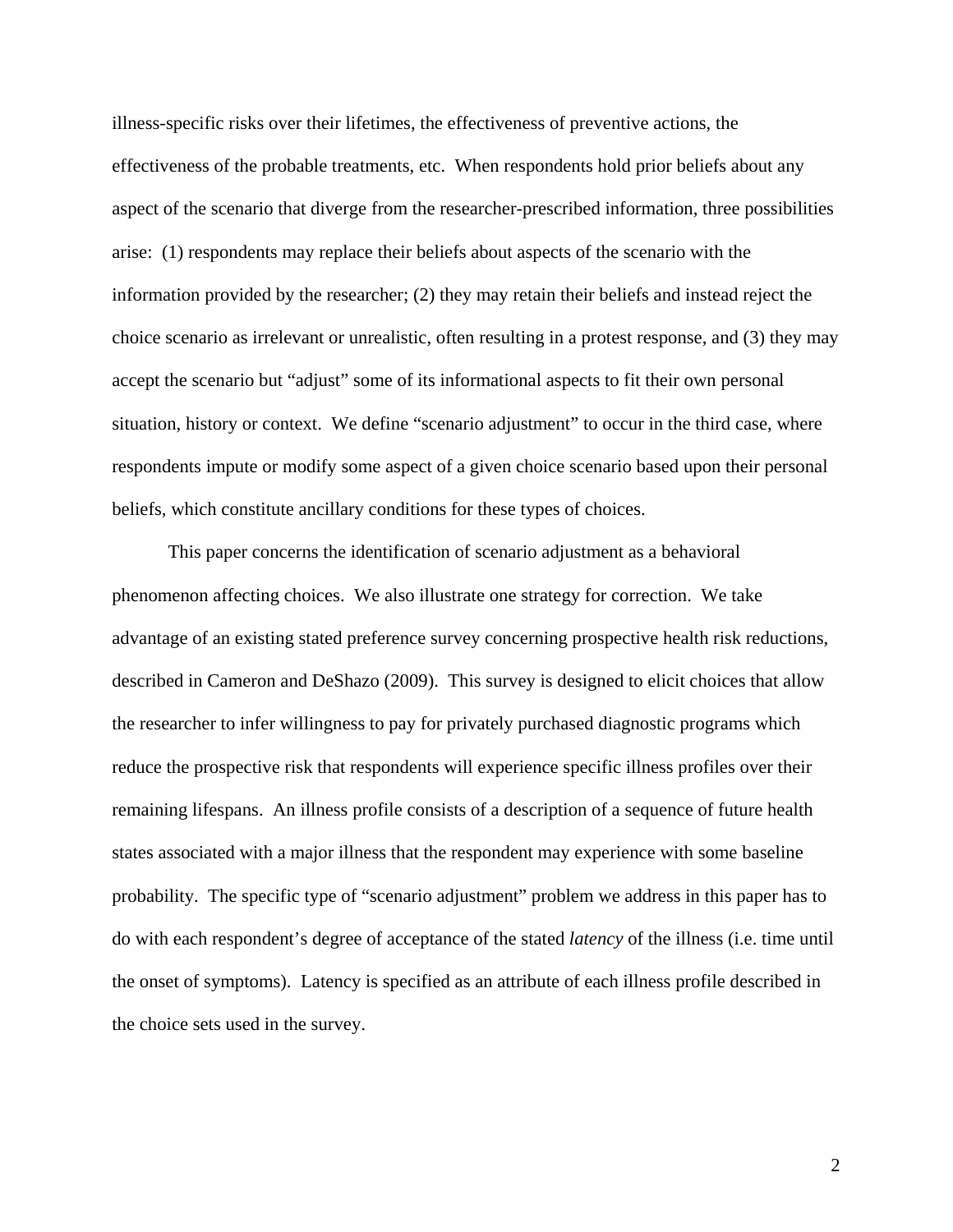Our assessment of the consequences of scenario adjustment (and thus our potential correction strategy) is made possible because our respondents are asked appropriate debriefing questions after each stated choice question concerning alternative health-risk reduction programs. These debriefing questions allow us to distinguish between respondents who appear to *accept* the latency information given in the choice scenario (and therefore presumably answer the choice question based on the latencies described in the choice scenario) from those who *subjectively adjust* the latency information in the scenario (and therefore appear to have answered a somewhat different question). Some individuals underestimate the latency period—they believe that the program's benefits, in their own case, would start sooner. Other individuals overestimate the latency period. If subjective latency affects willingness to pay (*WTP*) for risk reductions, then respondents' latency perceptions can influence their estimated *WTP* amounts.<sup>1</sup>

If scenario adjustment is ignored, it is possible that this behavior on the part of respondents may cause the researcher to underestimate *WTP* for some respondents and overestimate *WTP* for others, to varying degrees. The opposing effects are unlikely to be exactly offsetting. In cases like this, researchers should probably calculate and compare estimates of *WTP* both with and without corrections for scenario adjustment. But this implies that as early as the process of survey design, researchers should try to anticipate the dimensions along which respondents may be inclined to adjust the stated choice scenario, despite the survey designer's best efforts. Suitable debriefing questions need to be included in the survey to permit a formal assessment of the extent of this behavior.

<sup>&</sup>lt;sup>1</sup> "Scenario adjustment" might occur as follows. Suppose a male respondent has a family history of heart disease at age fifty. In his copy of the survey, the stated choice scenario that involves heart disease may specify that this illness would lead to moderate and/or severe pain and disability starting at age seventy. However, given his private knowledge, he might answer the question as though the benefits of the proposed risk reduction program would begin at age fifty.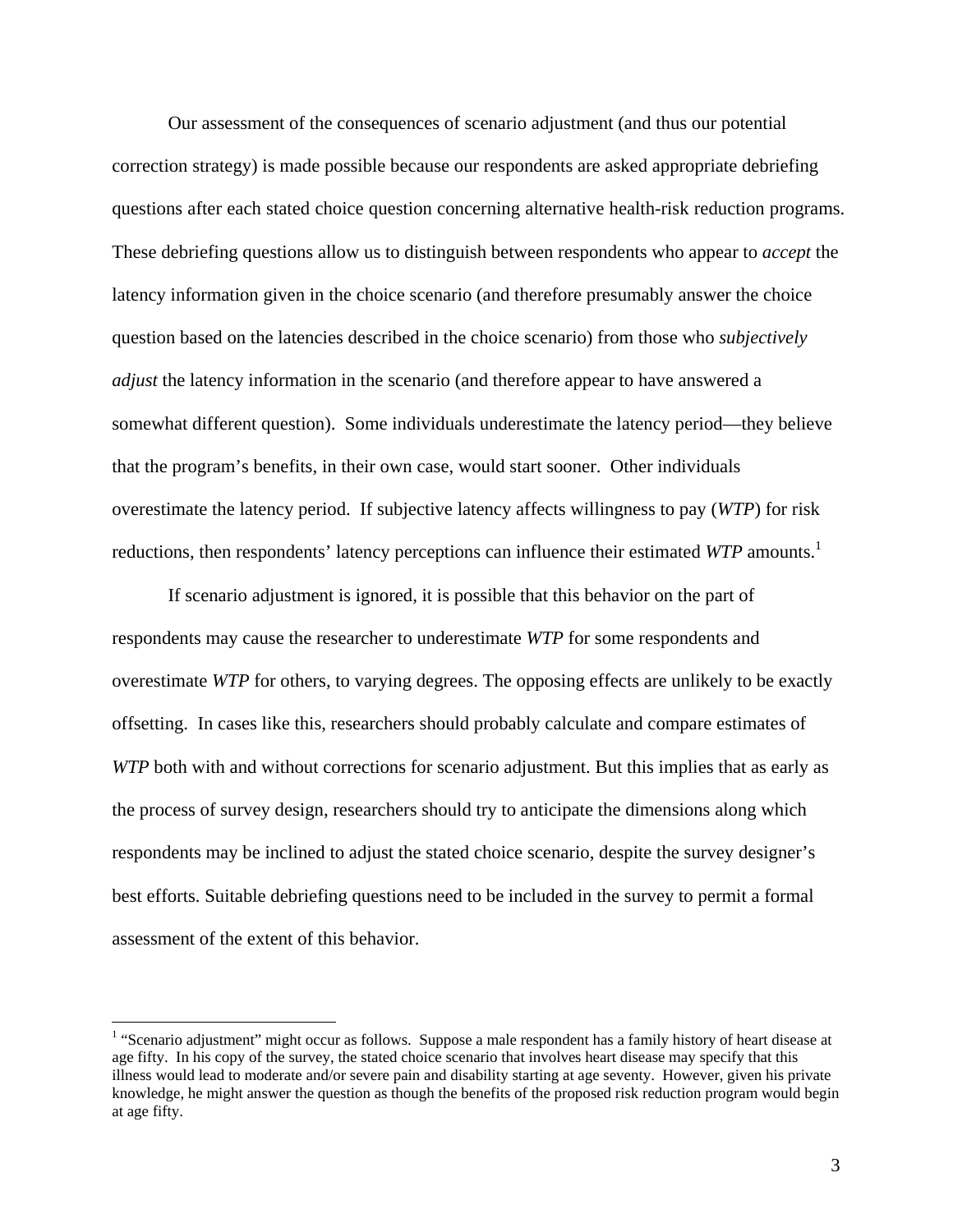We note that corrections for scenario adjustment must be considered in relation to the practice of "libertarian paternalism" as discussed by Thaler and Sunstein (2003) and Smith (2007). "Libertarian paternalism" involves honoring consumer sovereignty to the greatest extent possible (the libertarian part), but intervening to override some aspects of behavior when the researcher believes that these are mistakes (the paternalism part). For example, suppose the researcher is attempting to value removal of the health risks associated with a toxic waste site. The survey may state a particular objective existing risk, but one-third of the survey's respondents may believe that the risk is ten times as large as the objective risk. The model could be estimated based on each individual's subjective risks. However, to generate an estimate of social benefits based on the objective risks, the researcher may counterfactually simulate what this third of the sample would have been willing to pay, had they believed the lower objective risks instead. Scenario adjustment, as described in this paper, likewise involves simulating the preference parameters that would have been estimated. In this case, the counterfactual is the case where do not approach the choice using their own subjective estimates of latency, but instead "buy" the attributes of each illness profile as described in the survey.

There is one final consideration when considering scenario adjustment in stated preference studies. Individuals may likewise adjust choice scenarios in real-life choice situations. If "scenario adjustment" happens with similar frequency in actual markets, then perhaps these misalignments are an unavoidable part of how consumers truly behave in real markets. If a stated preference study is designed to predict future actual choice behavior, perhaps the *SP* choice models should allow people to make the same "mistakes" that they would make in real life. However, if the goal is welfare assessment based on *WTP* under conditions of full information, then corrections are more justified. Of course, if scenario adjustment is for some reason more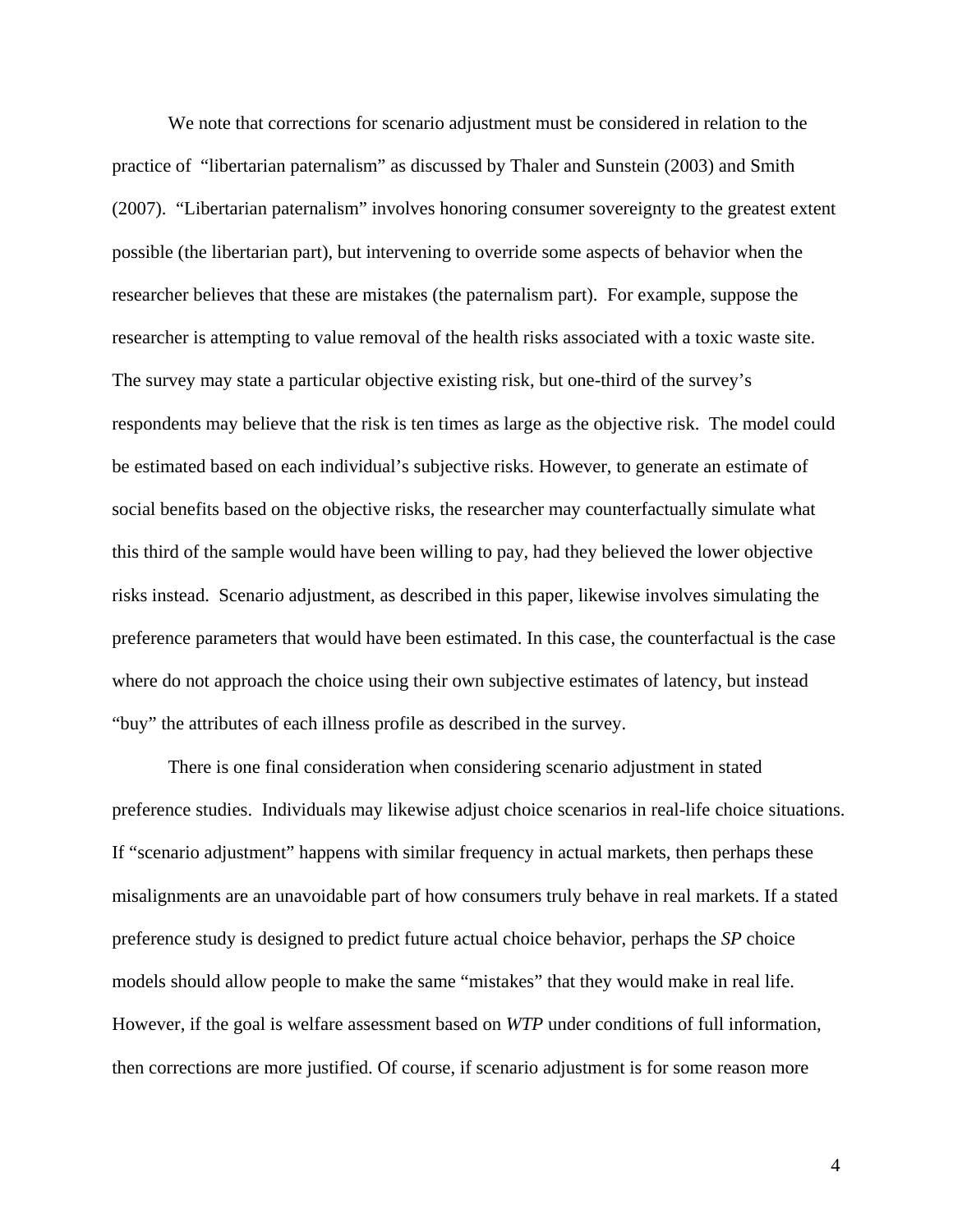pronounced in hypothetical choice scenarios, as opposed to real market conditions, then perhaps the researcher should correct the misalignment in order to more accurately predict respondents' *WTP* under real conditions.

The empirical contribution of this paper is to identify and illustrate one case of scenario adjustment by respondents to a stated preference survey, and to demonstrate the potential consequences of this behavior for the resulting estimates of *WTP*. The paper proceeds as follows: Section 2 reviews in more detail the related literature on perceptions and *SP*. Section 3 briefly describes our survey and the data it produces. Section 4 briefly reviews a utility-theoretic choice model used to analyze respondents' program preferences. Section 5 discusses how to control for scenario adjustment and conveys our empirical results, and Section 6 concludes.

### 2. Related Literature

 $\overline{a}$ 

Researchers certainly recognize that respondents bring their beliefs and perceptions about aspects of a choice scenario into a choice setting (Manski, 2004).<sup>2</sup> Researchers are also aware that the information provided in an SP choice scenario may conflict with respondents' beliefs and perceptions, in some cases because of the random assignment of attributes in efficiently designed conjoint choice sets. Some respondents may be presented with scenarios containing unrealistic or irrelevant choice alternatives, relative to the individual's beliefs, despite these being plausible for the average respondent. A tension may thus arise between the efficient design of a choice set and respondents' expectations regarding which kinds of choice alternatives are realistic or relevant (Louviere, et al. (2000); Louviere (2006)).

<sup>&</sup>lt;sup>2</sup> For example Adamowicz, et al. (1997) and Poor, et al. (2001) compare *WTP* estimates from choice models that use both objectively measured and subjectively perceived levels of attributes. Experimental economists (e.g. Plott and Zeiler (2005)) have examined the role of subjective beliefs in explaining the gap between *WTP* and willingness to accept (*WTA*).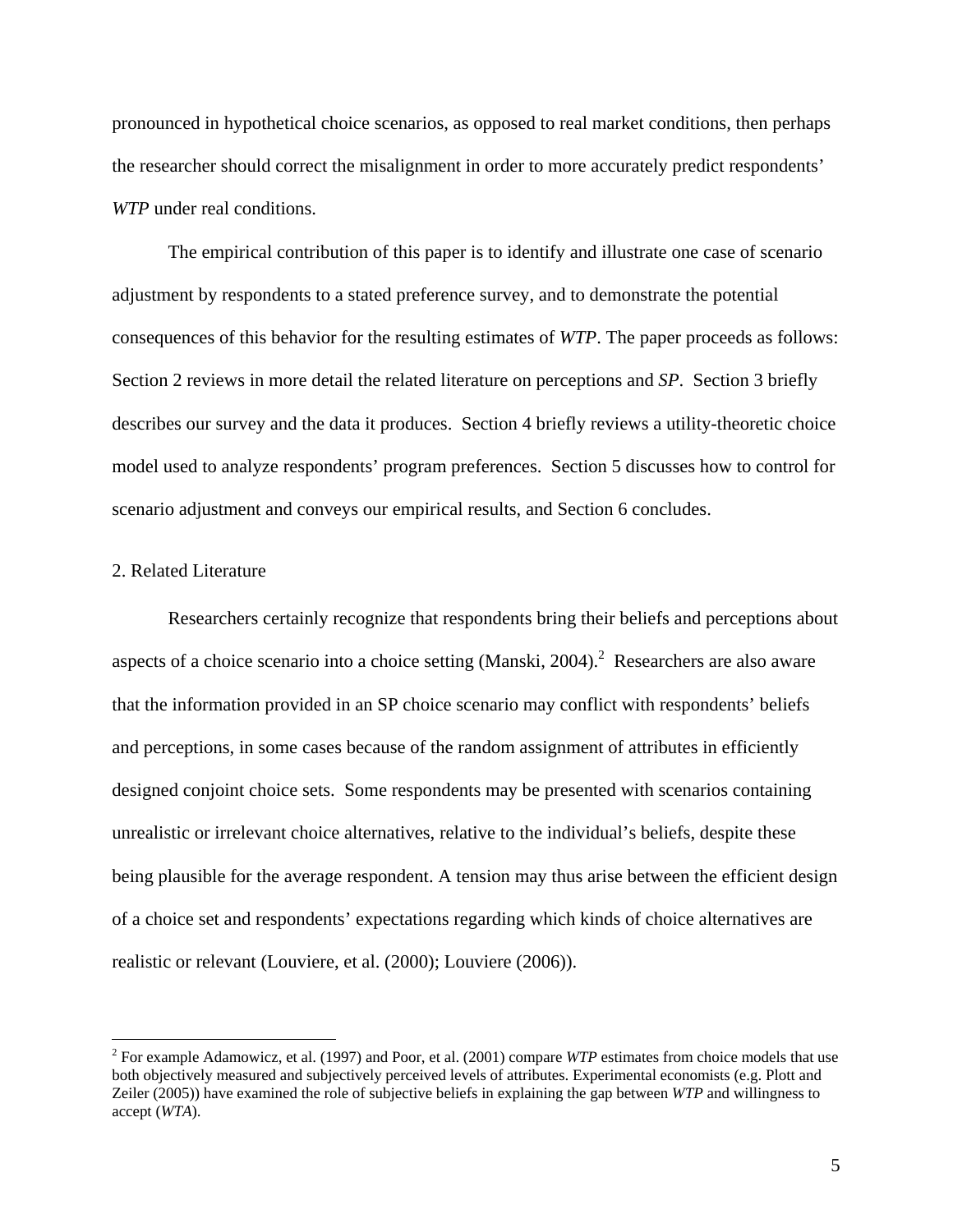When confronted with unrealistic or irrelevant choice scenarios, respondents may issue protest responses. Outright scenario *rejection* may lead a respondent to state that they prefer the status quo alternative, but they do this for reasons that have nothing to do with their preferences or the constraints they face (or they may refuse to make any choice at all). This behavior may indicate merely that they doubt the viability of the hypothetical product or proposed program, rather than implying that they would not value it if it were guaranteed to work as advertised.<sup>3</sup> When some choices may be protest responses or belie some type of scenario rejection, then, it is important to distinguish these from "good" responses (although in practice it can be difficult to draw these distinctions). $4$  Bateman, et al. (2002) suggest several methods to identify these protest responses such as follow-up questions about why respondents answered the way they did. Strazzera, et al. (2003) also offer possible corrections for selection bias caused by protest zeroes in contingent valuation studies.

Instead of outright scenario rejection, we address the phenomenon of scenario *adjustment*—where respondents find one or more of the attributes of the stated alternatives to be somewhat implausible but this problem does not derail the choice process entirely. Instead, the individuals may implicitly replace one or more of these implausible stated attributes with something that they deem more plausible and then make their decisions based on these mental edits to the choice set. Outright scenario rejection may be difficult enough to detect, but scenario adjustment—which is a matter of degree, rather than an all-or-nothing proposition—may be

 $\overline{a}$ 

 $3$  For a more detailed description of protest responses and protest bids, see Bateman, et al. (2002) and Champ, et al. (2003). Rejection of the proposed payment vehicle (e.g. a tax or a user fee) can be another form of protest.

 $4$  Even in real choice situations, a consumer may choose not to buy a product simply because the seller's claims about it seem "too good to be true." If the consumer could verify the product's qualities, however, they would actually make the purchase. This suggests that scenario rejection (and scenario adjustment) may thus be fairly common in real markets, too.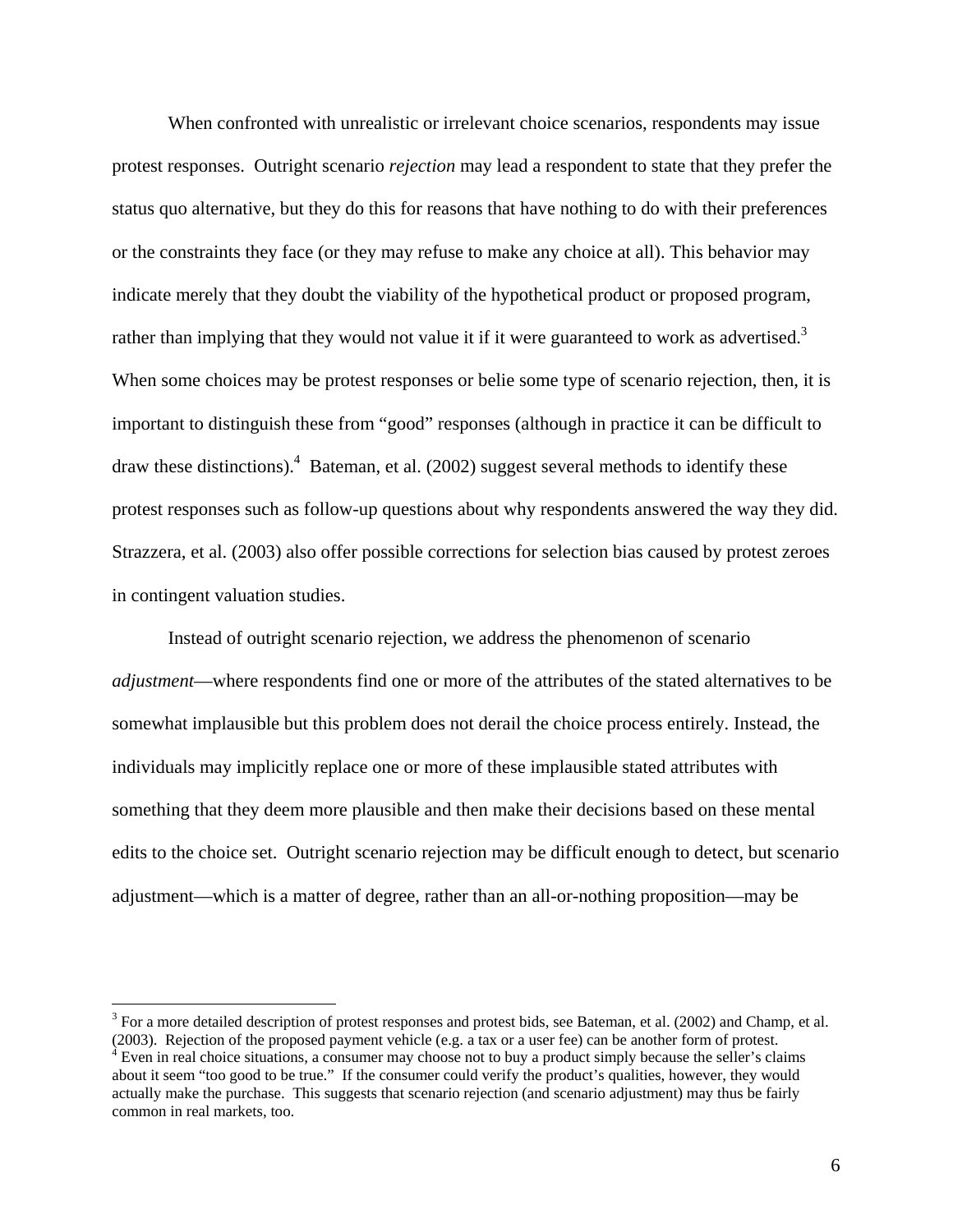more insidious and therefore even more difficult to detect. Debriefing questions asked after respondents make the key choice(s) can be invaluable for this purpose.

*SP* researchers have long realized the potential for debriefing questions to help them understand the perceptions of the respondent during the choice process. A handful of researchers have already used specific debriefing questions for *detection* of scenario adjustment. Carson, et al. (1994) ask subjects whether they believed that the pollutants in question could actually cause the environmental problems stated in the choice scenario and whether they believed that natural processes would return things to normal within the stated number of years. When respondents said they did not believe the stated natural recovery time, they were asked if they thought the true recovery time was more or less than the stated time. In a similar vein, Viscusi and Huber (2006) ask their respondents for subjective assessments of the probability that the program in question will actually produce the advertised benefits.<sup>5</sup>

 Researchers should put forth their best effort to make the choice scenarios in a stated preference survey as plausible as possible, for as many respondents as possible. Despite these best efforts, however, it may be impossible for researchers to fully anticipate the likely credibility of all dimensions of a randomized choice scenario from the perspective of every individual who might participate in the survey. The best strategy to deal with any residual scenario adjustments may be for researchers to anticipate that this behavior is inevitable in some proportion of cases and to plan for the option to assess and correct for it. Our paper illustrates how some carefully worded debriefing questions can be used to measure the approximate extent of one type of scenario adjustment. Our econometric model controls for these scenario adjustments, and counterfactual simulations can then be used to infer what would be the

 $\overline{a}$ 

 $<sup>5</sup>$  Burghart, et al. (2007) extend a random utility model to include estimated scenario adjustment parameters that</sup> capture whether respondents appear to believe and/or pay attention to certain key attributes of alternatives in the choice set, conditional on the functional form of the choice model.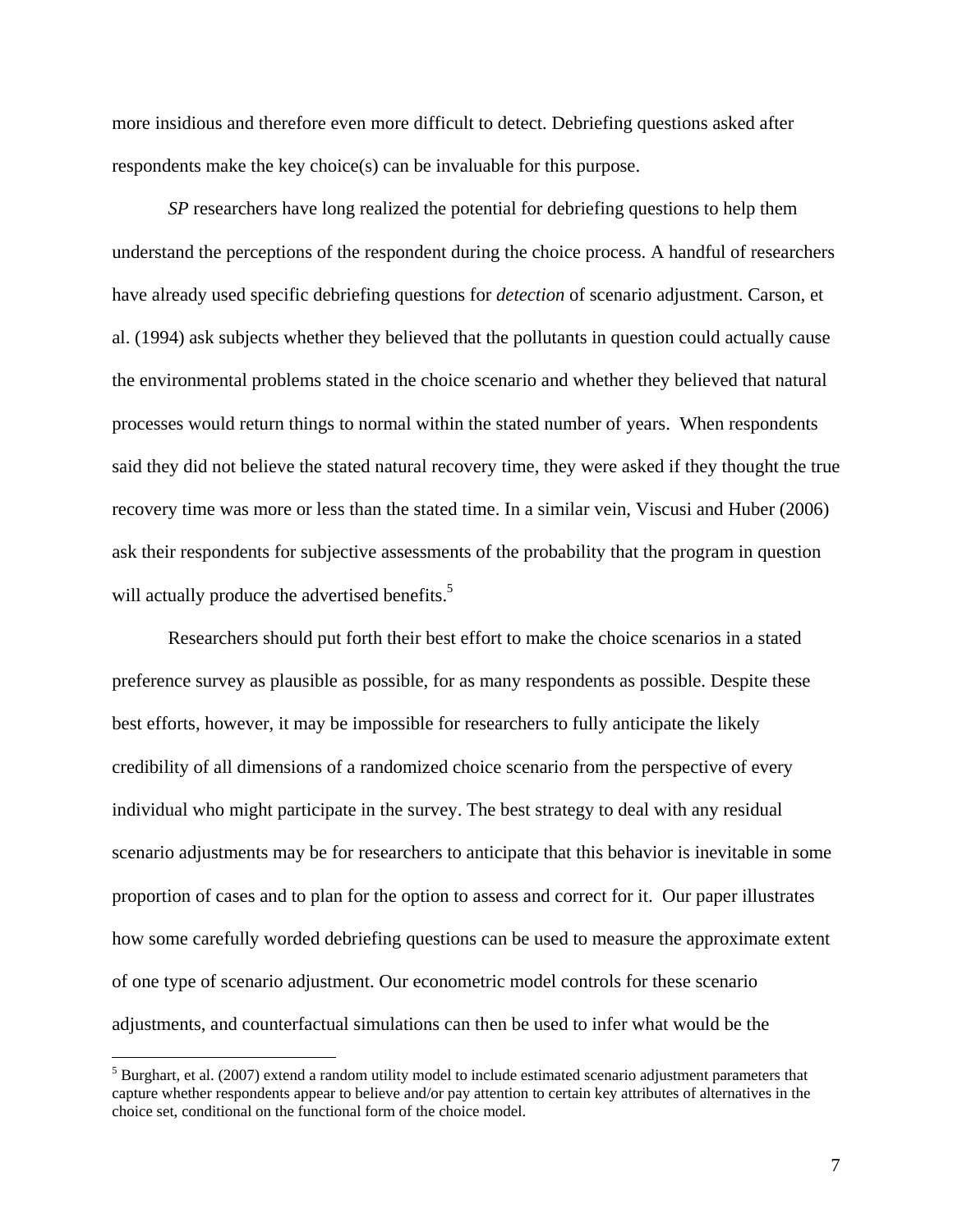estimated preferences (and hence *WTP*) had each individual in the sample fully accepted these key dimensions of the stated choice scenario.

### 3. Available Choice Data

 $\overline{a}$ 

Since market data from which to infer individuals' demands for health risk reductions is not adequate, Cameron and DeShazo (2009) use stated preference methods to elicit preferences for programs to reduce the risk of morbidity and mortality in a general population sample of adults in the United States.<sup>6</sup> In brief, the survey consists of 5 modules.<sup>7</sup> The first module asks respondents about their subjective risks of contracting the major illnesses or injuries which are the focus of the survey, how lifestyle changes would change their risks of these illnesses, and how taxing it would be to implement these lifestyle changes.

The second module is a tutorial that explains the concept of an "illness profile," which is a sequence of future health states. An illness profile includes the number of years before the individual becomes sick, illness-years while the individual is sick, recovered/post-illness years after the individual recovers from the illness, and lost life-years if the individual dies earlier than he would have without the disease (or injury). Then the tutorial informs the individual that he might be able to purchase a new, minimally invasive diagnostic program that would reduce his risk of experiencing each illness profile. Each illness-related risk-reduction program consists of

 $6$  Knowledge Networks, Inc administered an internet survey to a sample of 2,439 of their panelists with a response rate of 79 percent.

 $7$  For more information on the survey instrument and the data, see the appendices which accompany Cameron and DeShazo (2009): Appendix A – Survey Design & Development, Appendix B – Stated Preference Quality Assurance and Quality Control Checks, Appendix C – Details of the Choice Set Design, Appendix D – The Knowledge Networks Panel and Sample Selection Corrections, Appendix E – Model, Estimation and Alternative Analyses, and Appendix F – Estimating Sample Codebook.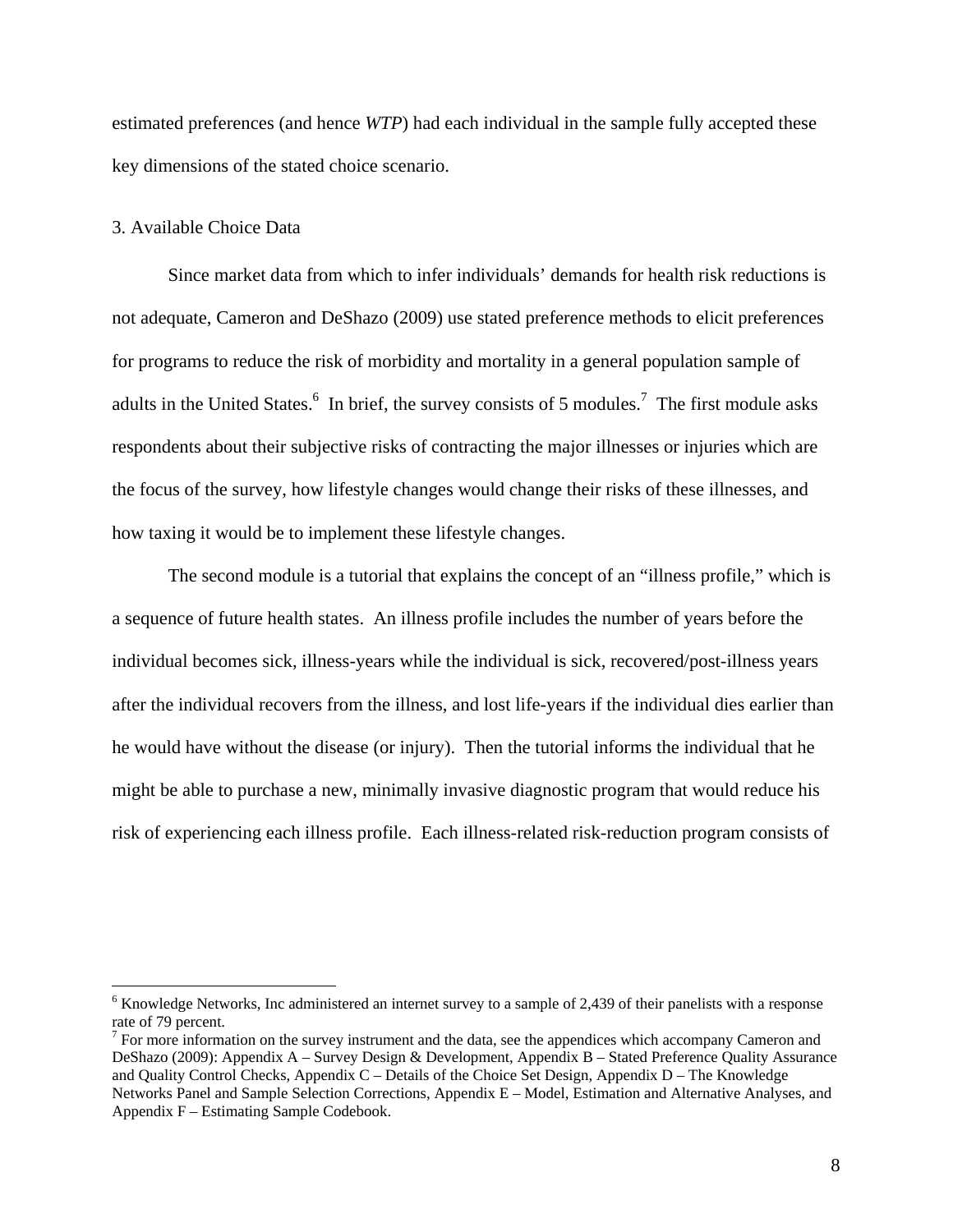a simple finger-prick blood test that would not be covered by the individual's health insurance plan.<sup>8</sup>

The third, and key, module of each survey involves a set of five different three-alternative conjoint choice experiments where the individual is asked to choose between two possible health-risk reducing programs and a status quo alternative. One example of a choice scenario is presented in Figure 1. Each program reduces the risk that the individual will experience a specific illness profile for a major illness or injury (i.e. one of five specific types of cancer, heart attack, heart disease, stroke, respiratory illness, diabetes, traffic accident or Alzheimer's disease). Each individual-specific illness profile is described to the respondent in terms of the baseline probability of experiencing the illness or injury, future age at onset, duration, symptoms and treatments, and eventual outcome (recovery or death). The corresponding risk reduction program is defined by the expected risk reduction and by its monthly and annual cost.

Each choice exercise is immediately followed by a set of debriefing questions designed to help the researcher understand the individual's reasons for their particular choice. Some debriefing questions depend on the alternative chosen by the respondent. For example, there are various perfectly legitimate economic reasons why individuals may prefer the status quo including that they cannot afford either of the risk-reduction programs which are described, they would rather spend money on other things, or they believe they will be affected by another illness before they contract either illness stated in the scenario. If respondents choose the status quo, they are asked why "Neither Program" is their preferred alternative. Included among these possible reasons are some that reveal the presence of scenario rejection, such as "I did not believe the programs would work."

<sup>&</sup>lt;sup>8</sup>The cost of the program would cover the test and any indicated medications or treatments to reduce the risk of suffering the illness in question.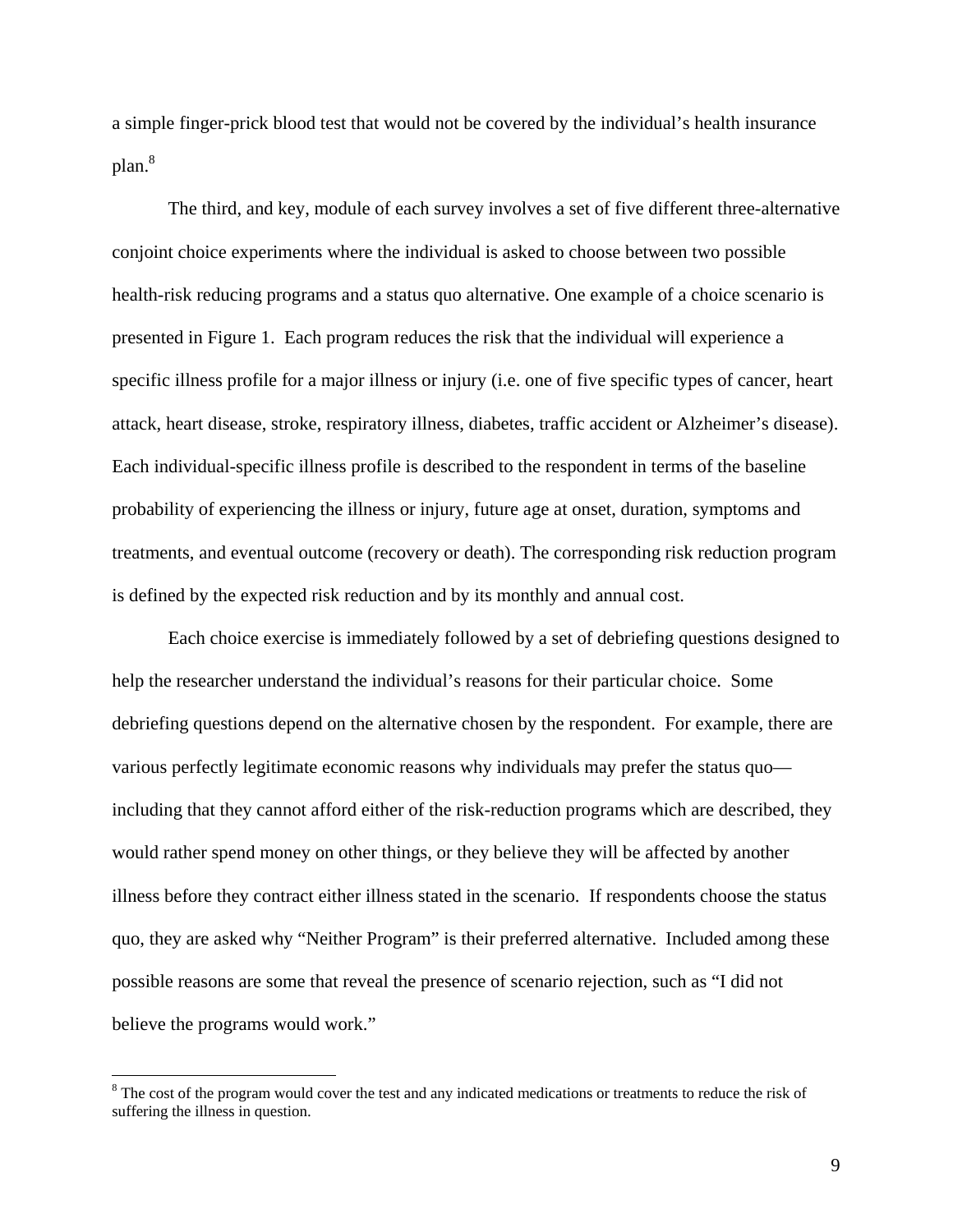Other debriefing questions are asked regardless of which alternative the individual selects. The key question for this paper is shown in Figure 2: "Around when do you think you would begin to value highly the risk reduction benefits of each program?" We interpret this question as being equivalent to the question "When do you think the program's benefits will start?" The benefit of the program is clearly defined on an earlier page of the survey as a reduction in the risk of suffering from the specified major illness or injury starting at the age stated in the scenario. If the respondent fully accepts the stated scenario, then the age at which the scenario states the benefits start should match the age at which the respondent believes the benefits will start.

Module 4 of the survey contains additional debriefing questions which permit validation of other dimensions of the individual's responses. Module 5 is collected separately from the survey and contains the respondent's sociodemographic characteristics and a detailed medical history, including which major diseases the individual has already faced.

### 4. A Random Utility Choice Model

1

This paper is based on an empirical specification similar, although not identical, to that used in Cameron and DeShazo (2009). In that paper, it is established that stated choices appear to be best predicted by a model that involves expected discounted utility from durations in different types of future health states. Indirect utility is also modeled as additively separable, but non-linear, in present discounted expected net income. If utility is modeled flexibly as a quadratic function of net income, the most basic specification is a five-parameter model.<sup>9</sup>

 $9 \text{ In Cameron and DeShazo (2009)}$ , to minimize the dimension of the parameter space, utility is modeled as a function of a simple fixed Box-Cox transformation of net income, where the transformation parameter is set at 0.48 ( roughly equivalent to a square root transformation). The remainder of this section consists of an abbreviated version of the reasoning described in Cameron and DeShazo (2009) and Appendix E associated with that paper (Model, Estimation and Alternative Analyses).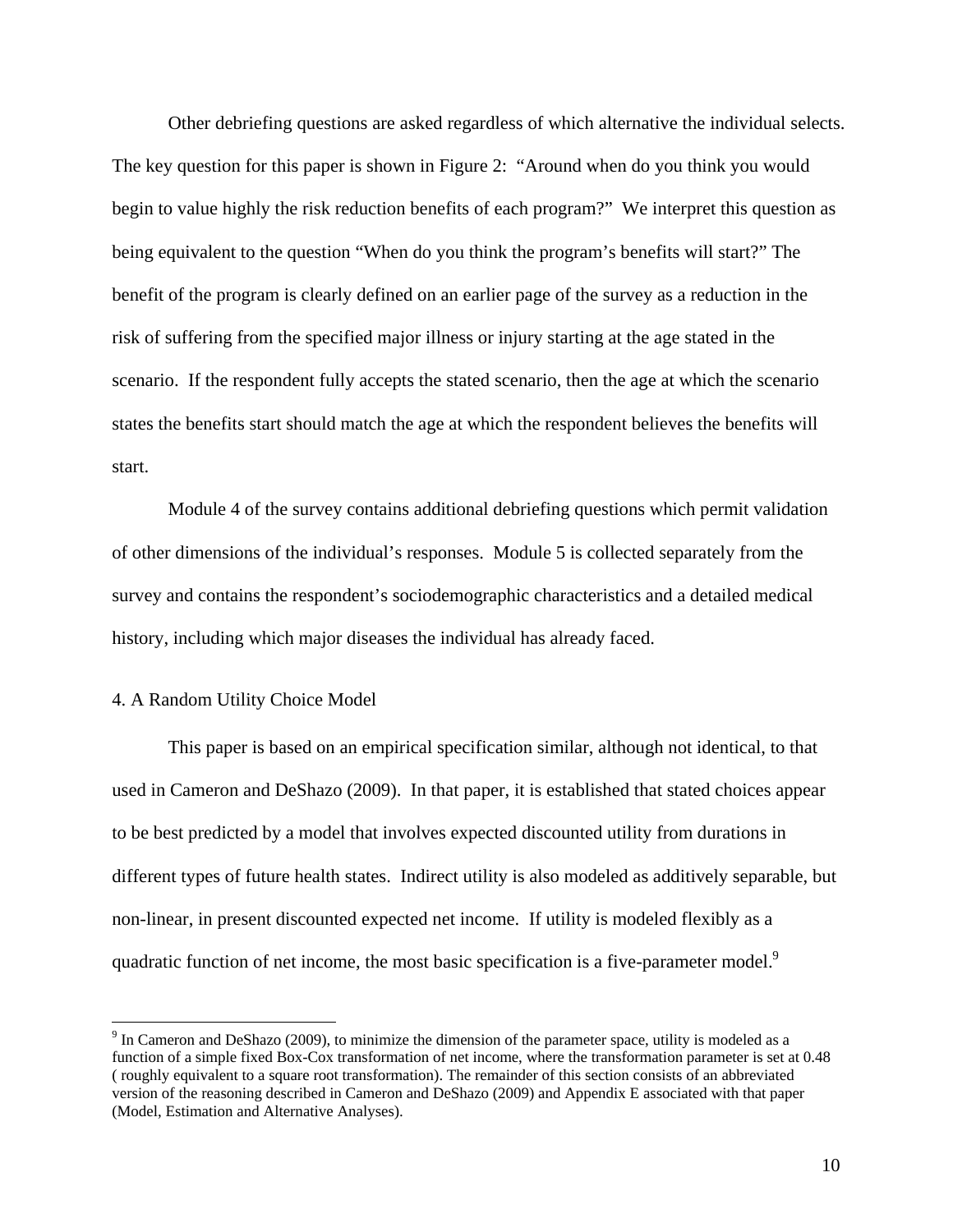To understand the model, consider just the pairwise choice between Program A and the status quo alternative (N).<sup>10</sup> Define the discount rate as *r* and let  $\delta^t = (1+r)^{-t}$ . Let  $\Pi_i^{NS}$  be the probability of individual *i* suffering the adverse health profile (i.e. getting "sick") if the status quo alternative (i.e. "neither program") is selected, and let  $\Pi_i^{AS}$  be the reduced probability of suffering the adverse health profile if Program A is chosen. The difference between  $\Pi_i^{NS}$  and  $\Pi_i^{AS}$  is  $\Delta \Pi_i^A$ , which is the risk reduction to be achieved by Program A. We assume that individuals do not expect to pay the annual cost of the risk reduction program if they are sick or dead.

The sequence of health states that makes up an illness profile is captured by a sequence of mutually exclusive and exhaustive (0, 1) indicator variables associated with each future time period *t*. These are defined as  $1(pre_i^A)$  for pre-illness years, assumed to be equivalent to the health state under the status quo alternative. The sequence of adverse health states for which Program A reduces the risk are indicated by  $1(i l l_i^A)$  for illness-years,  $1(r c v_i^A)$  for recovered or post-illness years, and  $1(ly l<sub>i</sub><sup>A</sup>)$  for life-years lost. The present discounted remainder of the individual's nominal life expectancy,  $T_i$ , is given by  $pdvc_i^A = \sum_{i=1}^{T_i} \delta^i$ . Other relevant discounted spells, also summed from  $t = 1$  to  $t = T_i$  include  $pdve_i^A = \sum \delta' 1 (pre_{ii}^A)$ ,  $pdv_i^A = \sum \delta^t 1 \left( i l l_n^A \right)$ ,  $pdv_i^A = \sum \delta^t 1 \left( rcv_{i}^A \right)$ , and  $pdv_i^A = \sum \delta^t 1 \left( i v l_n^A \right)$ . Since the different

health states exhaust the individual's nominal life expectancy,

 $p dve_i^A + p dv_i^A + p dv_i^A + p dv_i^A = p dv_i^A$ . Finally, to accommodate the fact that the individuals

<u>.</u>

 $10$  There is an analogous choice between Program B and the status quo alternative.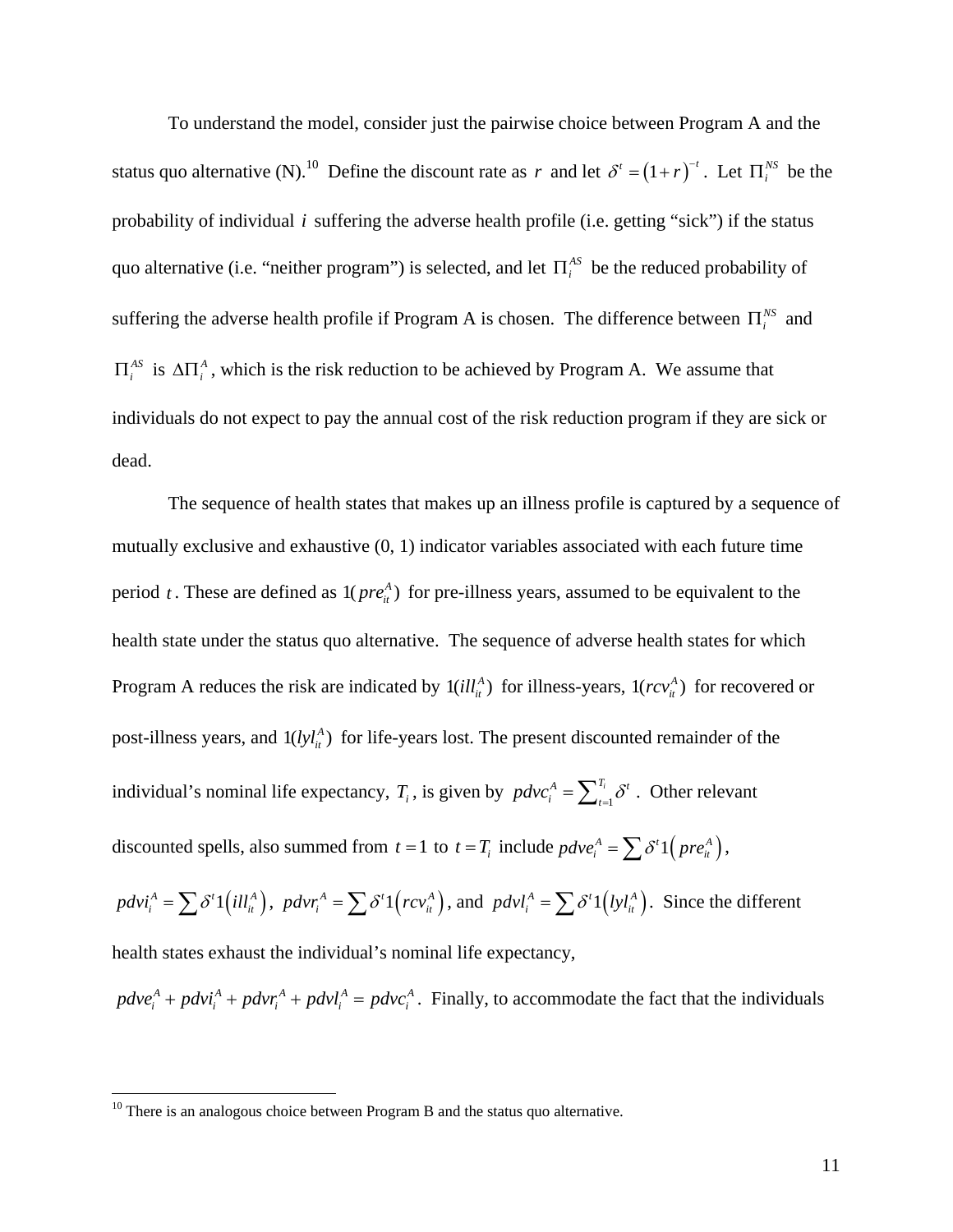expect to pay program costs only during the pre-illness or recovered post-illness periods, we define  $pdvp_i^A = pdve_i^A + pdvr_i^A$ .

To further simplify notation, let  $\text{cterm}_i^A = \left[ \left( 1 - \prod_i^{AS} \right) \right] \text{p} dv c_i^A + \prod_i^{AS} \text{p} dv p_i^A$  and let  $\gamma$ *term*<sub>*i*</sub><sup> $A$ </sup> =  $\left[-\frac{p}{q}A + \prod_{i}^{AS} p dv i_i^A + \prod_{i}^{NS} p dv i_i^A\right]$ . Adapting the model in Cameron and DeShazo (2009), the expected utility-difference that drives the individual's choice between Program A and the status quo can then be specified as:

$$
\Delta E_{S,H} \left[ PDV\left(V_i^A\right)\right] = \beta_0 \left\{ \left(Y_i - c_i^A\right) \text{cterm}_i^A + Y_i \text{yterm}_i^A \right\} + \beta_1 \left\{ \left(Y_i - c_i^A\right)^2 \text{cterm}_i^A + Y_i^2 \text{yterm}_i^A \right\} + \alpha_1 \left\{ \Delta \Pi_i^{AS} \text{pdv}_i^A \right\} + \alpha_2 \left\{ \Delta \Pi_i^{AS} \text{pdv}_i^A \right\} + \alpha_3 \left\{ \Delta \Pi_i^{AS} \text{pdv}_i^A \right\} + \varepsilon_i^A
$$
 (1)

Where  $\beta_0$  and  $\beta_1$  are the coefficients on the linear and quadratic terms in net income in the underlying indirect utility function. The five terms in braces can be constructed from the data, given specific assumptions about the discount rate.<sup>11</sup> In our tables of results, the constructed variables in the first two sets of braces, modified by the coefficients  $\beta_0$  and  $\beta_1$ , will be referenced simply as "first income term" and "second income term."

 In the sense of Graham (1981), the "option price" for Program A is defined as the maximum common certain payment that makes the individual just indifferent between paying for the program and enjoying the risk reduction, or not paying for the program and not enjoying the risk reduction. The annual option price  $\hat{c}_i^A$  that makes the expression in equation (1) exactly equal to zero can be calculated as

$$
\hat{c}_i^A = Y_i - f^{-1} \left( \frac{\left(\beta_0 + \beta_1 Y_i\right) \text{ yterm}_i^A + \text{ pterm}_i^A + \varepsilon_i^A}{-\left(\beta_0 + \beta_1 Y_i\right) \text{ cterm}_i^A} \right) \tag{2}
$$

 $\overline{a}$ 

<sup>&</sup>lt;sup>11</sup> In this paper, we assume a common discount rate of 5%. In Cameron and DeShazo (2009), the consequences of assuming either a 3% discount rate or a 7% discount rate are explored.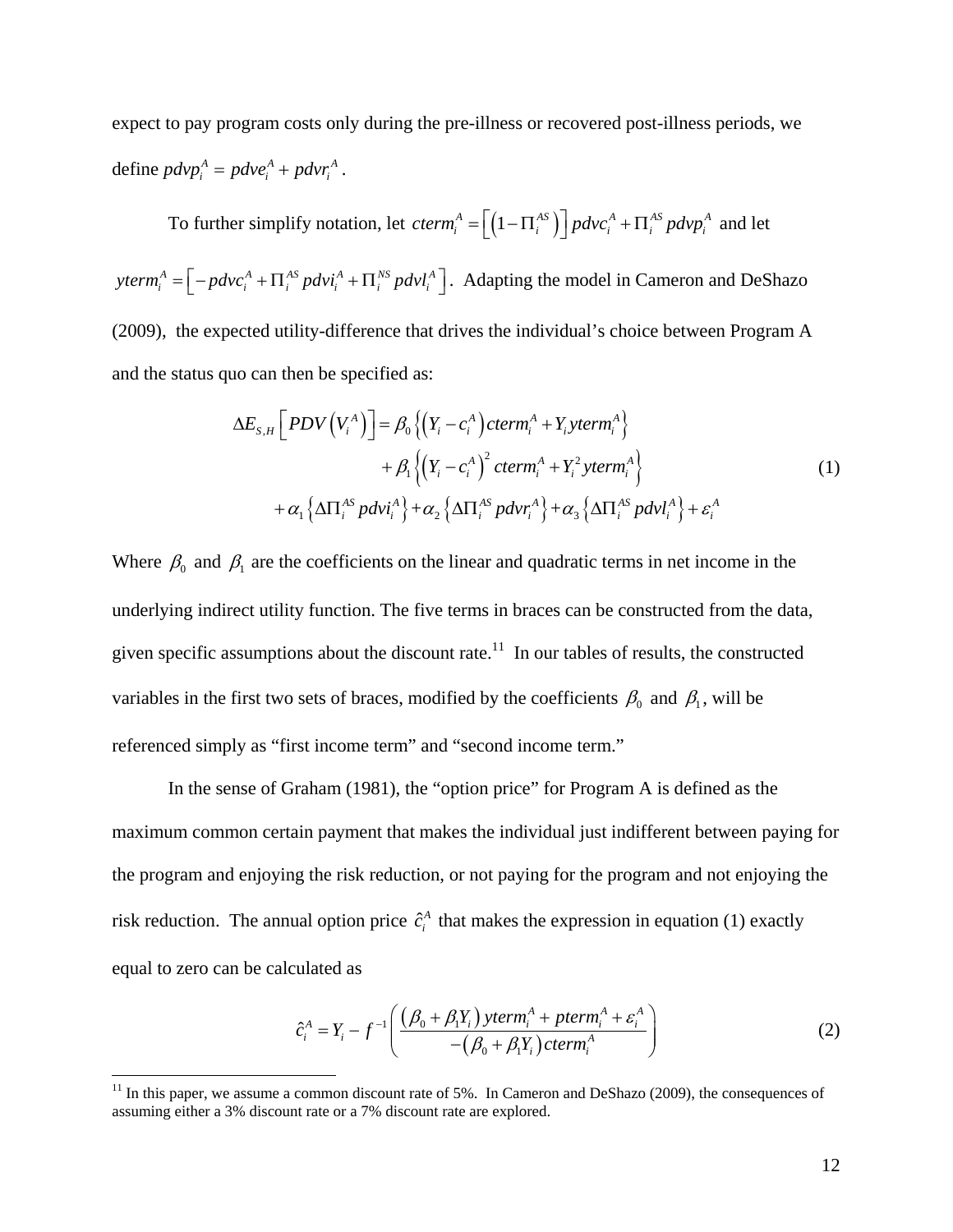Where  $f(Y) = (\beta_0 + \beta_1 Y_i) Y_i = \beta_0 Y_i + \beta_1 Y_i^2$ , so that  $f^{-1}(\cdot)$  is the solution to a quadratic form. Then, the expected present value of this stream of payments must be calculated over the individual's remaining nominal lifespan:

$$
E_{S,H}\left[PV\left(\hat{c}_i^A\right)\right] = cterm_i^A \left[\hat{c}_i^A\right]
$$
\n(3)

Finally, to convert this expected present-value option price into a measure that Cameron and DeShazo (2009) call the "willingness to pay for a microrisk reduction" ( $WTP_{ur}$ ), we normalize arbitrarily on a  $10^{-6}$  risk change by dividing this *WTP* by the absolute size of the risk reduction and dividing by one million to produce:

$$
WTP_{\mu r} = E_{s,H} \left[ PV \left( \hat{c}_i^A \right) \right] / \left| \Delta \Pi_i^A \right| \times 10^{-6}
$$
 (4)

The  $WTP_{\mu\nu}$  depends upon the entire illness profile and all of the parameters in equation (1). The value of one million microrisk reductions is the closest counterpart, in this model, to the conventional idea of the "value of a *statistical* life" (*VSL*) employed in the mortality risk valuation literature, as discussed (for example) in the meta-analysis by Viscusi and Aldy (2003). This normalized  $WTP_{nr}$  can be used to compare the relative magnitudes of willingness to pay for health risk reductions for differing age groups and illness profiles.<sup>12</sup>

 Cameron and DeShazo (2009) determine, however, that the simple five-parameter model in equation (1) is dominated by a specification that is not merely linear in the terms involving present discounted health-state years. First, we factor out the probability differences in the final terms in equation (1) as:

<u>.</u>

<sup>12</sup> For readers who may be less familiar with the literature on *VSLs*, we emphasize that a *VSL* is definitely *not* a measure of willingness to pay to avoid empirically relevant sizes of risk reductions, such as the modest reductions in already-small risks, achieved by most environmental, health, or safety regulations. The typical risk reduction is vastly smaller than the 1.00 risk reduction used for the conventional normalization behind a *VSL* estimate.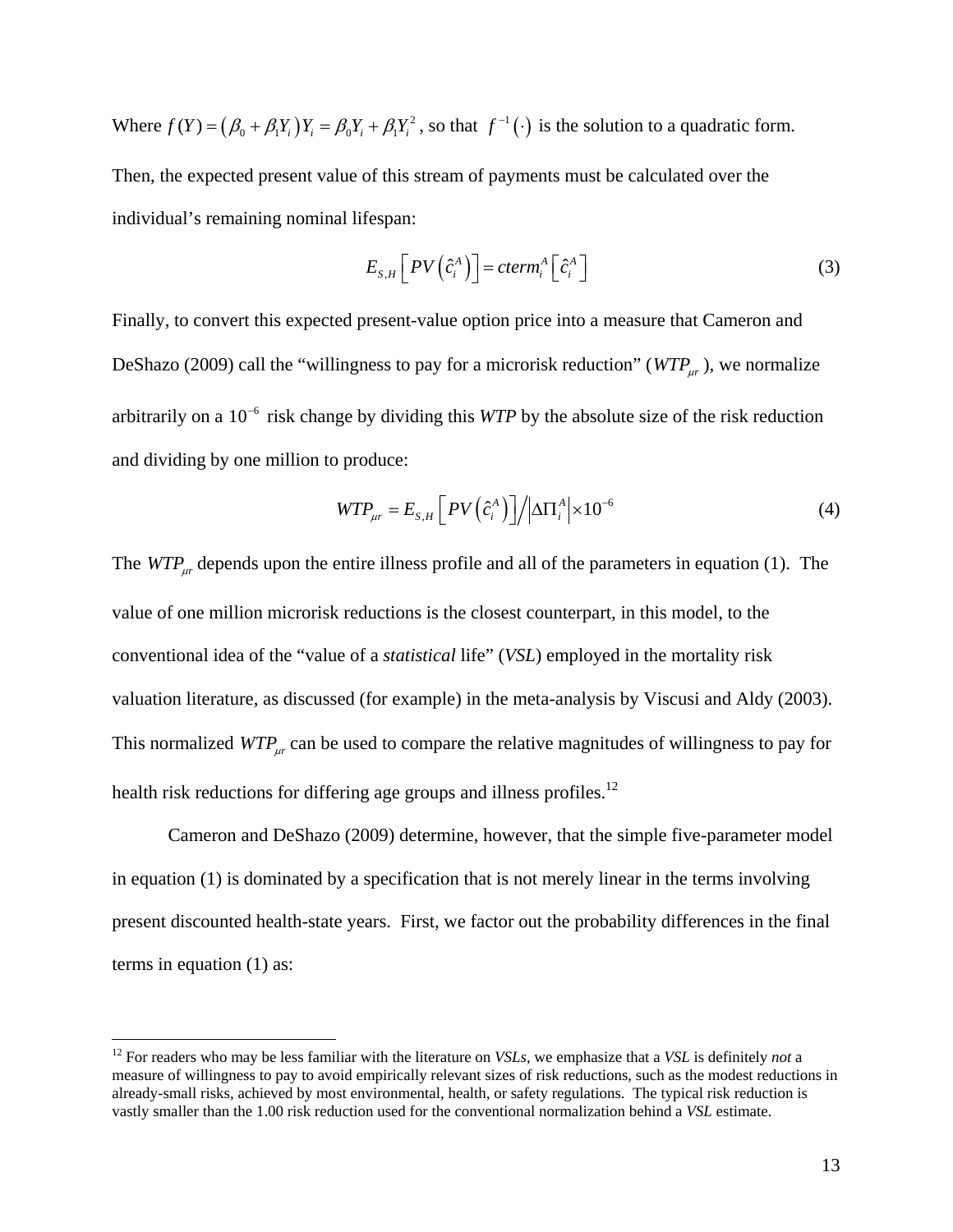$$
\alpha_1 \left\{ \Delta \Pi_i^{AS} \, p dv i_i^A \right\} + \alpha_2 \left\{ \Delta \Pi_i^{AS} \, p dv r_i^A \right\} + \alpha_3 \left\{ \Delta \Pi_i^{AS} \, p dv l_i^A \right\} = \Delta \Pi_i^{AS} \left[ \alpha_1 p dv i_i^A + \alpha_2 p dv r_i^A + \alpha_3 p dv l_i^A \right]
$$

This simple linear specification does not explain respondents' observed choices as successfully as a model that employs shifted *logarithms* of the  $pdvX_i^j$  terms (where  $X = i, r, l$ .). A form that is fully translog (including all squares and pairwise interaction terms for the three log terms) has been considered, and two of the higher-order terms bear statistically significant coefficients. If we retain only those terms for which the coefficients are statistically different from zero, this final term becomes:

$$
\Delta\Pi_i^{AS}\left[\alpha_1 \log \left(\rho dv_i^A + 1\right) + \alpha_2 \log \left(\rho dv_i^A + 1\right) + \alpha_3 \log \left(\rho dv_i^A + 1\right) + \alpha_4 \left\{\log \left(\rho dv_i^A + 1\right)\right\}^2 + \alpha_5 \left\{\log \left(\rho dv_i^A + 1\right)\log \left(\rho dv_i^A + 1\right)\right\}\right]
$$
(5)

The opportunity for longer durations in each health state is correlated with the youth of the respondent. Thus, it is also important to allow the  $\alpha$  coefficients to differ systematically with the respondent's current age wherever this generalization is warranted by the data. This leads to a model where  $\alpha_3 = \alpha_{30} + \alpha_{31} a g e_i + \alpha_{31} a g e_i^2$ , and analogously for  $\alpha_4$  and  $\alpha_5$ . This quadratic-inage systematic variation in parameters permits non-constant age profiles for the  $WTP_{\mu r}$  estimates from this model, and the data tend to produce the usual higher values during middle age and lower values for younger and older respondents.<sup>13</sup>

 $\overline{a}$ 

<sup>&</sup>lt;sup>13</sup> One final additional parameter is featured in these models. It accommodates a correction for sample representativeness. Cameron and DeShazo (2009), in Appendix D, estimate the determinants of membership in the estimating sample, relative to the original half-million general population panel recruitment contacts by Knowledge Networks, Inc. These models permit construction of fitted response probabilities for each consumer in the estimating sample. These response probabilities can be expressed as deviations from the central tendency in response probabilities across the recruitment pool. Only the coefficient on the term in discounted illness-years is shifted to a statistically significant extent when the subject's response probability deviates from the average. Thus the model includes a shift variable on that coefficient by employing the interaction term  $\left[ P(sel_i) - \overline{P} \right] \Delta \Pi_i^{AS} \left[ \log (p dv_i^A + 1) \right]$ .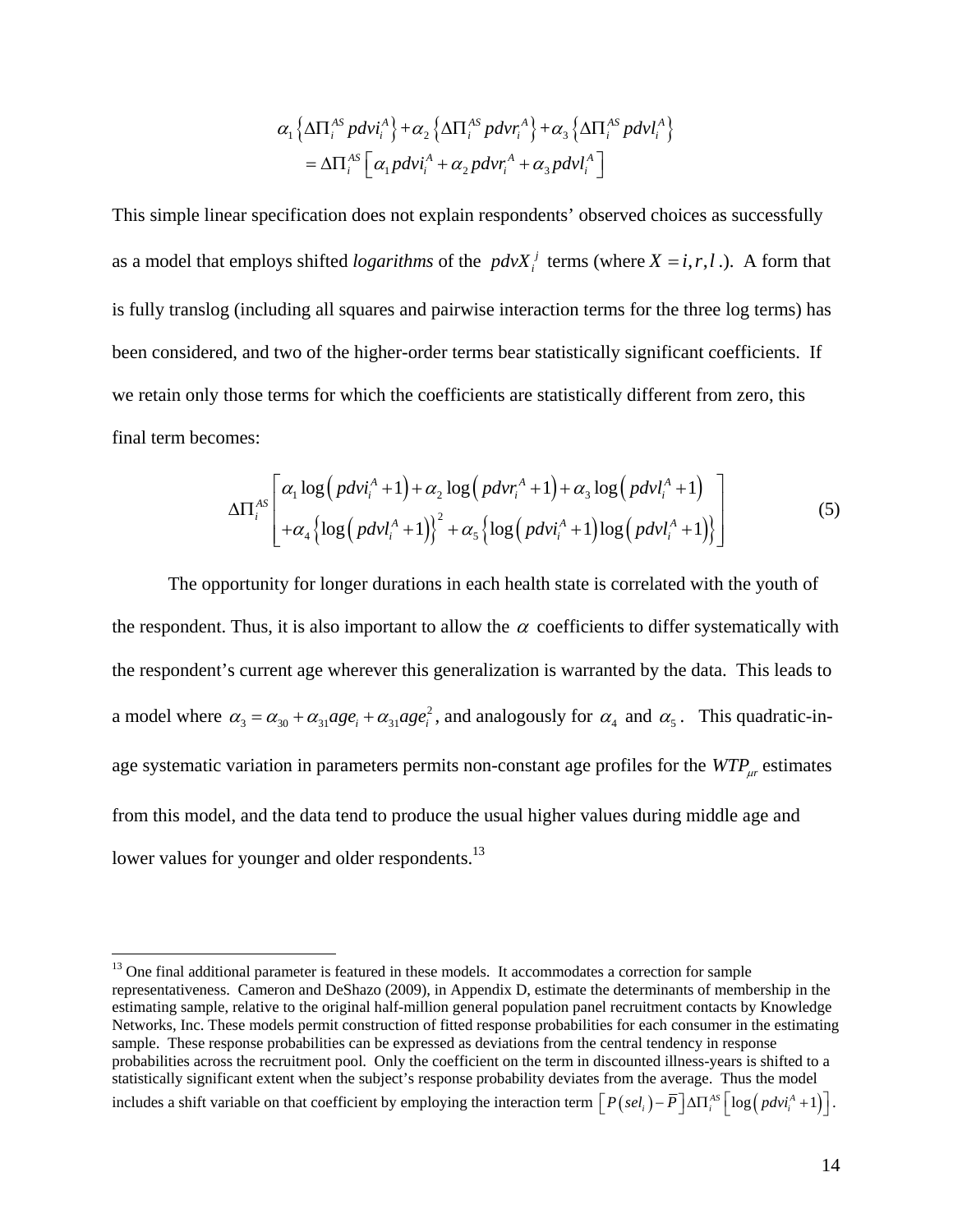5. Controlling for Scenario Adjustment with Respect to Latency

Recall that after each choice scenario, respondents are asked debriefing questions about when they believe that the benefits of each proposed program would begin—for them personally. Based on the answers to each of the questions in Figure 2, we define two variables. First,  $1(never<sub>i</sub><sup>j</sup>)$  is an indicator variable that takes a value of one if the individual responds by checking "Never (Program would not benefit me)." Our second variable, *overest<sub>i</sub>*, is an approximately continuous variable defined as the "minimum overestimate of the latency," which measures the disparity between the individual's subjective latency and the latency stated in the choice scenario on the survey.

The variable *overest*<sup> $j$ </sup> requires a more detailed explanation. If the interval checked in the question in Figure 2 contains the stated latency for the illness from the corresponding choice scenario, then *overest*<sup> $j$ </sup> = 0. The relationship between the chosen interval and the stated latency is thus something like that shown in Part A of Figure 3. In this case, the time when benefits begin (in the opinion of the respondent) is essentially the same as the latency stated in the choice scenario. In contrast, *overest<sub>i</sub>* has a positive value equal to the difference between the lower bound of the checked time interval and the stated latency if that checked interval lies entirely above the stated latency for that illness in the choice scenario, like the outcome shown in Part B of Figure 3. *overest<sub>i</sub>* has a negative value equal to the difference between the upper bound of the checked interval if the checked interval lies entirely below the stated latency, as illustrated in Part C of Figure 3.<sup>14</sup>

<u>.</u>

 $14$  In Appendix A to this paper, available from the authors, we explore the relationships between each of our two scenario adjustment variables and an array of explanatory variables specific either to the individual or to the choice scenario. In the body of the paper, however, we use the observed values of these variables, rather than fitted values. Many respondent characteristics contribute significantly to explaining variation in these two variables, but as can be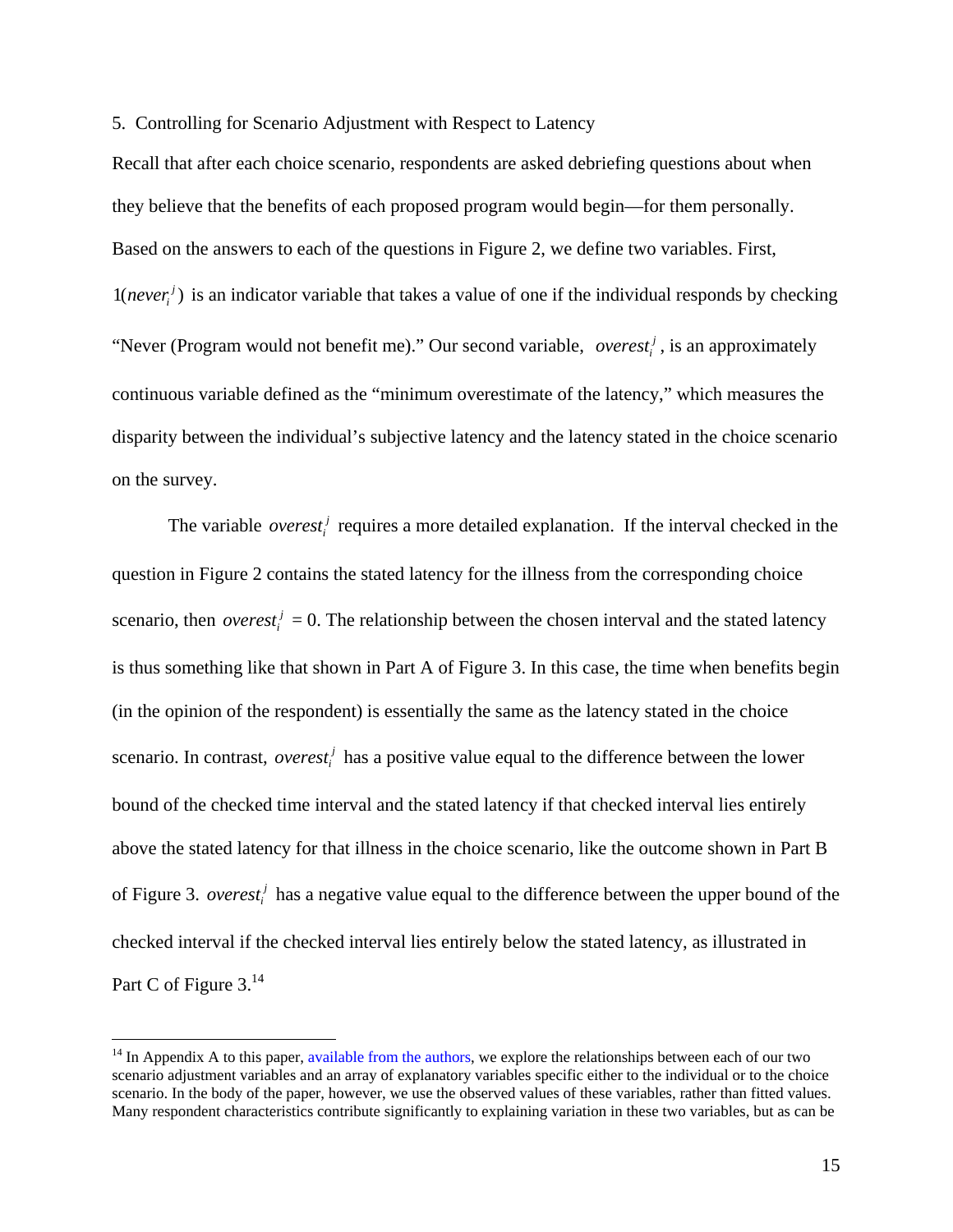The usual intent within a stated preference study is to induce individuals to accept the stated choice scenario as fully as possible and for them to respond conditional on that acceptance. If respondents selectively reinterpret the question (i.e. adjust the choice scenario) before they answer, then this violates an important maintained hypothesis behind the random utility model that produces the utility parameter estimates which are the foundation of most stated preference studies. We thus use the "observed" values of  $1(newer_i^j)$  and *overest<sub>i</sub>* constructed from the debriefing questions associated with each of the 15,040 illness profiles presented to our respondents to control and correct for scenario adjustment with respect to the latency attribute. Descriptive statistics for the variables used in these models are presented in Table 1.

We accommodate scenario adjustment by allowing each of the utility parameters in our baseline model to differ systematically with individuals' responses to the debriefing questions about whether and when the benefits from each health-risk reduction program are likely to be realized. The working version of the model without scenario adjustments involves a total of fourteen parameters— $\beta_0$  and  $\beta_1$  which capture the marginal utility of net income (i.e. expenditure on all other goods and services), the five basic  $\alpha$  parameters ( $\alpha_{10}, \alpha_{20}, \alpha_{30}, \alpha_{40}, \alpha_{50}$ ) appearing in the illness profile term in expression (5) above, plus the three pairs of coefficients on the *age<sub>i</sub>* and *age*<sup>2</sup> terms that shift  $\alpha_3$ ,  $\alpha_4$  and  $\alpha_5$ , and the single coefficient,  $\alpha_{13}$ , on the interaction term between the fitted sample participation probability and the sick-years term.

To effect corrections for scenario adjustment, our two scenario adjustment variables,  $1(newer_i^j)$  and *overest<sub>i</sub>*, are initially allowed to shift every one of these fourteen utility

seen from the R-squared values for these fitted models, it is difficult to predict accurately either of the two scenario adjustment variables based solely on observed characteristics of each individual.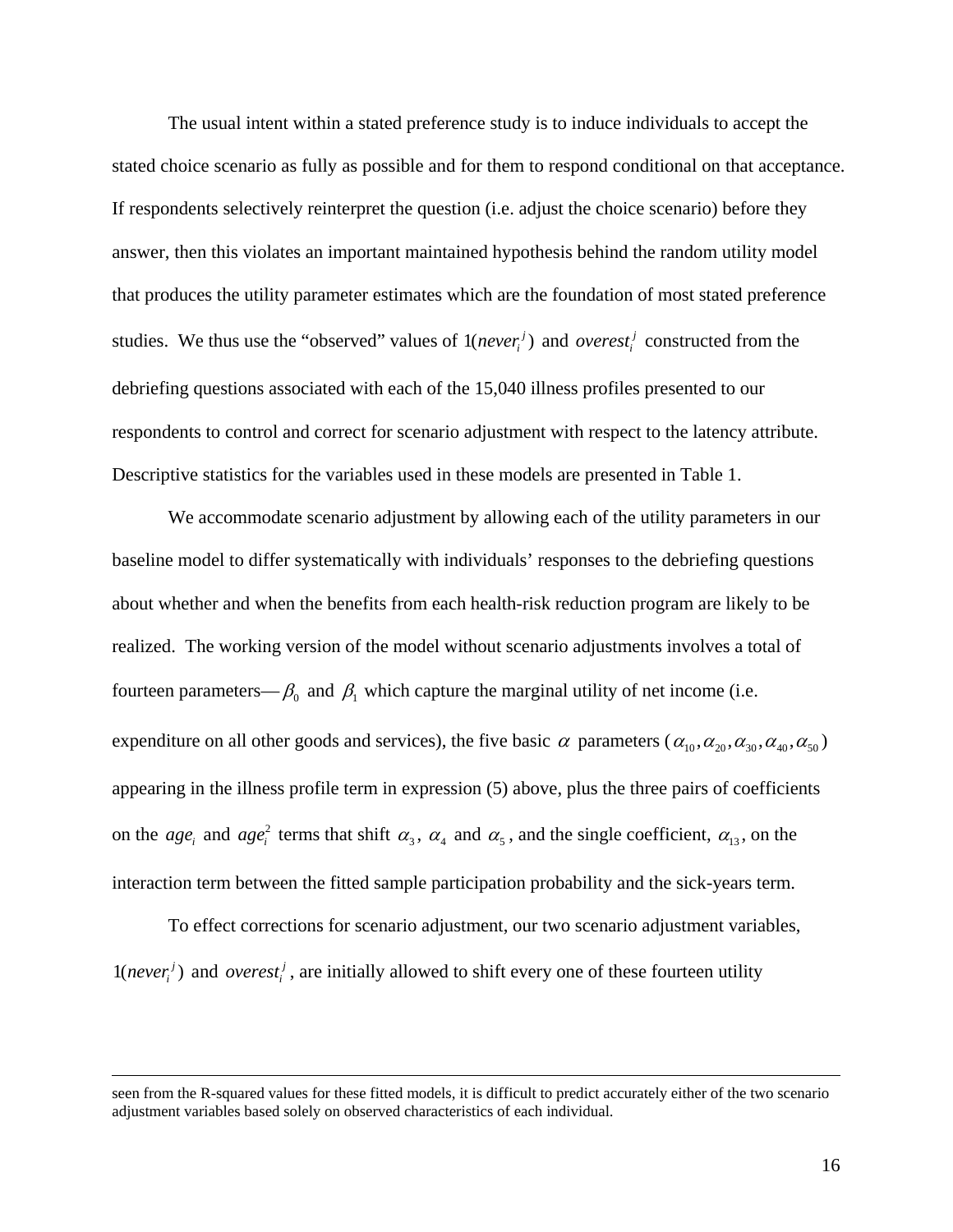parameters. If we represent each of these parameters generically as  $\theta$ , the new model substitutes a systematically varying parameter as follows: 15

$$
\theta = \theta_0 + \theta_1 1(never_i^j) + \theta_2 overest_i^j \tag{2}
$$

for a total of 52 parameters in the fully generalized specification.<sup>16</sup> In Table 2, however, we report results for a parsimonious version that retains only those shift variables which are individually statistically significant.<sup>17</sup>

 Model 1 in Table 2 gives the utility parameter estimates which result when the possibility of scenario adjustment is completely ignored during estimation. Model 2 in the same table (which actually spans columns 2 through 4) reveals the results when scenario adjustment is accommodated. The ideal situation (i.e. full acceptance of the stated latency of benefits) corresponds to  $1(never_i^j) = 0$  and *overest<sub>i</sub>*  $i = 0$  for all respondents and all programs. We thus label the first column of parameters for Model 2 as "Corrected," since these are the estimated utility parameters which would apply when  $1(newer_i^j)$  and *overest<sub>i</sub>* are both set equal to zero i.e. when we simulate counterfactually the latency scenarios that the survey had intended each respondent to accept.

 In Model 2, where we measure and correct for scenario adjustment, the magnitudes of some of the shift parameters are striking. The second column of results for Model 2 shows the significant shifts in each of these utility parameters when the respondent states that they will

<u>.</u>

<sup>&</sup>lt;sup>15</sup> In a set of preliminary models, we employed both  $_{1(newer'_i)}$  and a pair of indicator variables for over- or underestimation (relative to none) to shift each of the  $\alpha$  parameters in the general model. The results were qualitatively similar to those reported here.

<sup>&</sup>lt;sup>16</sup> Results for these fully generalized 52-parameter models are contained in Appendix B, available from the authors.<br><sup>17</sup> We acknowledge that these variables may be, to some extent, jointly endogenous with the underlying to pay for health risk reductions because they are reported by the same individuals. In Appendix A, available from the authors, we note that despite the considerable number of statistically significant coefficients in our models to explain *overest<sub>i</sub>*, we are only able to explain (at best) about 35% of its variation across illness profiles using the large number of explanatory variables we have available.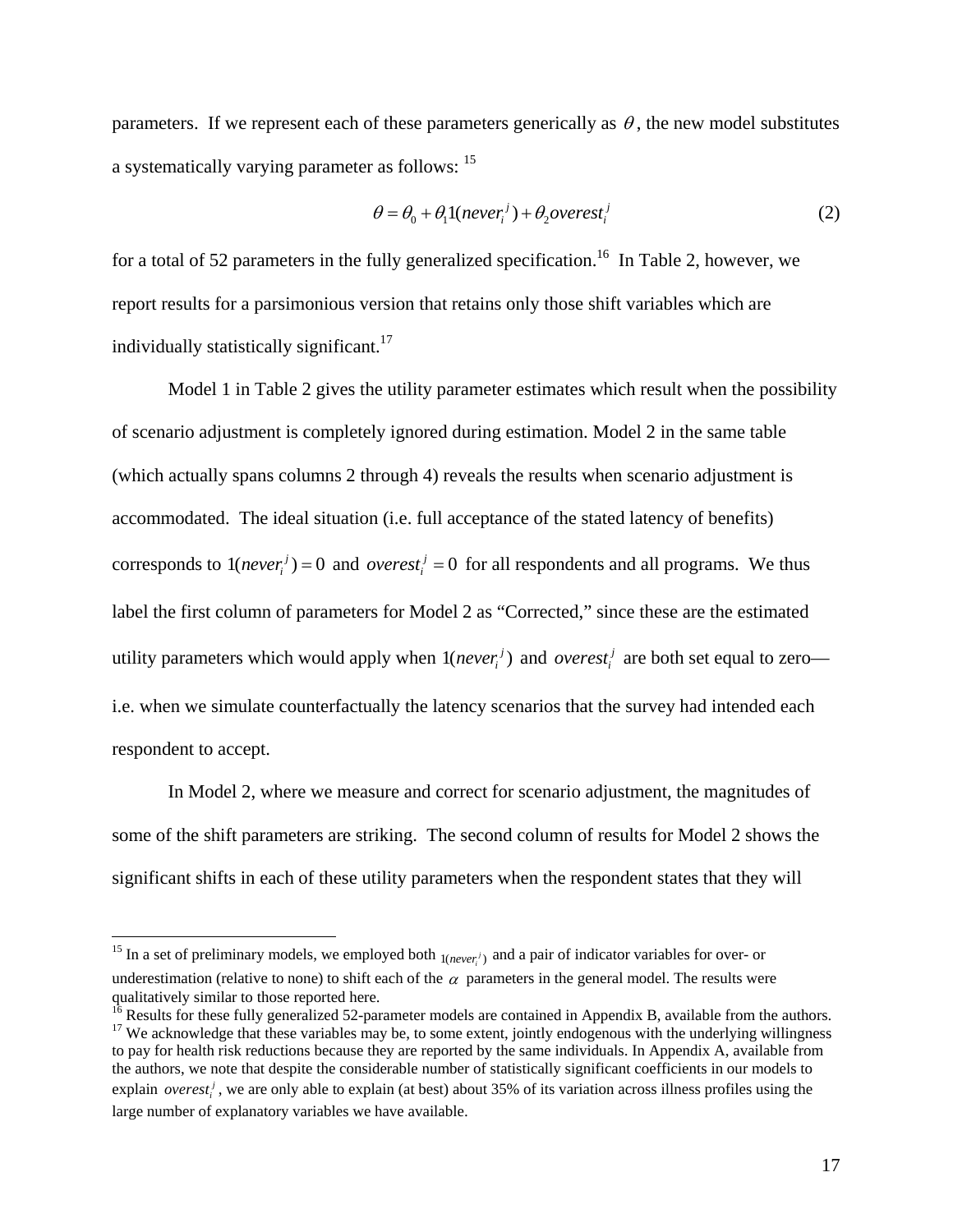never benefit from the program in question. The third column shows the significant shifts in these parameters for a one-unit increase in *overest*<sup>*i*</sup>.

The marginal utility of income from Model 2 serves as the denominator in the marginal rate of substitution (between each illness profile attribute and income) that gives the estimated marginal willingness to pay associated with each attribute. Overestimation of the latency appears to be associated with a higher estimated marginal utility of income, which means a lower *WTP*. The perception that a particular program will never benefit the respondent also appears to undo the evidence for a diminishing marginal utility of income. For these cases, *WTP* is no longer greater at higher incomes, whereas this appears to be the case when respondents fully accept the stated latencies.

There are also a number of important differences for "scenario adjusters" among the coefficients on the illness profile terms. In two cases (for the linear term in the shifted log of discounted sick years, and for the interaction term between the shifted logs of discounted sickyears and discounted lost life-years), the discrete shift in the parameter associated with the perception that the program will never provide any benefit is sufficient to completely change the sign of the effect. In two other cases, the sign of the coefficient remains the same but the coefficient more than doubles in size. Whenever the coefficients on the interaction terms involving *overest<sub>i</sub>* are statistically significant, they bear a sign that is opposite to the baseline coefficient on the same term. Scenario adjustments can thus have a clearly discernible impact upon estimated marginal utilities.

The magnitudes of the shift parameters reported for Model 2 in Table 2 appear fairly large, but to appreciate the overall effects of these parameter changes on demand estimates, it is necessary to simulate distributions for the implied (normalized) willingness-to-pay estimates.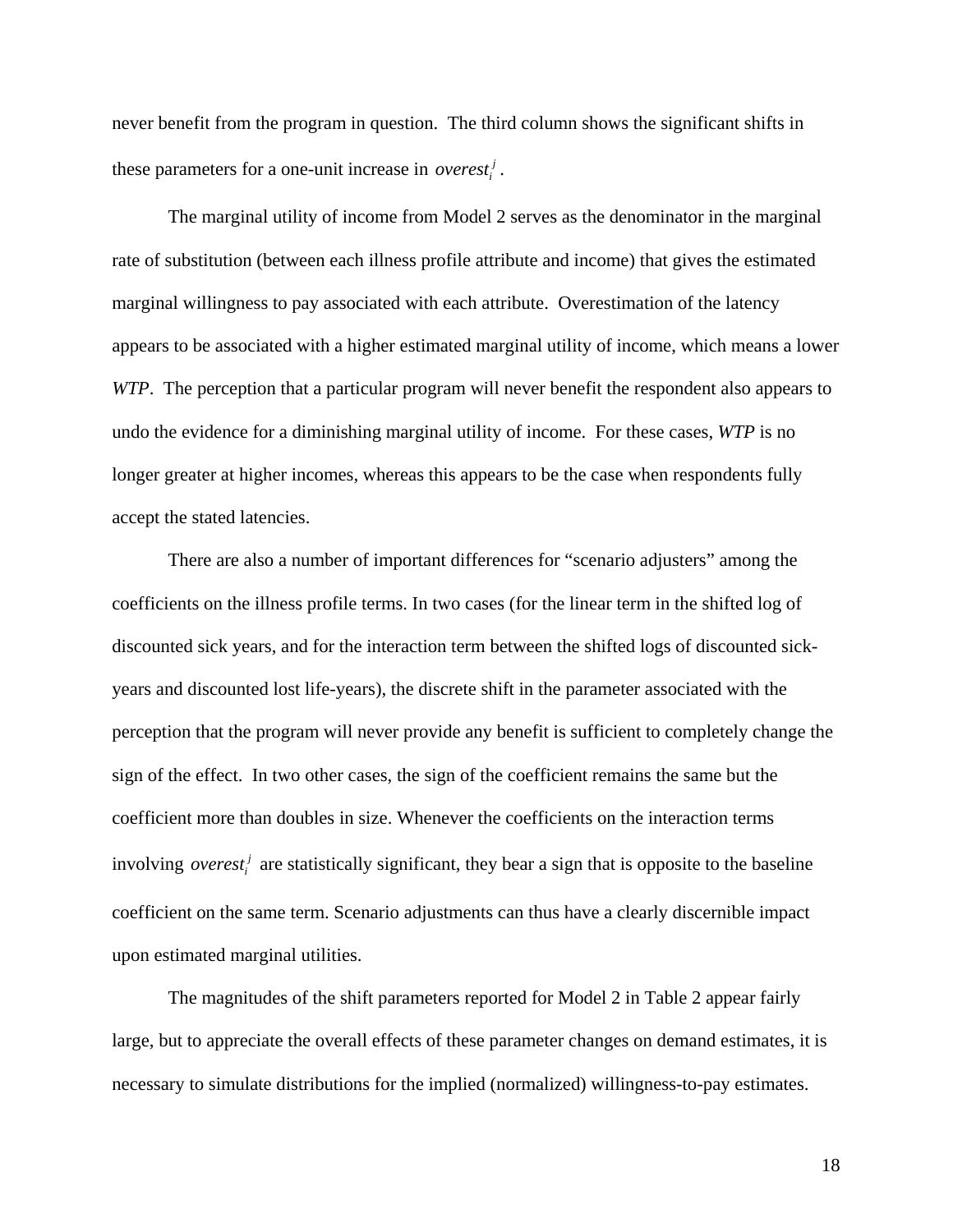Bear in mind that the U.S. EPA, for example, relies upon an overall average value of a statistical life (a *VSL* associated with sudden death in the current period) of about \$6-\$7 million, whereas for transportation policies, the *VSL* numbers typically used have historically been closer to \$3-\$4 million, although they have been revised upward somewhat in recent years. In Table 3, we show selected  $WTP_{ur}$  estimates for specified individuals and conditions. We consider, in succession, an individual who is 30, 45, or 60 years old. In all cases, the individual earns an income of \$42,000 per year. The illness profiles involve shorter (and longer) illnesses with "recovery," shorter (and longer) illnesses followed by death, and sudden death with no preceding period of illness. The "sudden death" *WTP*<sub>*rr*</sub> estimates, when multiplied by one million, are most comparable to conventional *VSL* estimates.18

Scenario adjustment in this illustration concerns illness latency, so two different latency periods are considered. In the first pair of columns in Table 3, we specify that each illness commences immediately (i.e. with no latency period). In the second pair, we specify a latency period of twenty years. In each pair of columns, the initial uncorrected *WTP<sup>r</sup>* estimates are calculated from the uncorrected parameters of Model 1 in Table 2. The corrected *WTP<sup>r</sup>* numbers are calculated using the baseline coefficients from Model 2 in Table 2, which have been corrected for any scenario adjustments reported by respondents.

Table 3 shows that for the "No Latency" illness profiles, the corrected  $WTP_{ur}$  estimates are mostly higher than those produced by the model that does not take scenario adjustment into account. The most dramatic differences are for longer and fatal illnesses for 60-year-olds, where

 $\overline{a}$ 

<sup>&</sup>lt;sup>18</sup> The illnesses described in our choice scenarios are all major illnesses, including most of the ailments from which people eventually die. It is clear from our analysis that people do not assume that their health status "after" one of these illnesses, should they recover, will be equivalent to their pre-illness state. Thus the value of avoiding a oneyear major illness includes the value of avoiding the ensuing post-illness health state. It will not be the same as the value of avoiding *just* that year of illness, separate from any ensuing years in an incompletely recovered state.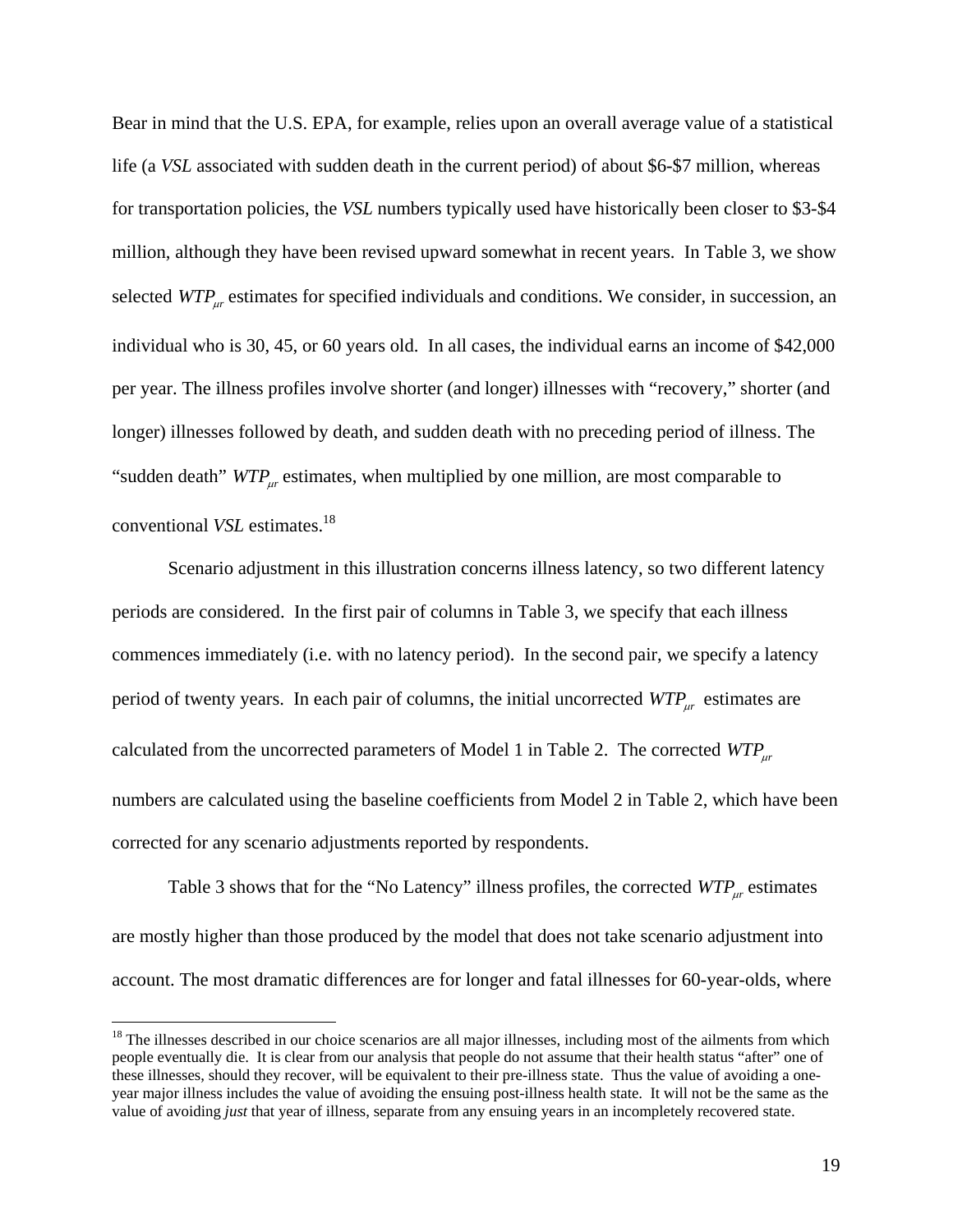the uncorrected model suggests a  $WTP_{\mu r}$  of less than \$1, whereas the corrected estimate is \$6.93. The only exceptions (where the corrected estimates are lower than the uncorrected estimates) are for some of the illnesses which are not fatal. The difference in the corrected and uncorrected *WTP<sub>ur</sub>* estimates suggests that if scenario adjustment is not taken into account, willingness to pay estimates for many illness profiles of this type may be biased downward. This type of bias may result in the recommendation that some programs or policies that reduce illnesses and injuries with no latency (i.e. where benefits start immediately) should not be implemented when it may actually be welfare-increasing to put these measures into effect.

 In contrast, the corrected estimates for illness profiles that have a latency of 20 years are almost all lower than the uncorrected estimates. The 90% simulated distributions for these *WTP*<sub>*ur*</sub> measures often include zero. The only two anomalies, where the corrected estimates are higher, are for the non-fatal illness profiles for 30-year-olds. This suggests that failure to take into account scenario adjustment could cause some programs or policies that address longlatency health risks to be implemented when they are not actually welfare-enhancing from the current perspective of most age groups. These differences in the corrected and uncorrected *WTP*<sub>*ur*</sub> estimates show how important it may be to acknowledge and correct for scenario adjustments in stated preference research.

#### 6. Conclusions

The absence of suitable market data sometimes forces researchers to use stated preference methods to assess demand for fundamentally non-market (or pre-test-market) goods or services. Given economists' skepticism about the reliability of stated preference data, researchers in fields where adequate market data tend to be scarce have systematically addressed many recognized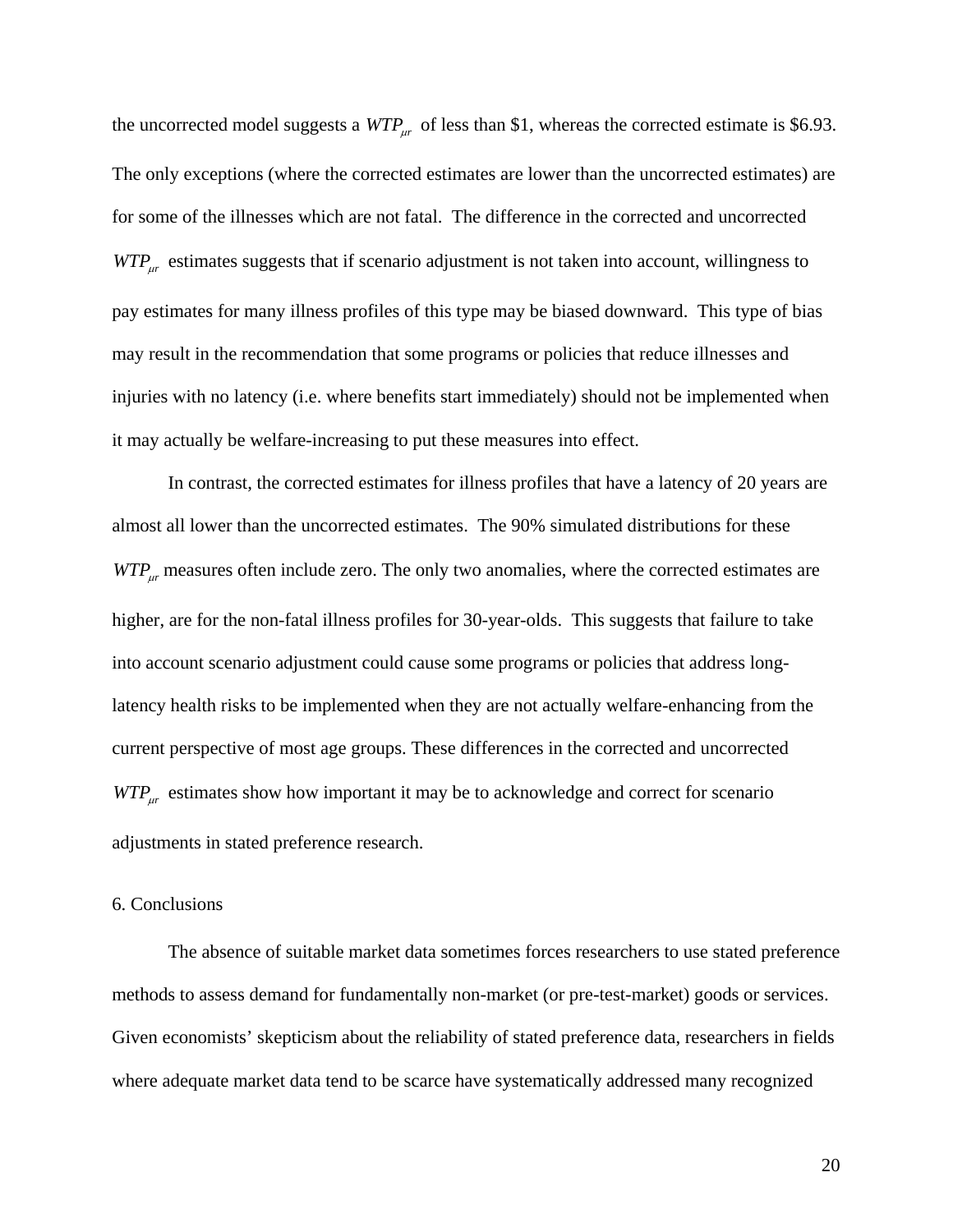problems with these alternative demand-measurement methodologies. One problem with *SP* research has been the occurrence of protest responses or scenario *rejection*, where respondents completely refuse to play along with the hypothetical choice exercise because they do not believe (or agree with) some aspect of the choice scenario. This paper addresses the related but potentially more subtle problem of scenario *adjustment*. Respondents do make the stated choices requested of them, but they first implicitly revise the choice scenario to better capture what would be the implications of each alternative in their own particular case.

Scenario adjustment may be more likely in situations where the alternatives involved in the choice problem are less easy to perceive and appreciate. For example, it may be possible to describe, unambiguously, the relevant attributes of alternative brands of dishwashing soap, in which case scenario adjustment would be unlikely. In contrast, it may be very difficult to completely describe the relevant attributes of a program to enhance the survival of an endangered species, where even the experts cannot predict for certain whether the program will be effective. Choices that involve heterogeneous risks or uncertain outcomes, such as the reduction of health risks, may be the most vulnerable to scenario adjustment, since there is great variability in how different people perceive risks and uncertainty.

Assessment and correction for scenario adjustment is easier and can be more systematic if suitable debriefing questions about each key choice scenario are posed in the survey. The specific debriefing question used in our empirical illustration in this paper is very useful, but it may still have been less than ideal. Carefully planned questions of this type, however, can help the researcher identify those individuals who acknowledge that they do not believe that the preceding choice scenario, exactly as stated, applies to them. Where possible, debriefing questions can also be used to quantify the likely *extent* to which individuals may have adjusted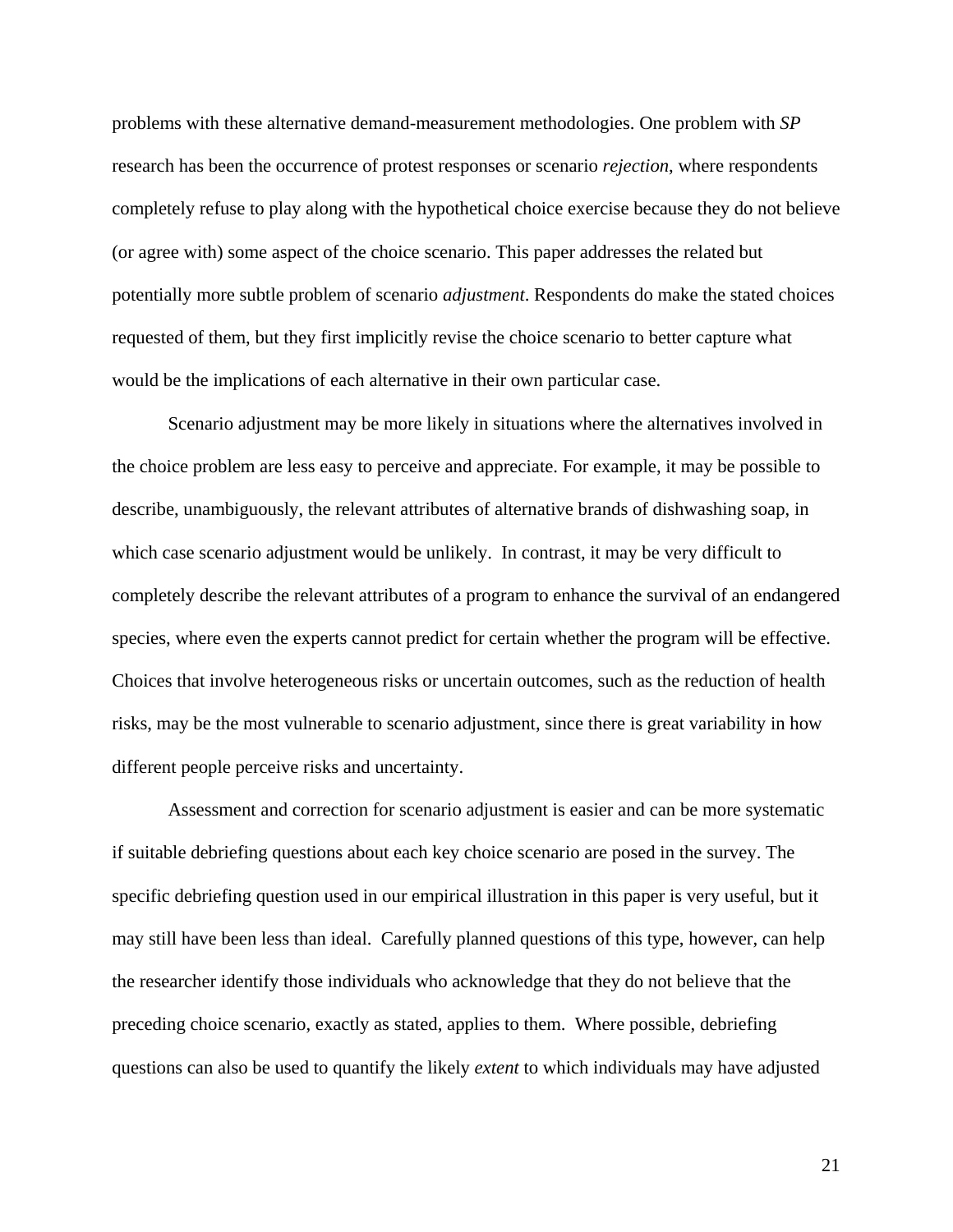the scenario. With information about the extent of scenario adjustments, researchers can explicitly model the effects of scenario adjustment on the estimated utility parameters in their choice models. This allows counterfactual simulations of the individual's most likely response, had they answered the question exactly as it was asked. These types of simulations, with systematic correction for scenario adjustment, presumably permit more accurate estimates of demand.

The data used in this study suggest that some individuals may indeed update some aspects of choice scenarios so that these scenarios better apply to their own personal situations. We use an empirical choice model that allows our utility parameter estimates to differ systematically according to the respondent's own reports of possible scenario adjustment with respect to latency periods. Our estimation results show that our counterfactually simulated *WTP*type benefits estimates—corrected for scenario adjustment—are often noticeably different from the uncorrected estimates. For example, our empirical estimates suggest that after correction for scenario adjustments, programs that benefit people *now* have mainly higher estimates, while programs that benefit people twenty years into the future have mainly lower estimates. These differences in estimated demands are big enough that they could potentially make the difference between enacting a policy that is warranted on a benefit-cost criterion and failing to enact it.

Given our findings and the differences in demand estimates (with and without correction) in this illustration, we infer that scenario adjustment is likely to be inevitable and potentially influential, in at least some proportion of cases, in many other applications as well. Debriefing questions to permit assessment and correction of scenario adjustment should probably be a regular feature of *SP* surveys. Likewise, formal modeling of scenario adjustment and its impact on the final estimates of interest should probably be a routine component of sensitivity analysis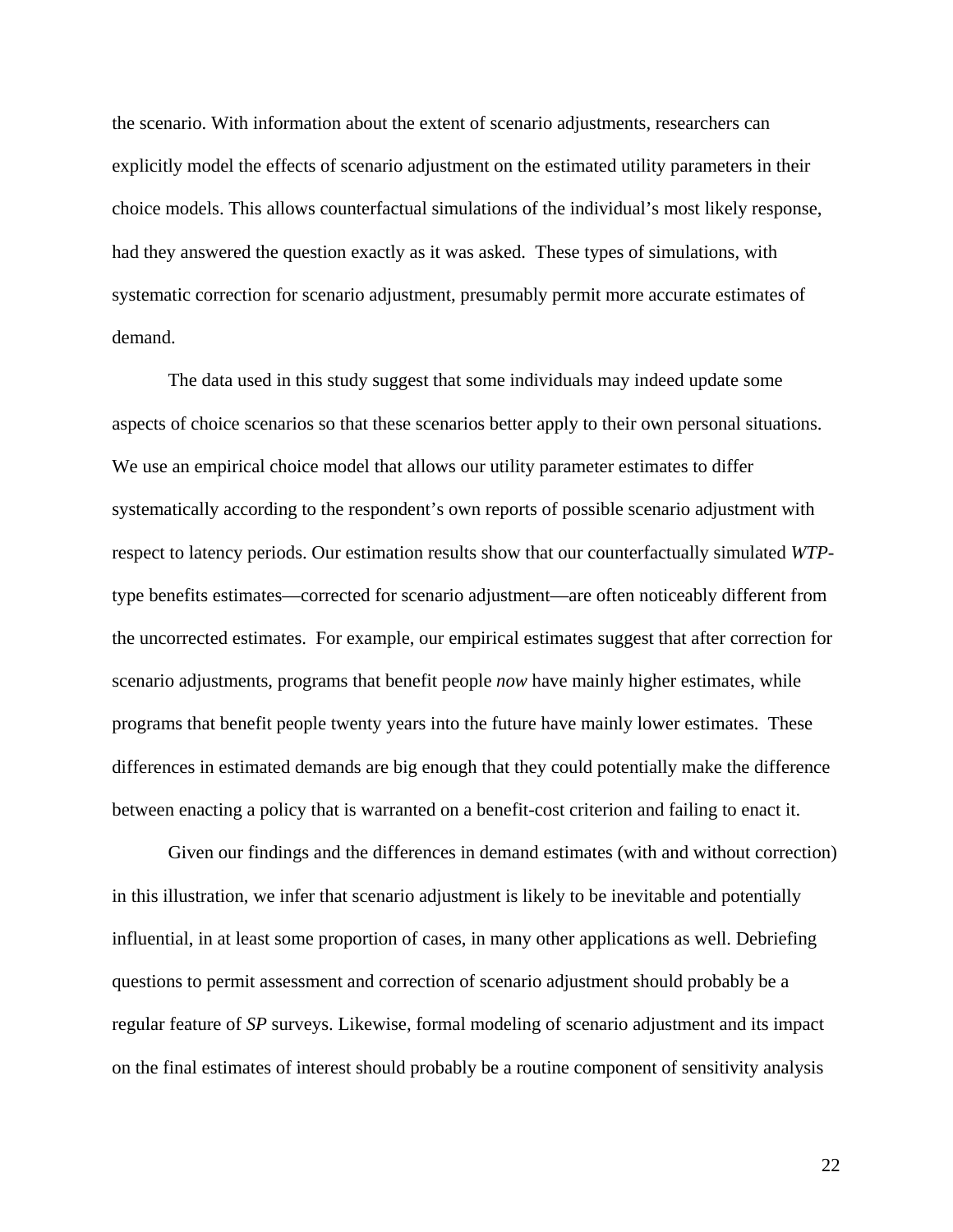in empirical work using stated preferences. Researchers should at least report the extent to which their main results may be affected by this type of correction. Such information would allow the policy-makers to decide which types of "misalignments" between respondent and researcher information sets warrant correction, and therefore which demand estimates should be preferred.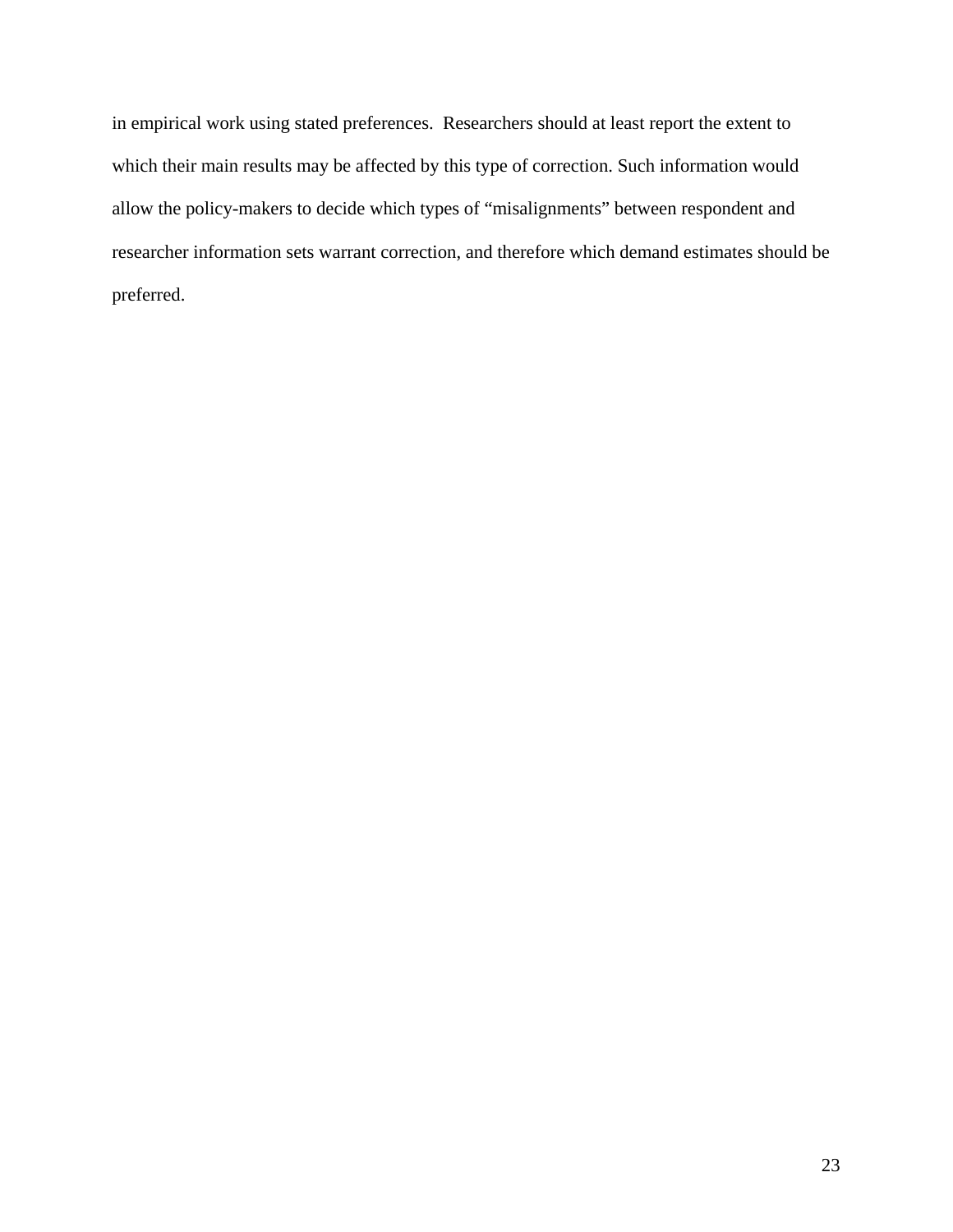# **References**

- Adamowicz, W., Swait, J., Boxall, P., Louviere, J., Williams, M. (1997). "Perceptions versus objective measures of environmental quality in combined revealed and stated preference models of environmental valuation", *Journal of Environmental Economics and Management* 32, 65-84.
- Bateman, I.J., Carson, R.T., Day, B., Hanemann, W.M., Hanley, N., Hett, T., Jones-Lee, M., Loomes, G., Mourato, S., Ozdemiroglu, E., Pearce, D.W., Sugden, R., Swanson, J. (2002). *Economic valuation with stated preference techniques: A manual*. Cheltenham, UK: Edward Elgar Publishing Limited.
- Bernheim, B.D., Rangel, A. (2009). "Beyond revealed preference: Choice-theoretic foundations for behavioral welfare economics", *Quarterly Journal of Economics* 124, 51-104.
- Burghart, D.R., Cameron, T.A., Gerdes, G.R. (2007). "Valuing publicly sponsored research projects: Risks, scenario adjustments, and inattention", *Journal of Risk and Uncertainty* 35, 77-105.
- Cameron, T.A., DeShazo, J.R. (2009). "Demand for health risk reductions", Department of Economics, University of Oregon Working Paper.
- Carson, R.T., Hanemann, W.M., Kopp, R.J., Krosnick, J.A., Mitchell, R.C., Presser, S., Ruud, P.A., Smith, V.K. (1994). *Prospective interim lost use value due to ddt and pcb contamination in the southern California bight: Volume II (Appendices)*. La Jolla, CA: U.S. Department of Commerce (NOAA)
- Champ, P.A., Boyle, K.J., Brown, T.C. (2003). *A primer on nonmarket valuation*. Dordrecht, The Netherlands: Kluwer Academic Publishers.
- Dominitz, J., Manski, C.F. (2004). "How should we measure consumer confidence?", *Journal of Economic Perspectives* 18, 51-66.
- Graham, D.A. (1981). "Cost-benefit-analysis under uncertainty", *American Economic Review* 71, 715-725.
- Louviere, J.J. (2006). "What you don't know might hurt you: Some unresolved issues in the design and analysis of discrete choice experiments", *Environmental & Resource Economics* 34, 173-188.
- Louviere, J.J., Hensher, D.A., Swait, J. (2000). *Stated choice methods: Analysis and applications*  New York, NY: Cambridge University Press.

Manski, C.F. (2004). "Measuring expectations", *Econometrica* 72, 1329-1376.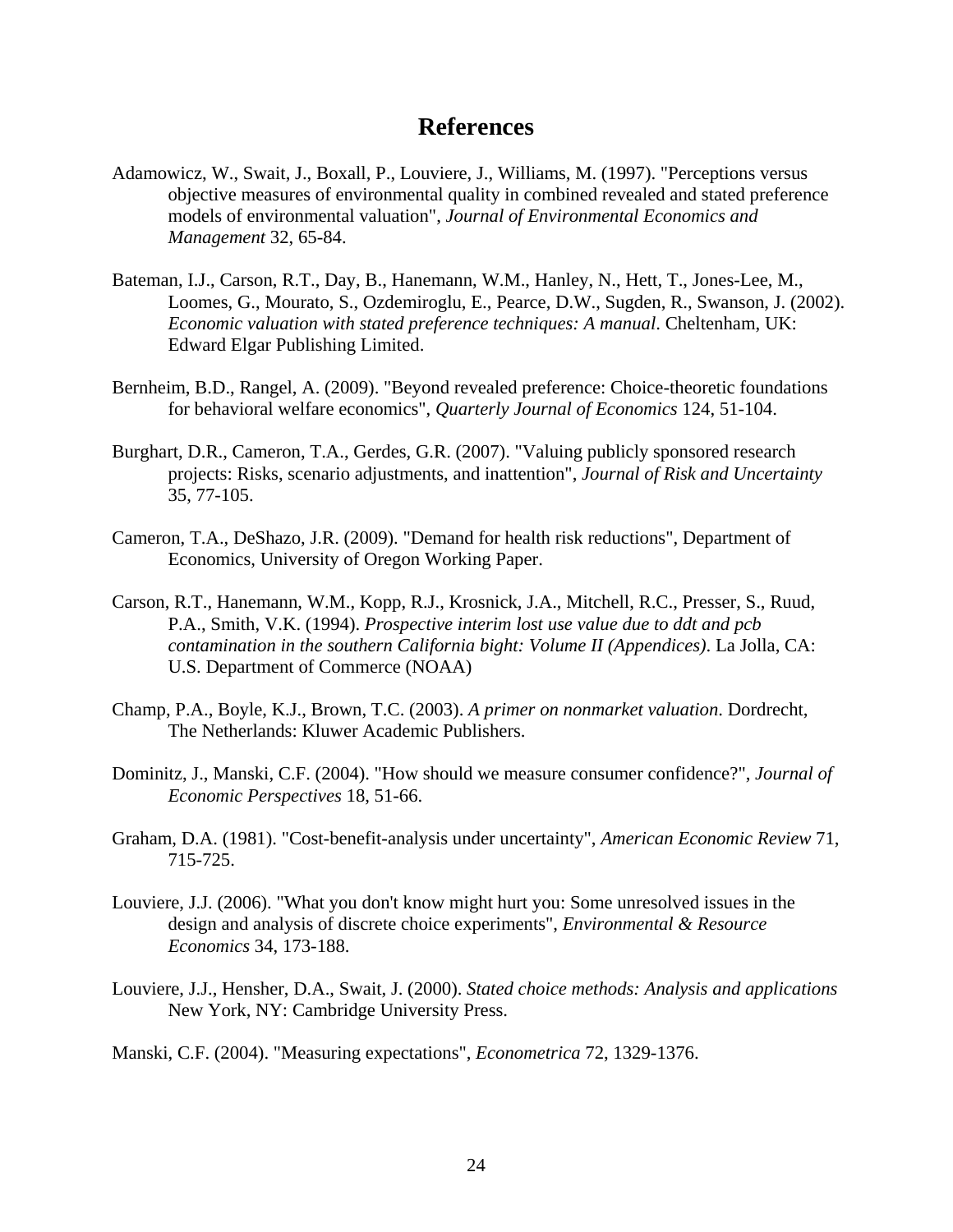- Plott, C.R., Zeiler, K. (2005). "The willingness to pay-willingness to accept gap, the 'endowment effect,' subject misconceptions, and experimental procedures for eliciting valuations", *American Economic Review* 95, 530-545.
- Poor, P.J., Boyle, K.J., Taylor, L.O., Bouchard, R. (2001). "Objective versus subjective measures of water clarity in hedonic property value models", *Land Economics* 77, 482-493.
- Smith, V.K. (2007). "Reflections on the literature", *Review of Environmental Economics and Policy* 1, 152-165.
- Strazzera, E., Genius, M., Scarpa, R., Hutchinson, G. (2003). "The effect of protest votes on the estimates of WTP for use values of recreational sites", *Environmental & Resource Economics* 25, 461-476.
- Thaler, R.H., Sunstein, C.R. (2003). "Libertarian paternalism", *American Economic Review* 93, 175-179.
- Viscusi, W.K., Aldy, J.E. (2003). "The value of a statistical life: A critical review of market estimates throughout the world", *Journal of Risk and Uncertainty* 27, 5-76.
- Viscusi, W.K., Huber, J.C. (2006). *Hyperbolic discounting of public goods*. NBER.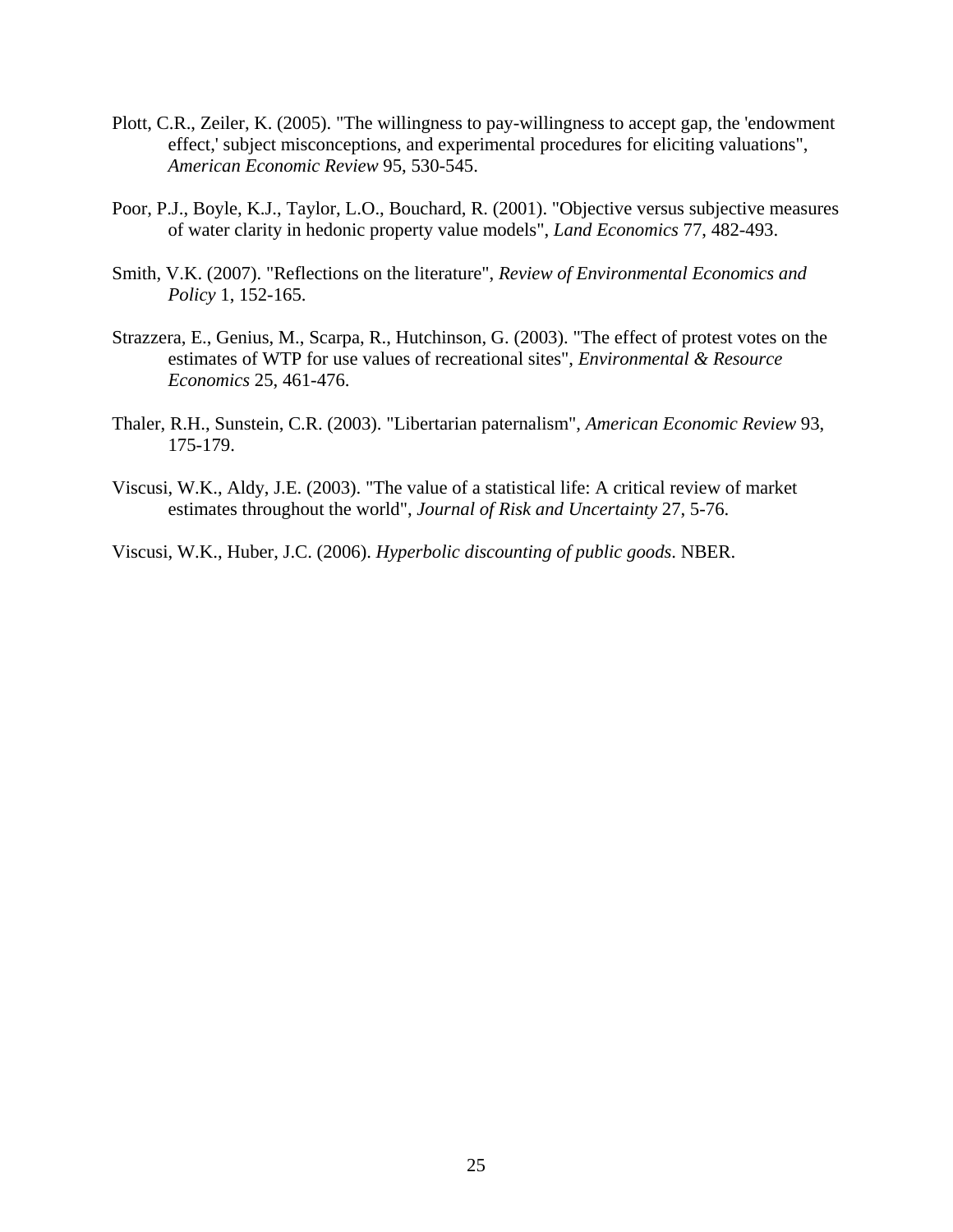Choose the program that reduces the illness that you most want to avoid. But think carefully about whether the costs are too high for you. If both programs are too expensive, then choose Neither Program.

If you choose "neither program", remember that you could die early from a number of causes, including the ones described below.

|                               | Program A<br>for Diabetes                                                                           | Program B<br>for Heart Attack                                                                 |
|-------------------------------|-----------------------------------------------------------------------------------------------------|-----------------------------------------------------------------------------------------------|
| Symptoms/<br><b>Treatment</b> | Get sick when 77 years-old<br>6 weeks of hospitalization<br>No surgery<br>Moderate pain for 7 years | Get sick when 67 years-old<br>No hospitalization<br>No surgery<br>Severe pain for a few hours |
| Recovery/<br>Life expectancy  | Do not recover<br>Die at 84 instead of 88                                                           | Do not recover<br>Die suddenly at 67 instead of 88                                            |
| <b>Risk Reduction</b>         | 10%<br>From 10 in 1,000 to 9 in 1,000                                                               | 10%<br>From 40 in 1,000 to 36 in 1,000                                                        |
| Costs to you                  | \$12 per month<br>$[$ = \$144 per year]                                                             | \$17 per month<br>$[$ = \$204 per year]                                                       |
| <b>Your choice</b>            | Reduce my<br>O.<br>chance of<br>diabetes<br><b>Neither</b><br>О<br>Program                          | Reduce my<br>chance of<br>heart attack                                                        |

 $\overline{a}$ 

<sup>&</sup>lt;sup>19</sup> A table like this one is displayed only after 24 screens of preparation, including an extensive tutorial that unfolds the information in each row of the summary choice table, one attribute at a time. The tutorial includes instructions about how to interpret the information and skill-testing questions to assess the respondent's understanding of key points. The tutorial makes use of the same data that will appear in the individual's first choice set. Subsequent choice sets are presented as summary tables only.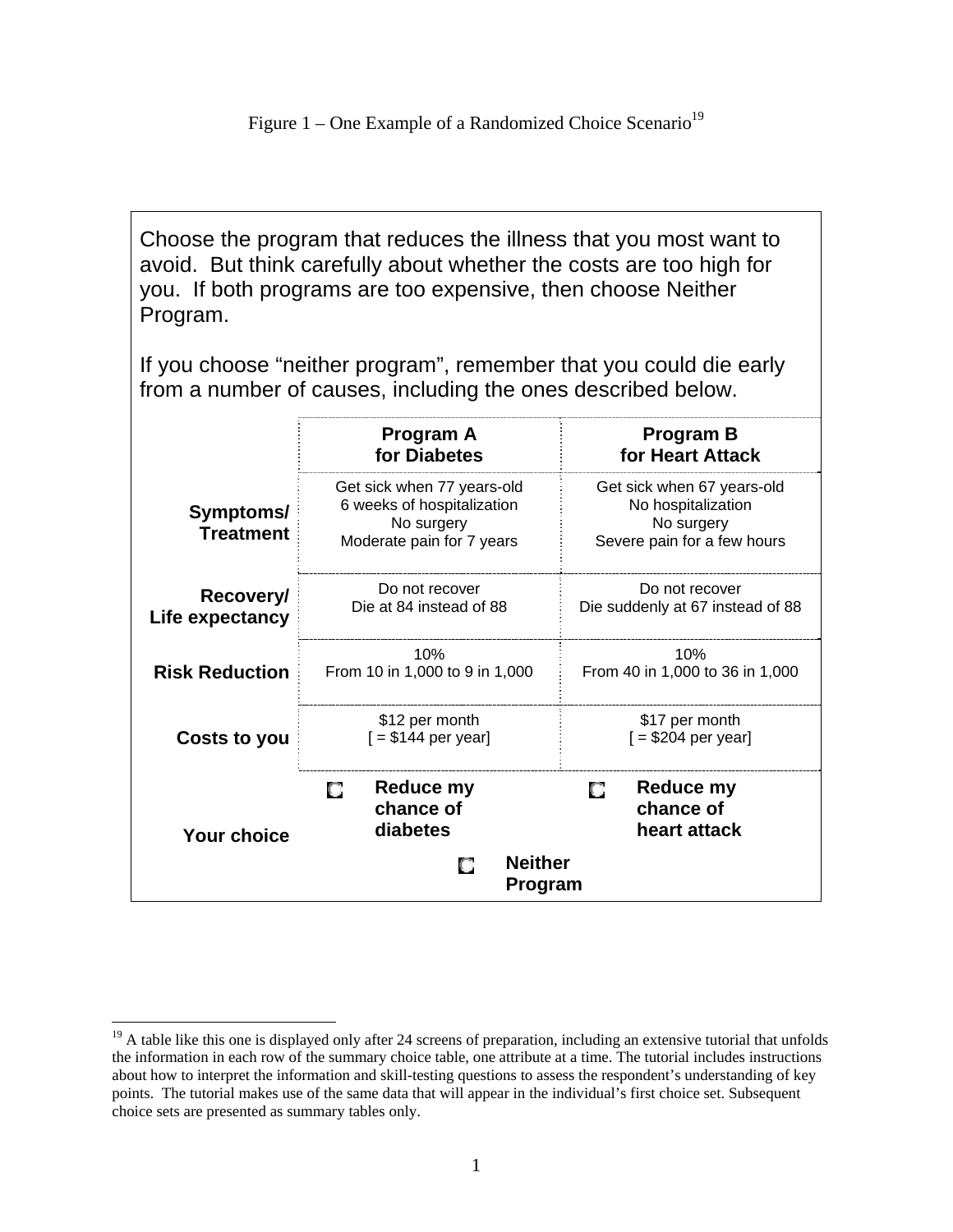Figure 2 – Example of Debriefing Questions Used to Correct for Scenario Adjustment

You may have chosen Program A, Program B, or neither. Regardless of your choice, we would like to know when, over your lifetime, you think you would first need and benefit from the two programs (if at all). Your answers below may depend upon the illness or injury in question, as well as your current age, health and family history. Around when do you think you would begin to value highly the risk reduction benefits of each program? Select one answer from each column in the grid Program A Program B to reduce my chance of to reduce my chance of diabetes heart attack For me, benefits would start О O. Immediately O. 0 1-5 years from now O. 0. 6-10 years from now O. 0 11-20 years from now O. 0. 21-30 years from now Ω.  $\Box$ 31 or more years from now Never (Program would not О 0. benefit me)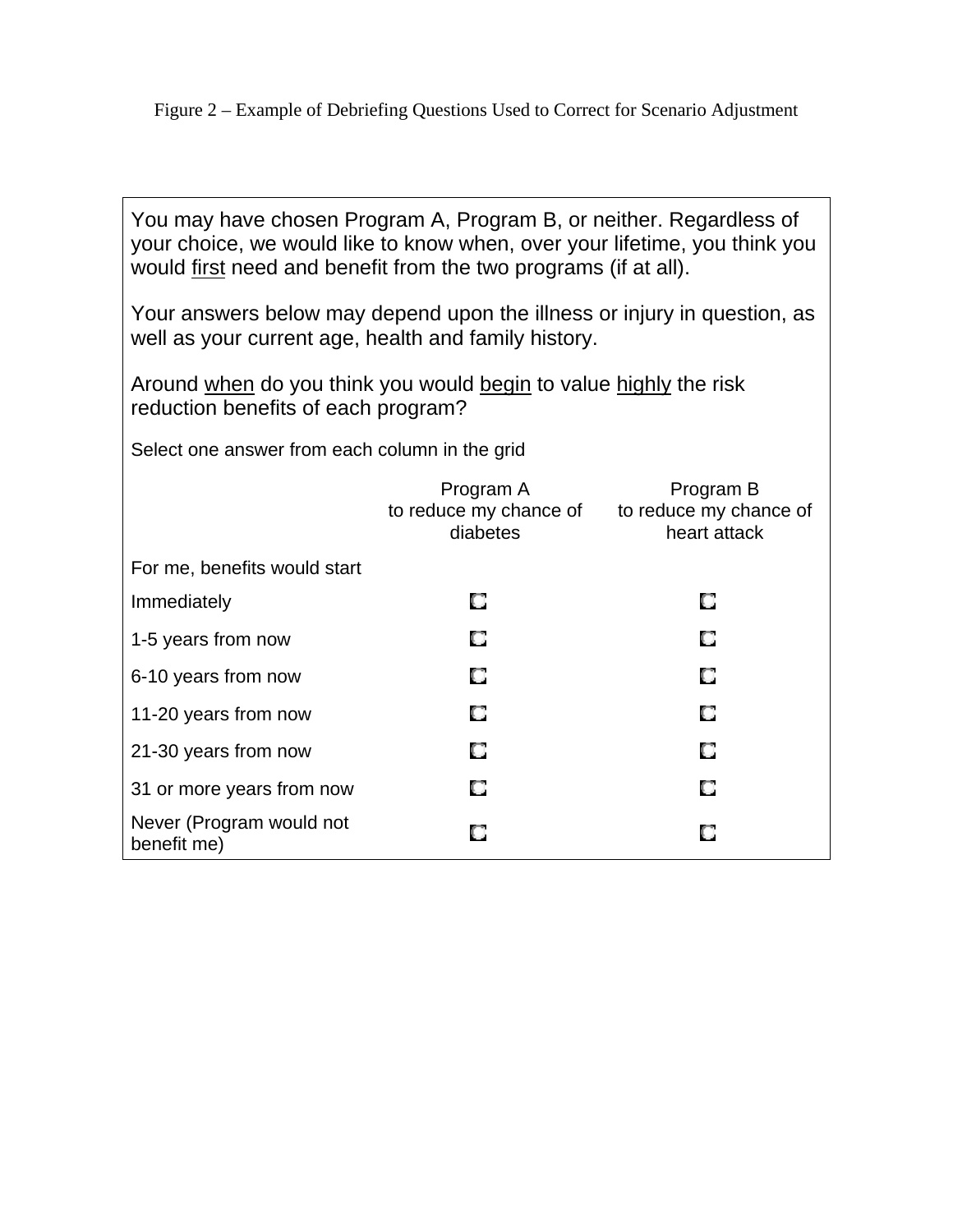Figure 3 – Examples of "Minimum Overestimate of the Latency" Calculations; Different stated latencies, but respondent chooses "11-20 years" in the debriefing question

# A. No "overestimate of latency" (overest $i = 0$ )



# B. "Minimum overestimate of latency" is positive  $(oversi<sub>i</sub> > 0)$



# C. "Minimum overestimate of latency" is negative  $(oversi_i < 0)$

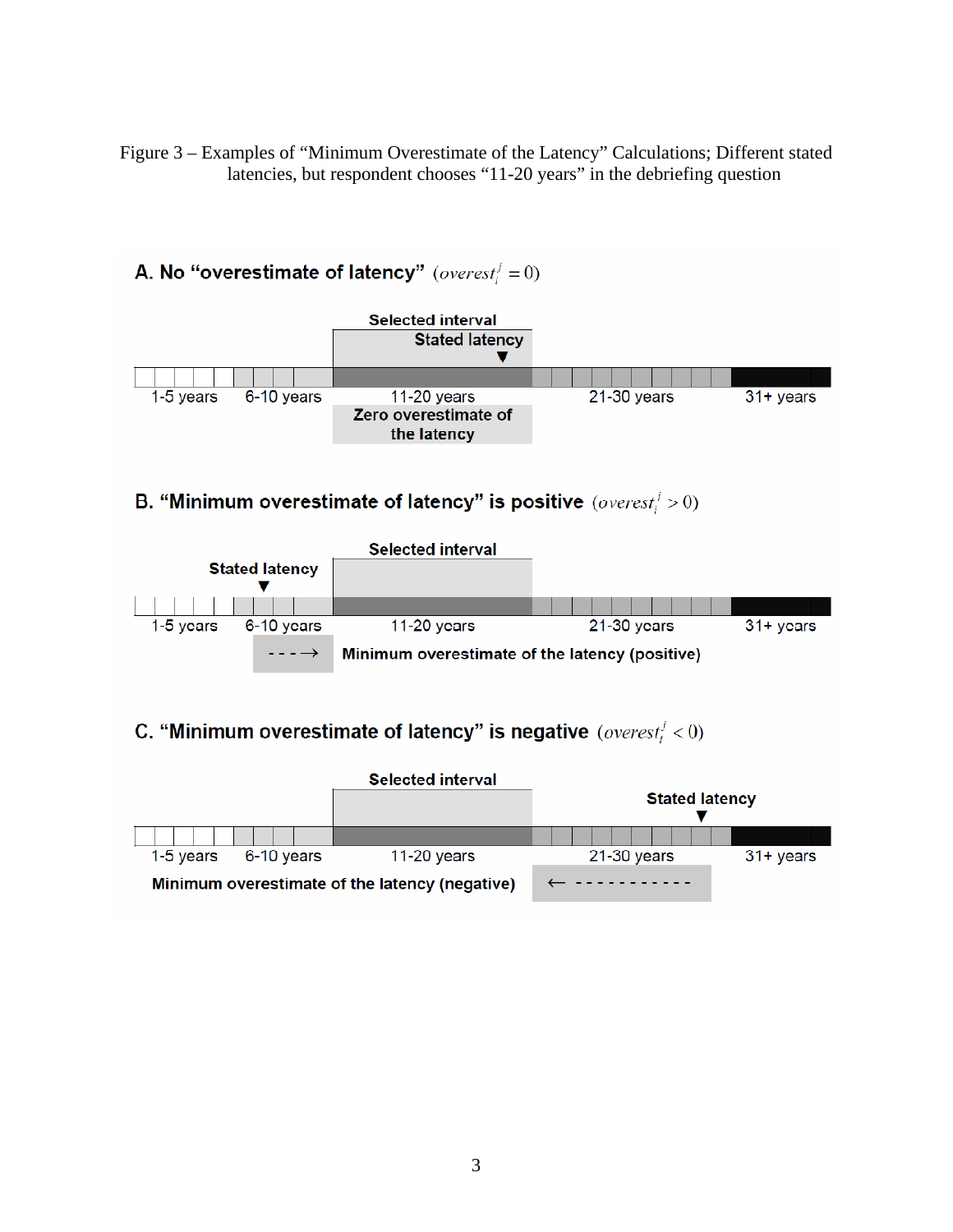|                                                                                            | Mean      | Std.dev. | Min.           | Max.    |
|--------------------------------------------------------------------------------------------|-----------|----------|----------------|---------|
| Program attributes                                                                         |           |          |                |         |
| Monthly program cost $(\$)$                                                                | 29.9      | 28.7     | $\overline{2}$ | 140     |
| $\Delta \Pi_i^j$ = Risk change achieved by program                                         | $-.00341$ | .00167   | $-.006$        | $-.001$ |
| <b>Stated Illness profiles</b>                                                             |           |          |                |         |
| Latency (in years, stated in scenario)                                                     | 19.6      | 12.0     | 1              | 60      |
| - $1(neveri)$ ("Program will never benefit me")                                            | .0769     |          |                |         |
| - <i>overest</i> <sup><i>i</i></sup> (minimum overest. of latency)                         | $-7.47$   | 12.0     | $-59$          | 29      |
| Sick years (undiscounted)                                                                  | 6.50      | 7.17     | $\overline{0}$ | 52      |
| $pdv_i^j$ = Present value of sick-years                                                    | 2.21      | 2.51     | $\overline{0}$ | 16.3    |
| Recovered years (undiscounted)                                                             | 26.1      | 13.0     | $\overline{0}$ | 64      |
| $pdvr_i^j$ = Present value of recovered years                                              | .477      | 1.37     | $\Omega$       | 15.9    |
| Lost life-years (undiscounted)                                                             | 10.8      | 10.3     | $\overline{0}$ | 55      |
| $pdvl_i^j$ = Present value of lost life-years                                              | 2.57      | 2.93     | $\overline{0}$ | 17.8    |
| Attributes of individuals                                                                  |           |          |                |         |
| Annual income (in \$10,000)                                                                | 5.09      | 3.41     | 0.5            | 15.0    |
| Age at time of choice                                                                      | 50.4      | 15.1     | 25             | 93      |
| Systematic selection from RDD contacts                                                     |           |          |                |         |
| $P(self_i) - P =$ Difference between fitted<br>response/nonresponse and population average | .677      | 3.36     | $-.316$        | 17.9    |

## **Table 1: Descriptive Statistics – Policy Choice Models (n = 15040 illness profiles and associated risk reduction programs)**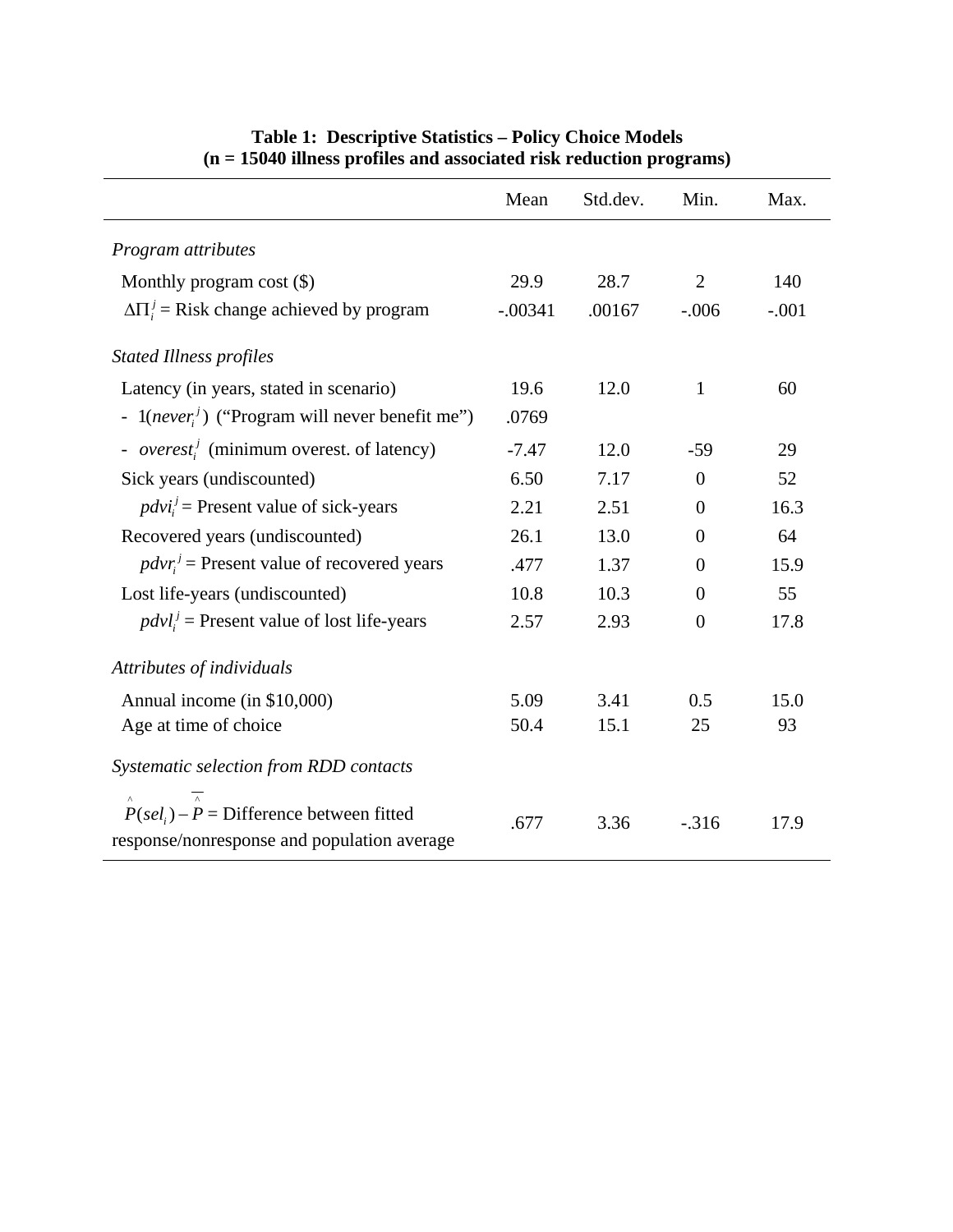|                                                                                                                                                     | Model 1                                  |                                      | Model 2                          |                               |
|-----------------------------------------------------------------------------------------------------------------------------------------------------|------------------------------------------|--------------------------------------|----------------------------------|-------------------------------|
| (Parameter) Variable                                                                                                                                | Uncorrected<br>Coefficients              | Corrected<br>Coefficients            | $\times$ 1(never, <sup>1</sup> ) | $\times$ overest <sup>1</sup> |
| $(\beta_0 \times 10^5)$ first income term                                                                                                           | 5.183                                    | 8.071<br>$(10.69)$ ***               |                                  | 0.225                         |
| $(\beta_1 \times 10^9)$ second income term                                                                                                          | $(8.30)$ ***<br>$-.1992$<br>$(4.22)$ *** | $-2109$<br>$(4.15)$ ***              | .7656<br>$(3.05)$ ***            | $(5.14)$ ***                  |
| $(\alpha_{10})\Delta\Pi_i^{AS}\log\left(\rho dv_i^A+1\right)$                                                                                       | $-47.89$                                 | $-57.32$                             | 212.7                            | 7.083                         |
| $(\alpha_{13})\left[P(self_i)-\overline{P}\right]\Delta\Pi_i^{AS}\left[\log\left(pdv_i^A+1\right)\right]$                                           | $(5.35)$ ***<br>3.372<br>$(2.34)$ **     | $(5.04)$ ***<br>3.853<br>$(2.45)$ ** | $(3.91)$ ***                     | $(7.24)$ ***                  |
| $(\alpha_2)\Delta\Pi_i^{AS}\log\left(pdv_r^A+1\right)$                                                                                              | $-16.49$<br>$(1.76)^*$                   | $-57.93$<br>$(5.77)$ ***             |                                  |                               |
| $(\alpha_{30})\Delta\Pi_i^{AS}\log\left(\rho dv l_i^A+1\right)$                                                                                     | $-580.1$<br>$(3.25)$ ***                 | $-858.3$<br>$(4.28)$ ***             |                                  | 4.092<br>$(3.26)$ ***         |
| $(\alpha_{31})$ age <sub>i0</sub> · $\Delta \Pi_i^{AS}$ log $\left( pdvl_i^A + 1 \right)$                                                           | 20.46<br>$(2.82)$ ***                    | 43.15<br>$(5.41)$ ***                |                                  |                               |
| $(\alpha_{32})$ age <sup>2</sup> <sub>i0</sub> · $\Delta\Pi_i^{AS}$ log( $\rho dv l_i^A + 1$ )                                                      | $-0.1874$<br>$(2.70)$ ***                | $-0.3719$<br>$(4.97)$ ***            |                                  | 0.0064<br>$(7.39)$ ***        |
| $(\alpha_{40})\Delta\Pi_i^{AS} \left[ \log \left( \frac{pdvl_i^A+1}{\epsilon}\right) \right]^2$                                                     | 199.3<br>$(2.41)$ **                     | 281.8<br>$(3.11)$ ***                | 395.6<br>$(4.51)$ ***            |                               |
| $(\alpha_{41})$ age <sub>i0</sub> · $\Delta \Pi_i^{AS}$ [log(pdvl <sub>i</sub> <sup>A</sup> +1)] <sup>2</sup>                                       | $-7.786$<br>$(2.32)$ **                  | $-15.71$<br>$(4.31)$ ***             | $-5.197$<br>$(3.69)$ ***         |                               |
| $(\alpha_{42})$ age <sub>i0</sub> · $\Delta\Pi_i^{AS}$ $\left[ \log \left( pdvl_i^A+1 \right) \right]^2$                                            | 0.0739<br>$(2.27)$ **                    | 0.1365<br>$(3.90)$ ***               |                                  | $-0.0013$<br>$(3.12)$ ***     |
| $(\alpha_{50})\Delta\Pi_i^{AS}$   $\log\left(\rho d\vec{v}_i^A + 1\right)$  <br>$\cdot \left  \log \left( \frac{pdv l_i^A + 1}{\right) \right $     | 102.4<br>(1.40)                          | 129.6<br>(1.62)                      | $-348.0$<br>$(3.77)$ ***         | $-4.301$<br>$(3.90)$ ***      |
| $(\alpha_{51})$ age <sub>i0</sub> · $\Delta\Pi_i^{AS}$   log( $pdvi_i^A + 1$ )  <br>$\cdot \left  \log \left( \frac{pdv l_i^A + 1}{\right) \right $ | $-4.484$<br>(1.57)                       | $-6.680$<br>$(2.16)$ **              |                                  |                               |
| $(\alpha_{52})$ age <sup>2</sup> <sub>i0</sub> · $\Delta\Pi_i^{AS}$   log( $\rho dv_i^A + 1$ )  <br>$\cdot  \log (pdvl_i^A + 1) $                   | 0.0561<br>$(2.10)$ **                    | 0.0624<br>$(2.17)$ **                | 0.0752<br>$(3.28)$ ***           |                               |
| Log L                                                                                                                                               | $-11694.646$                             |                                      | -10954.934                       |                               |

**Table 2: Policy Choice Model (Parsimonious; alternatives = 22560)**

<sup>a</sup> Corrected utility parameters are purged of scenario adjustment as captured by systematic differences in these parameters for alternatives where stated latency was not accepted by the respondent.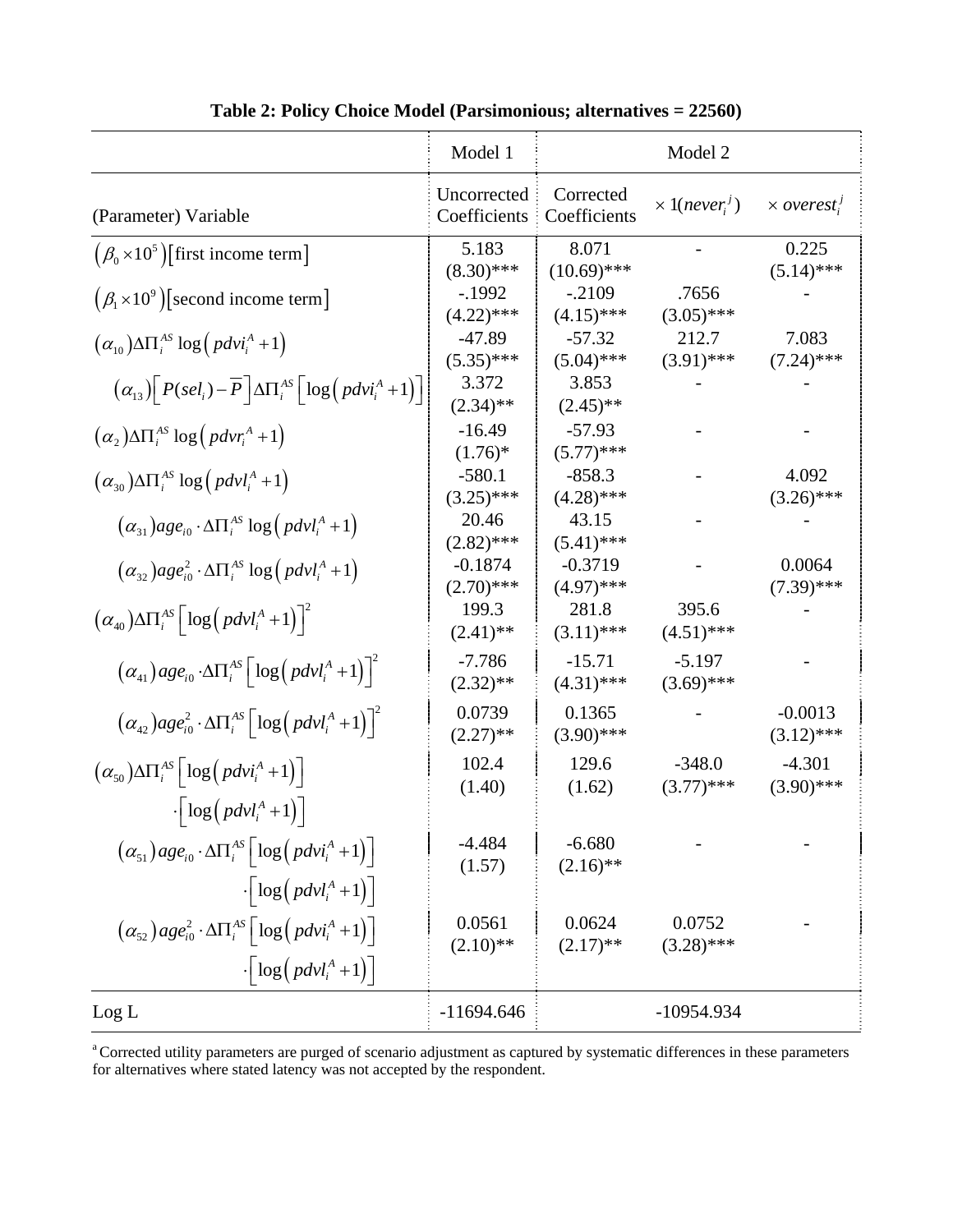|     |                       |                              | No latency <sup>b</sup> | Latency of 20 yrs                                      |                                                         |
|-----|-----------------------|------------------------------|-------------------------|--------------------------------------------------------|---------------------------------------------------------|
| Age | Illness profile       | Uncorrected                  | Corrected               | Uncorrected                                            | Corrected                                               |
| 30  | 1 year sick, recover  | \$2.49<br>[1.3, 3.94]        | \$3.20<br>[2.43, 4.07]  | \$1.54<br>[0.77, 2.49]                                 | \$1.94<br>[1.43, 2.50]                                  |
|     | 5 yrs sick, recover   | 3.75<br>[2.59, 5.16]         | 3.94<br>[3.13, 4.86]    | 2.32<br>[1.60, 3.20]                                   | 2.35<br>[1.87, 2.90]                                    |
|     | 1 year sick, then die | 4.14<br>[1.67, 6.80]         | 6.52<br>[4.89, 8.40]    | 4.42<br>[3.26, 5.97]                                   | 1.67<br>[0.97, 2.42]                                    |
|     | 5 yrs sick, then die  | 4.19<br>[1.39, 7.21]         | 7.02<br>[5.05, 9.12]    | 4.57<br>[3.51, 6.00]                                   | 1.99<br>[1.42, 2.65]                                    |
|     | Sudden death          | 4.26<br>[1.30, 7.38]         | 5.74<br>[3.96, 7.64]    | 4.35<br>[2.97, 6.04]                                   | 1.42<br>[0.55, 2.28]                                    |
| 45  | 1 year sick, recover  | 2.33<br>[1.20, 3.75]         | 2.68<br>[1.93, 3.48]    | 1.33<br>[0.64, 2.15]                                   | 1.27<br>[0.82, 1.72]                                    |
|     | 5 yrs sick, recover   | 3.56<br>[2.45, 4.92]         | 3.47<br>[2.73, 4.33]    | 2.08<br>[1.44, 2.84]                                   | 1.68<br>[1.29, 2.12]                                    |
|     | 1 year sick, then die | 4.59<br>[2.99, 6.55]         | 7.61<br>[6.39, 9.09]    | 2.53<br>[1.95, 3.21]                                   | $-0.93$ <sup>c</sup><br>$[-1.59,-0.37]$                 |
|     | 5 yrs sick, then die  | 4.44<br>[2.73, 6.66]         | 8.48<br>[7.04, 10.14]   | 2.66<br>[2.16, 3.32]                                   | $-0.39$ <sup>c</sup><br>$[-0.89, 0.04]$                 |
|     | Sudden death          | 4.57<br>[2.88, 6.58]         | 6.10<br>[4.88, 7.39]    | 2.43<br>[1.71, 3.19]                                   | $-1.37$ <sup>c</sup><br>$[-2.15,-0.70]$                 |
| 60  | 1 year sick, recover  | 2.21<br>[1.07, 3.46]         | 2.04<br>[1.31, 2.75]    | 1.11<br>[0.55, 1.67]                                   | 0.30<br>$[-0.08, 0.63]$                                 |
|     | 5 yrs sick, recover   | 3.26<br>[2.19, 4.5]          | 2.86<br>[2.19, 3.62]    | 1.66<br>[1.22, 2.11]                                   | 0.59<br>[0.27, 0.87]                                    |
|     | 1 year sick, then die | 2.40<br>[0.98, 4.03]         | 6.41                    | 1.27<br>$[5.26, 7.82]$ $[0.57, 1.91]$ $[-3.79, -1.97]$ | $-2.76^{\circ}$                                         |
|     | 5 yrs sick, then die  | $0.92^{b}$<br>$[-0.6, 2.58]$ | 6.93<br>[5.65, 8.48]    | 1.23                                                   | $-1.85$ <sup>c</sup><br>$[0.67, 1.78]$ $[-2.63, -1.27]$ |
|     | Sudden death          | 3.46<br>[1.88, 5.13]         | 4.97<br>[3.83, 6.18]    | 1.39<br>[0.52, 2.09]                                   | $-3.20$ <sup>c</sup><br>$[-4.32,-2.33]$                 |

Table 3: Willingness to pay for a microrisk reduction (mean [5<sup>th</sup>, 95<sup>th</sup> percentiles]<sup>a</sup>) Without and with correction for illness scenario adjustment (Income = \$42,000)

<sup>a</sup> Based on random draws from the joint distribution of the estimated parameters.

<sup>b</sup> Zero latency was implausible to respondents in the illness profiles used to elicit program choices, so the minimum latency in the choice scenarios was 1 year. These values are thus extrapolated, based upon the

 $\epsilon$  Respondents were given no opportunity to express negative willingness to pay, so negative simulated values should be interpreted as zero *WTP*.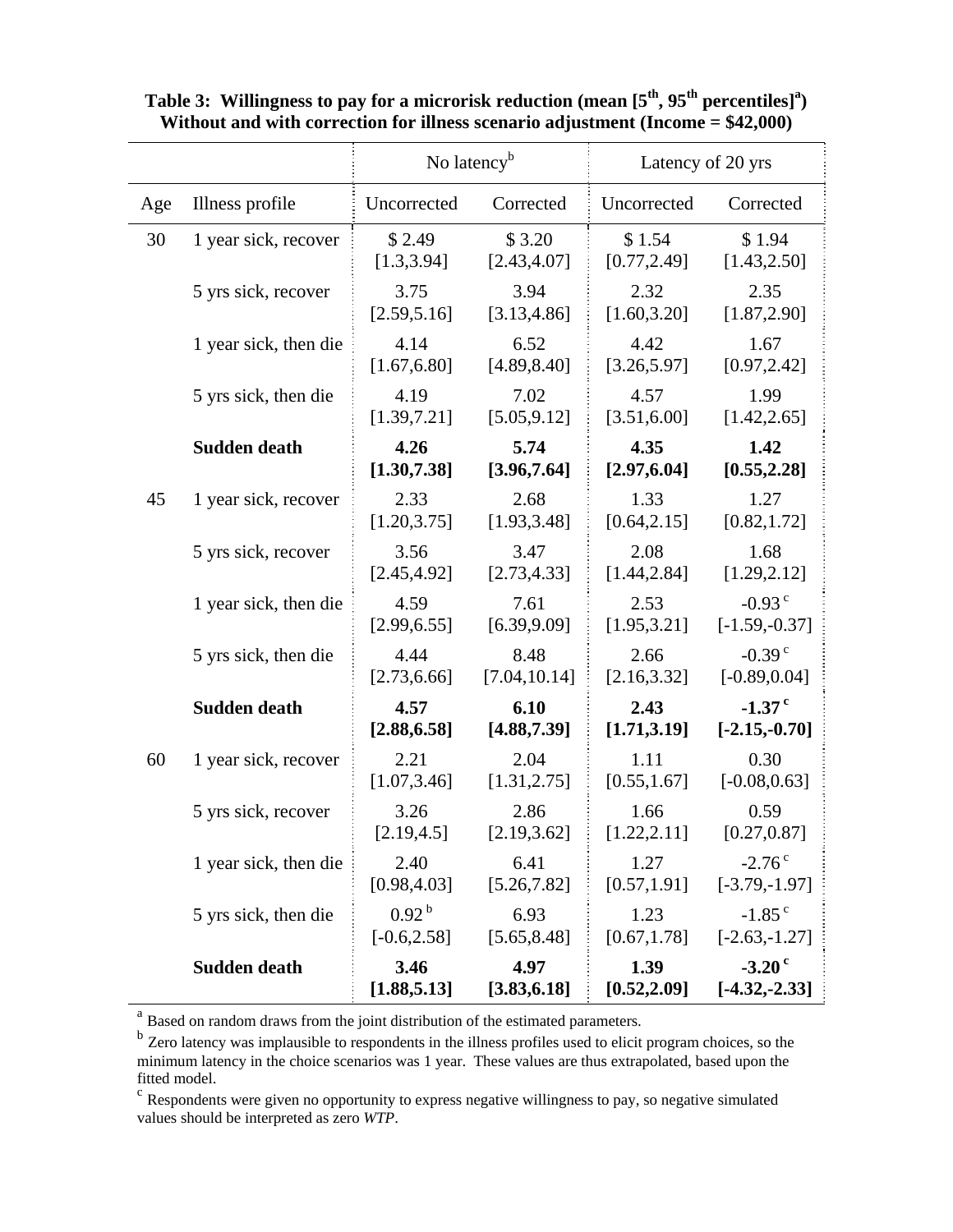### **APPENDIX A (to be made available online)**

In this Appendix, we carefully consider the empirical correlates of our two scenario adjustment indicators. Table A-1 gives descriptive statistics for these variables and a set of regressors we used to explain systematic variations in their magnitudes. First, we use a simple binary logit model to examine how the value of the indicator variable  $1(newer_i^j)$  can be explained by a wide variety of (a) characteristics of the respondent, and (b) attributes of the health risk targeted by each program. Each respondent considers ten different health risk-reduction programs, in five sets of two, with each choice set including the status quo as a third alternative. In total, therefore, 15,040 substantive illness profiles and health-risk reduction programs are considered in the 7,520 choice scenarios analyzed in this paper. For 1,156 (7.69%) of these illness profiles, respondents indicated their belief that they would never benefit from the riskreduction program.

Models 1 and 2 in Table A-2 are ad hoc binary logit models to explain these 7.69% of cases where  $1(newer_i^j) = 1$ . Missing data for some of the explanatory variables used in these preliminary exploratory models accounts for the reduction of the number of illness profiles from 15,040 to 13,626. The logit specification suggests that people are more likely to say that a particular program will never benefit them if they are female, if they currently have a larger number of other illnesses, if they feel at greater subjective risk for getting other illnesses, if they are a member of a larger household, or if they are a single parent. People are less likely to say the program will never benefit them if they are presented with an illness profile that includes long-term pain and/or disability, if they have not attended college, if they acknowledge a higher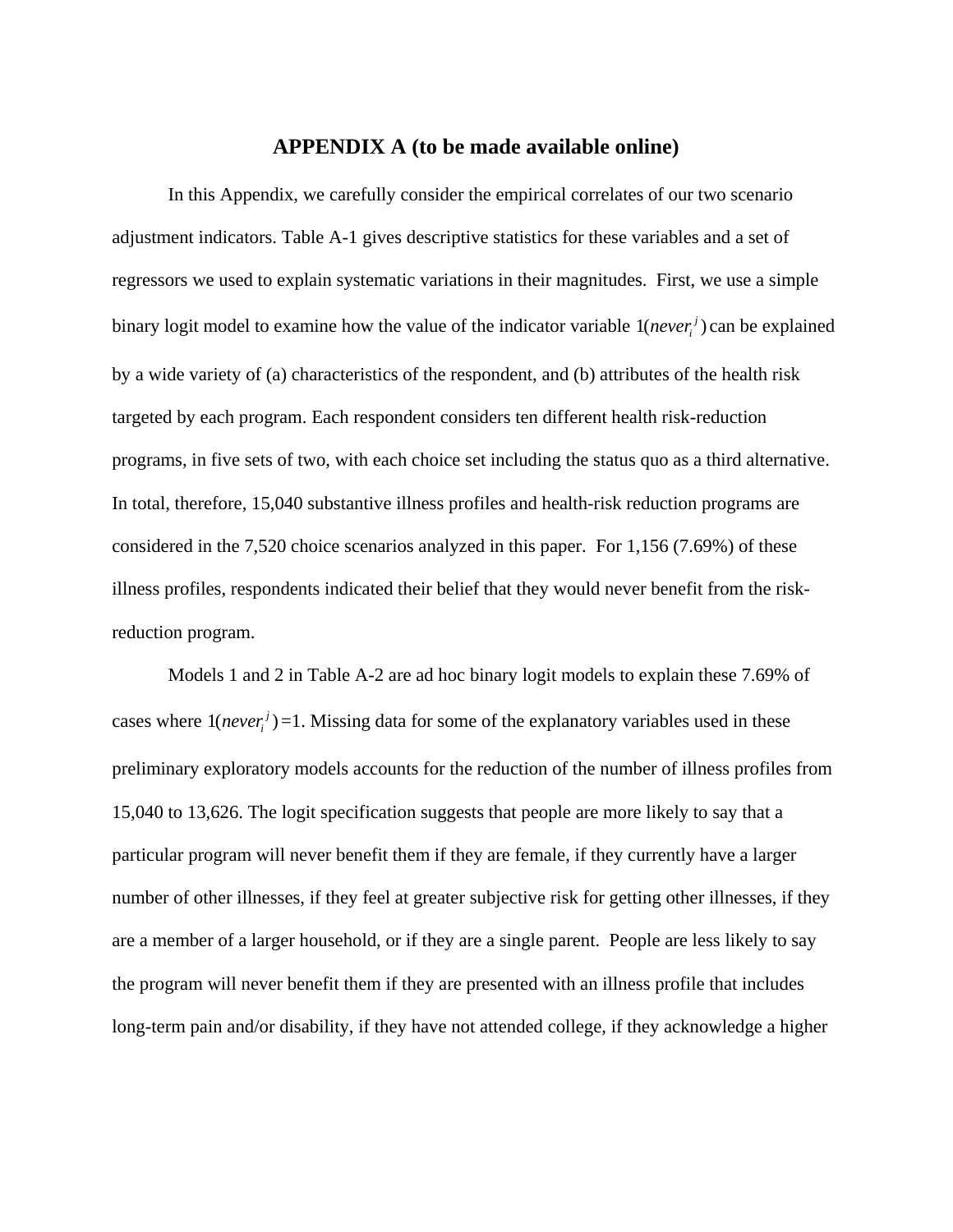subjective risk of getting this disease, if they have (on average) more room to improve their health habits, and if they currently have children in their household.

Now we explore the determinants of our approximately continuous measure of the "minimum overestimate of the latency," in this case using an ordinary least squares (OLS) model. The *overest<sub>i</sub>* for a program is known only if the individual does *not* state that they expect never to benefit from the program (i.e. if  $1(never<sub>i</sub><sup>j</sup>) = 0$ ). Thus, we have a maximum of  $15,040 - 1,156$  $= 13,884$  potential observations on the *overest<sub>i</sub>* variable. For many respondents and many programs, the interval during which the individual personally expects the benefits of the program to begin spans the onset time specified in the illness profile. For these individuals and programs,  $overest_i^j = 0$ , signaling minimal scenario adjustment with respect to the latency period. This happens for 4,133 of the 13,884 programs for which *overest*<sup> $j$ </sup> information is available. Latency is overestimated to some degree for 1,542 programs, and underestimated for 8,209 programs. The mean value of *overest<sub>i</sub>* is -7.57 (with a minimum of -59 and a maximum of 29).<sup>20</sup>

Models 1 through 5 in Table A-3 demonstrate the significant determinants of *overest*<sup>*i*</sup> across a variety of alternative specifications. Missing data for some of the regressors again reduces the estimating sample, this time from 13,884 to 12,596 illness profiles. The coefficients on age and age-squared are highly significant in the first two models when latency variables for the specified illness profiles are left out of the model. When latency variables are included (as in Models 3 through 5), the coefficients on the age variables are no longer statistically significant.

 $20$  The scenario adjustment data with respect to latency thus suggests that underestimation predominates. This may reflect opinions that acute cases of major illness do not typically come as a complete surprise. They often occur after years of decline in the individual's general level of health.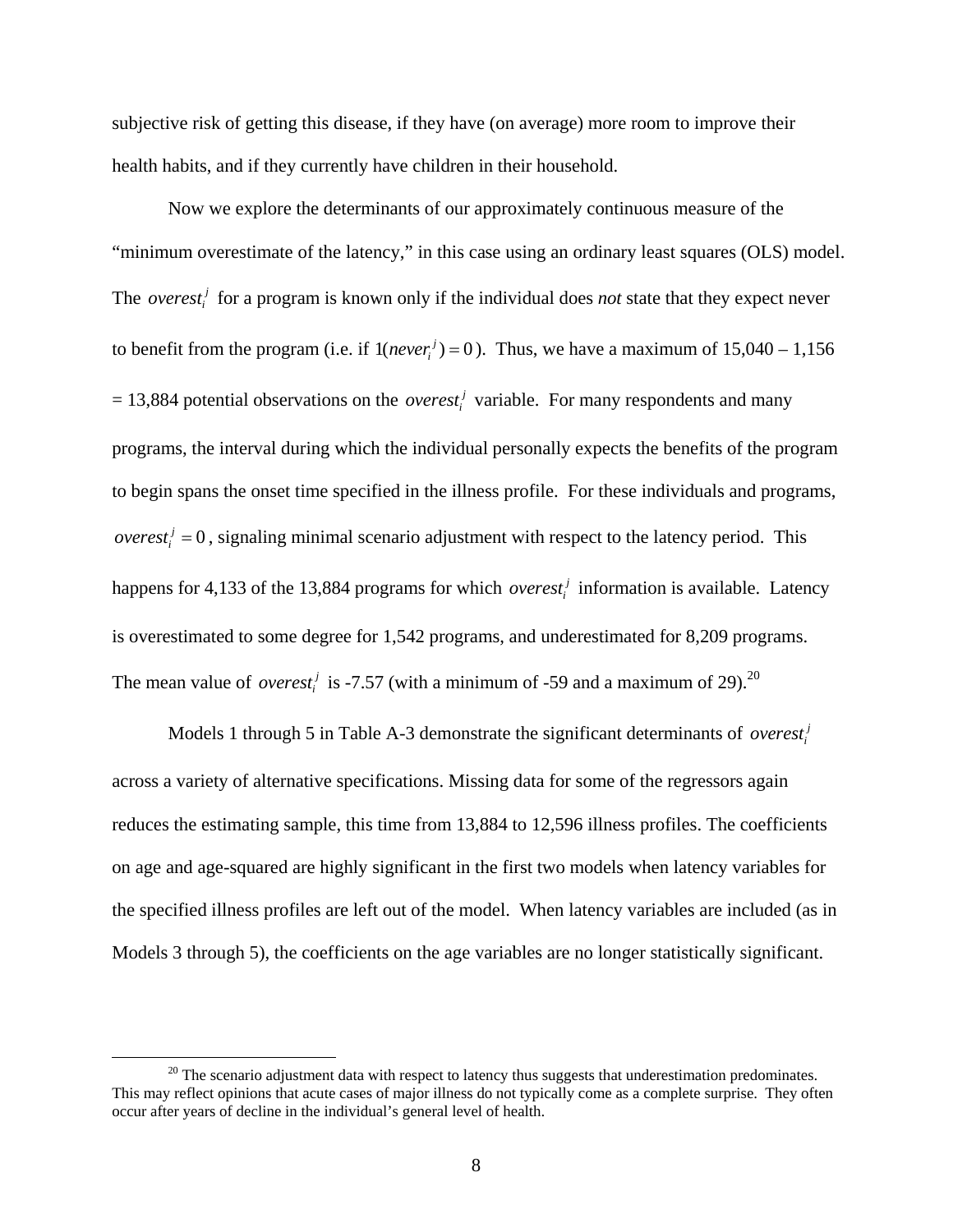It is likely that latency effects are captured by the age variables in the first two models. The insignificant age terms are dropped from the specification in Model 4.

Model 5 demonstrates the consequences of using an interval-data model rather than treating *overest<sub>i</sub>* as an approximately continuous variable. As is clear from in Figure 2, respondents were asked to specify the future time interval when their benefits would start, and Model 5 more explicitly captures the interval nature of these data. However, the estimates produced by Models 4 and 5 are very similar. The only notable difference is that the estimated coefficient on the respondent's subjective risk of suffering other illnesses becomes statistically insignificant in Model 5 (although the point estimate remains similar).

Models 4 and 5 suggest that individuals are more likely to overestimate the latency period when they consider an illness profile with a longer period of pain or disability, if the illness profile has pain/disability lasting more than 60 months, if they feel at greater subjective risk for other illnesses, if they belong to a two-income household, or if they will have a child under the age of eighteen in the household at the time of the stated onset of the disease. Individuals are more likely to assume that the latency in their own case will be less than the stated latency in the survey if they have not attended college, if they already have the illness in question, if they have a larger number of other major illnesses, if they feel at a higher subjective risk for this illness, if they have (on average) more room to improve their health habits, or if they have children or are single parents. The length of the latency period stated in the illness profile is also an important determinant of *overest*<sup>*i*</sup>. Not surprisingly, a longer stated latency period in the scenario makes respondents more likely to underestimate the latency and vice versa.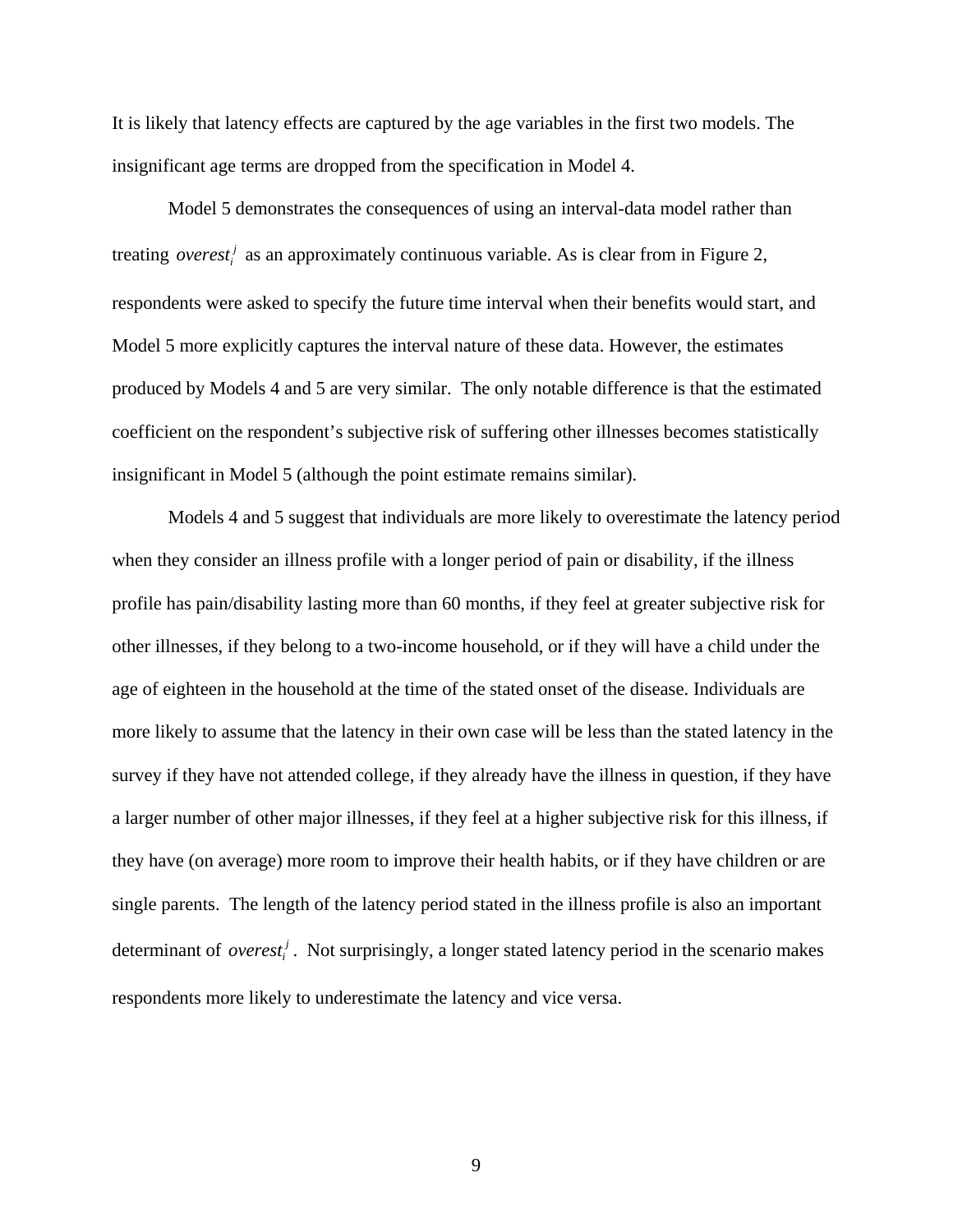| Variable                                                                                                     | Mean                                     | Std. Dev.                                | Min              | Max        |
|--------------------------------------------------------------------------------------------------------------|------------------------------------------|------------------------------------------|------------------|------------|
| <b>Dependent Variables</b>                                                                                   |                                          |                                          |                  |            |
| Will never benefit from program* $1(never_i^j)$                                                              | 0.077                                    |                                          |                  |            |
| Minimum overestimate of latency** <i>overest</i> <sup>1</sup>                                                | $-8.12$                                  | 12.3                                     | $-58$            | 29         |
| Minimum overestimate if latency overestimated <i>overest</i> <sup><math>j</math></sup> > 0                   | 7.72                                     | 6.45                                     | 1                | 29         |
| Minimum overestimate if latency underestimated <i>overest</i> <sup><math>j</math></sup> < 0                  | $-15.2$                                  | 10.8                                     | $-58$            | $-1$       |
| Attributes of stated illness profile                                                                         |                                          |                                          |                  |            |
| Duration of pain/disability (months if less than 60)<br>1(Longterm pain/disability) (>60 months)             | 35.8<br>0.288                            | 38.0<br>0.453                            | $\boldsymbol{0}$ | 192        |
| Age/gender/income of respondent                                                                              |                                          |                                          |                  |            |
| Age of respondent (years)<br>1(Female)<br>Income (\$10,000)                                                  | 49.9<br>0.504<br>5.18                    | 14.9<br>3.38                             | 25<br>0.5        | 93<br>15.0 |
| <b>Educational</b> attainment                                                                                |                                          |                                          |                  |            |
| 1(Less than HS)<br>1(High School)<br>1(Some College)                                                         | 0.104<br>0.337<br>0.251                  | 0.305<br>0.473<br>0.433                  |                  |            |
| Objective health status                                                                                      |                                          |                                          |                  |            |
| 1(Have same illness)<br>Count of other major illness                                                         | 0.040<br>0.294                           | 0.195<br>0.578                           |                  |            |
| Subjective health risks                                                                                      |                                          |                                          |                  |            |
| Subjective risk, same illness<br>Subjective risk, other illness<br>Avg room to improve health habits         | $-0.223$<br>$-0.242$<br>3.446            | 1.24<br>0.861<br>0.831                   |                  |            |
| Respondent's household structure                                                                             |                                          |                                          |                  |            |
| Size of household<br>1(Have kids)<br>1(Single parent)<br>1(Dualinc-w/ or w/out kids)<br>1(Have kid at onset) | 2.57<br>0.287<br>0.017<br>0.647<br>0.029 | 1.26<br>0.452<br>0.129<br>0.478<br>0.169 |                  |            |
| 1(Single parent & kid at onset)<br>1(Dual-income & kid at onset)                                             | 0.001<br>0.023                           | 0.030<br>0.150                           |                  |            |

## **Table A-1: Descriptive Statistics for Correlates of Scenario Adjustment Variables**

\* To conserve space, descriptive statistics are based on illness profiles with complete data for the model to explain *overest* (i.e. 12,596 observations). Proportion for variable *1(never)* is displayed for the 13,626 illness profiles with complete data when this is the dependent variable.

\*\* 29.3% of the minimum overestimate of latency (*overest*) observations are equal to zero. Note that *overest* = 0 if the respondent's subjective latency interval contains the latency stated in the survey.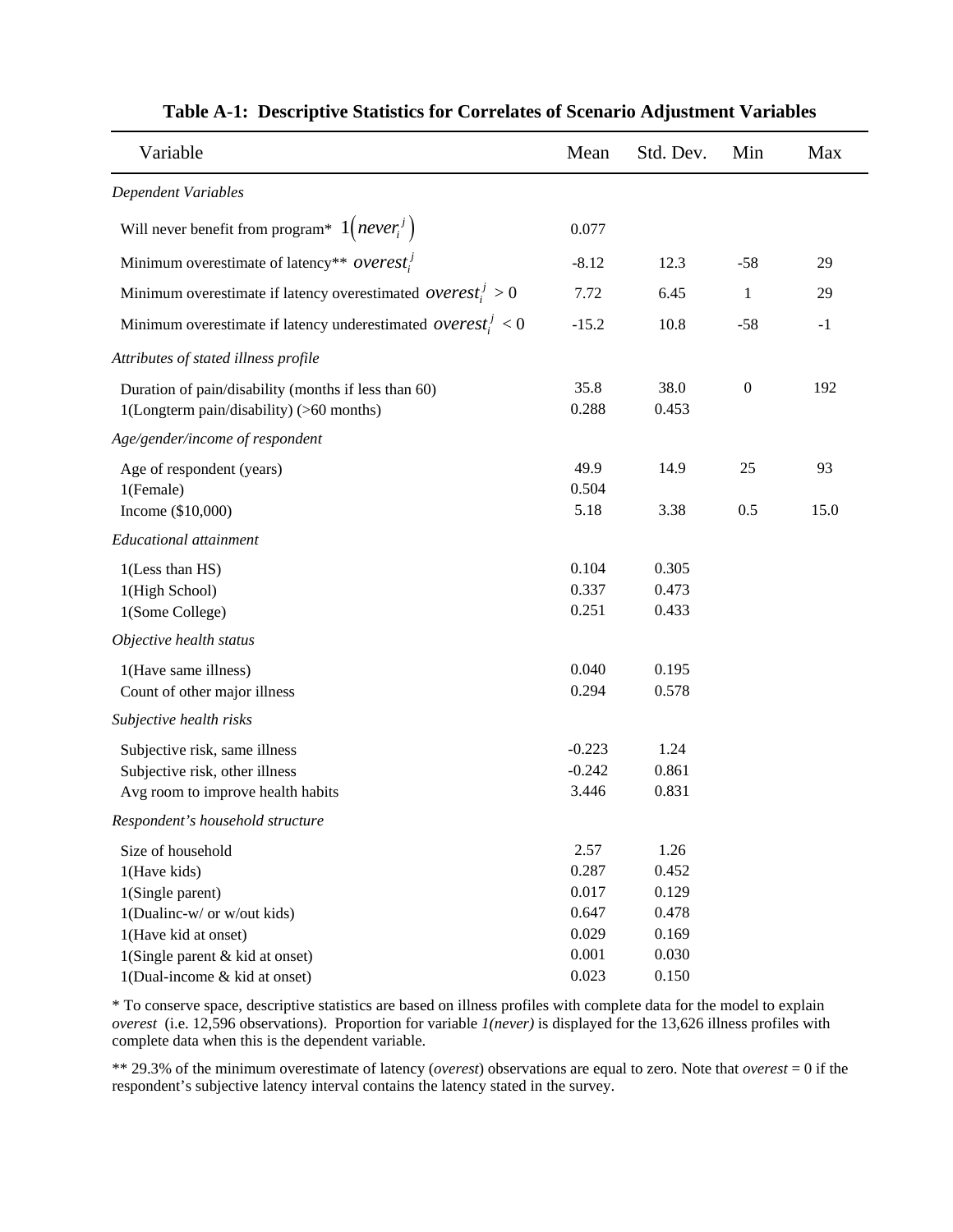|                                                      |                                     | 1 - Binary Logit 2 - Binary Logit   |
|------------------------------------------------------|-------------------------------------|-------------------------------------|
|                                                      | 1(never <sub>i</sub> <sup>j</sup> ) | 1(never <sub>i</sub> <sup>j</sup> ) |
| Attributes of illness profile                        |                                     |                                     |
| Duration of pain/disability (months if less than 60) | 0.001                               | 0.000                               |
|                                                      | (0.57)                              | (0.50)                              |
| 1(Longterm pain/disability $>60$ months)             | $-0.157$                            | $-0.155$                            |
|                                                      | $(1.97)$ **                         | $(1.95)*$                           |
| Some demographic characteristics of respondents      |                                     |                                     |
| Age of respondent (years)                            | $-0.006$                            |                                     |
|                                                      | (0.45)                              |                                     |
| Age $^{2}/100$                                       | 0.010                               |                                     |
|                                                      | (0.79)                              |                                     |
| 1(Female)                                            | 0.375                               | 0.381                               |
|                                                      | $(5.61)$ ***                        | $(5.71)$ ***                        |
| Educational attainment                               |                                     |                                     |
| 1(Less than HS)                                      | $-0.254$                            | $-0.213$                            |
|                                                      | $(2.09)$ **                         | $(1.77)*$                           |
| 1(High School)                                       | $-0.274$                            | $-0.246$                            |
|                                                      | $(3.27)$ ***                        | $(2.98)$ ***                        |
| 1(Some College)                                      | $-0.143$                            | $-0.136$                            |
|                                                      | (1.64)                              | (1.57)                              |
| Objective health status                              |                                     |                                     |
| 1(Have same illness)                                 | 0.187                               | 0.222                               |
|                                                      | (0.99)                              | (1.18)                              |
| Count of other major illness                         | 0.116                               | 0.146                               |
|                                                      | $(1.99)$ **                         | $(2.61)$ ***                        |
| Subjective health risks                              |                                     |                                     |
| Subjective risk, same illness                        | $-0.342$                            | $-0.343$                            |
|                                                      | $(10.15)$ ***                       | $(10.20)$ ***                       |
| Subjective risk, other illness                       | 0.152                               | 0.147                               |
|                                                      | $(3.23)$ ***                        | $(3.12)$ ***                        |
| Avg room to improve health habits                    | $-0.081$                            | $-0.094$                            |
|                                                      | $(2.01)$ **                         | $(2.36)$ **                         |
| Respondent's household structure                     |                                     |                                     |
| Size of household                                    | 0.144                               | 0.140                               |
|                                                      | $(3.54)$ ***                        | $(3.70)$ ***                        |
| 1(Have kids)                                         | $-0.167$                            | $-0.219$                            |
|                                                      | (1.42)                              | $(1.96)^*$                          |
| 1(Single parent)                                     | 0.578                               | 0.564                               |
|                                                      | $(2.48)$ **                         | $(2.48)$ **                         |
| 1(Dualinc-w/ or w/out kids)                          | 0.017                               |                                     |
|                                                      | (0.22)                              |                                     |
| 1(Have kid at onset)                                 | 0.064                               |                                     |
|                                                      | (0.16)                              |                                     |
| 1(Dual-income & kid at onset)                        | $-0.173$                            |                                     |
|                                                      | (0.37)                              |                                     |
| Constant                                             | $-2.720$                            | $-2.708$                            |
|                                                      | $(6.85)$ ***                        | $(15.76)$ ***                       |
| Observations                                         | 13626                               | 13626                               |
| Log L                                                | $-3550.8$                           | $-3552.8$                           |

**Table A-2: Models to explain "Never (Program would not benefit me)"**

Absolute value of z statistics in parentheses, \* significant at 10%; \*\* significant at 5%; \*\*\* significant at 1%.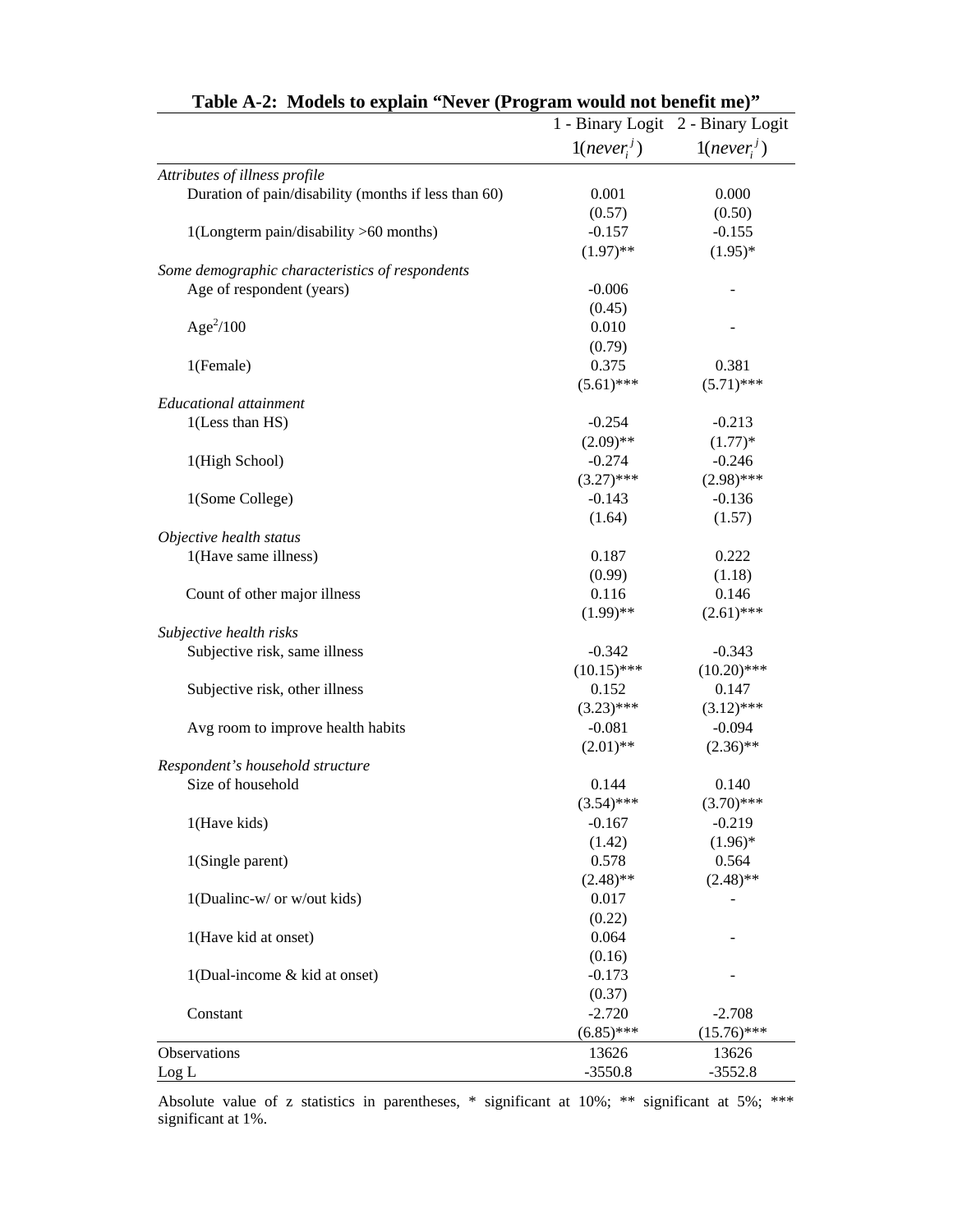|                                                 | $1 - OLS$<br>$overest_i^j$ | $2 - OLS$<br>$overest_i^j$ | $3 - OLS$<br>Latency | $4 - OLS$<br>Latency | $5 - OLS$<br>(Interval) $*$ |
|-------------------------------------------------|----------------------------|----------------------------|----------------------|----------------------|-----------------------------|
|                                                 |                            |                            | $overest_i^j$        | $overest_i^j$        | $overest_i^j$               |
| Attributes of illness profile                   |                            |                            |                      |                      |                             |
| Pain/disability (months if <60)                 | 0.033                      | 0.033                      | 0.012                | 0.011                | 0.011                       |
|                                                 | $(11.38)$ ***              | $(11.37)$ ***              | $(4.65)$ ***         | $(4.31)$ ***         | $(4.15)$ ***                |
| $1$ (pain/disability) (>60 months)              | 0.502                      | 0.499                      | 0.578                | 0.574                | 0.578                       |
|                                                 | $(2.07)$ **                | $(2.06)$ **                | $(2.76)$ ***         | $(2.74)$ ***         | $(2.61)$ ***                |
| Some demographic characteristics of respondents |                            |                            |                      |                      |                             |
| Age of respondent (years)                       | 0.314                      | 0.311                      | 0.012                |                      |                             |
|                                                 | $(6.92)$ ***               | $(6.87)$ ***               | (0.15)               |                      |                             |
| Age-squared (100s of years)                     | $-0.116$                   | $-0.113$                   | $-0.078$             |                      |                             |
|                                                 | $(2.70)$ ***               | $(2.64)$ ***               | (1.10)               |                      |                             |
| 1(Female)                                       | $-0.205$                   |                            |                      |                      |                             |
|                                                 | (0.99)                     |                            |                      |                      |                             |
| <b>Educational</b> attainment                   |                            |                            |                      |                      |                             |
| 1(Less than HS)                                 | $-1.832$                   | $-1.876$                   | $-1.712$             | $-1.813$             | $-1.949$                    |
|                                                 | $(4.79)$ ***               | $(4.93)$ ***               | $(5.21)$ ***         | $(5.52)$ ***         | $(5.64)$ ***                |
|                                                 | $-0.673$                   | $-0.701$                   | $-0.559$             | $-0.587$             | $-0.516$                    |
| 1(High School)                                  |                            |                            |                      | $(2.59)$ ***         |                             |
|                                                 | $(2.56)$ **                | $(2.68)$ ***               | $(2.47)$ **          |                      | $(2.15)$ **                 |
| 1(Some College)                                 | $-0.239$                   | $-0.256$                   | $-0.375$             | $-0.365$             | $-0.405$                    |
|                                                 | (0.86)                     | (0.92)                     | (1.56)               | (1.52)               | (1.59)                      |
| Objective health status                         |                            |                            |                      |                      |                             |
| 1(Have same illness)                            | $-2.554$                   | $-2.542$                   | $-2.125$             | $-2.181$             | $-2.118$                    |
|                                                 | $(4.70)$ ***               | $(4.67)$ ***               | $(4.52)$ ***         | $(4.64)$ ***         | $(4.29)$ ***                |
| Count of other major illnesses                  | $-0.567$                   | $-0.555$                   | $-0.640$             | $-0.704$             | $-0.718$                    |
|                                                 | $(2.97)$ ***               | $(2.90)$ ***               | $(3.88)$ ***         | $(4.28)$ ***         | $(4.15)$ ***                |
| Subjective health risks                         |                            |                            |                      |                      |                             |
| Subjective risk, same illness                   | $-1.115$                   | $-1.116$                   | $-1.411$             | $-1.397$             | $-1.471$                    |
|                                                 | $(10.54)$ ***              | $(10.56)$ ***              | $(15.42)$ ***        | $(15.28)$ ***        | $(15.20)$ ***               |
| Avg. subjective risk, other illness             | $-0.039$                   | $-0.043$                   | 0.269                | 0.272                | 0.202                       |
|                                                 | (0.25)                     | (0.28)                     | $(2.01)$ **          | $(2.04)$ **          | (1.43)                      |
| Avg. room to impr. health habits                | $-0.973$                   | $-0.974$                   | $-0.976$             | $-0.935$             | $-0.931$                    |
|                                                 | $(7.40)$ ***               | $(7.41)$ ***               | $(8.60)$ ***         | $(8.27)$ ***         | $(7.79)$ ***                |
| Latency Period                                  |                            |                            |                      |                      |                             |
| Stated latency                                  |                            |                            | $-0.250$             | $-0.204$             | $-0.251$                    |
|                                                 |                            |                            | $(2.22)$ **          | $(3.09)$ ***         | $(3.57)$ ***                |
| (Stated latency) <sup>2</sup>                   |                            |                            | $-0.001$             | $-0.003$             | $-0.004$                    |
|                                                 |                            |                            | (0.78)               | $(3.97)$ ***         | $(6.36)$ ***                |
| (Stated latency)*(Age)                          |                            |                            | $-0.013$             | $-0.008$             | $-0.005$                    |
|                                                 |                            |                            | $(3.50)$ ***         | $(3.42)$ ***         | $(2.33)$ **                 |
| (Stated latency)*(Age <sup>2</sup> )            |                            |                            | 0.000                | 0.000                | $-0.000$                    |
|                                                 |                            |                            | $(2.77)$ ***         | (0.58)               | (0.82)                      |
| (Stated latency) *1(Female)                     |                            |                            | $-0.025$             | $-0.025$             | $-0.019$                    |
|                                                 |                            |                            | $(3.25)$ ***         | $(3.20)$ ***         | $(2.30)$ **                 |
| Respondent's household structure                |                            |                            |                      |                      |                             |
| Size of household                               | $-0.118$                   |                            |                      |                      | $\overline{\phantom{a}}$    |
|                                                 | (0.88)                     |                            |                      |                      |                             |
|                                                 |                            |                            |                      |                      |                             |

|  | Table A-3: Models to explain Minimum Over-Estimate of Latency (overest) |  |
|--|-------------------------------------------------------------------------|--|
|  |                                                                         |  |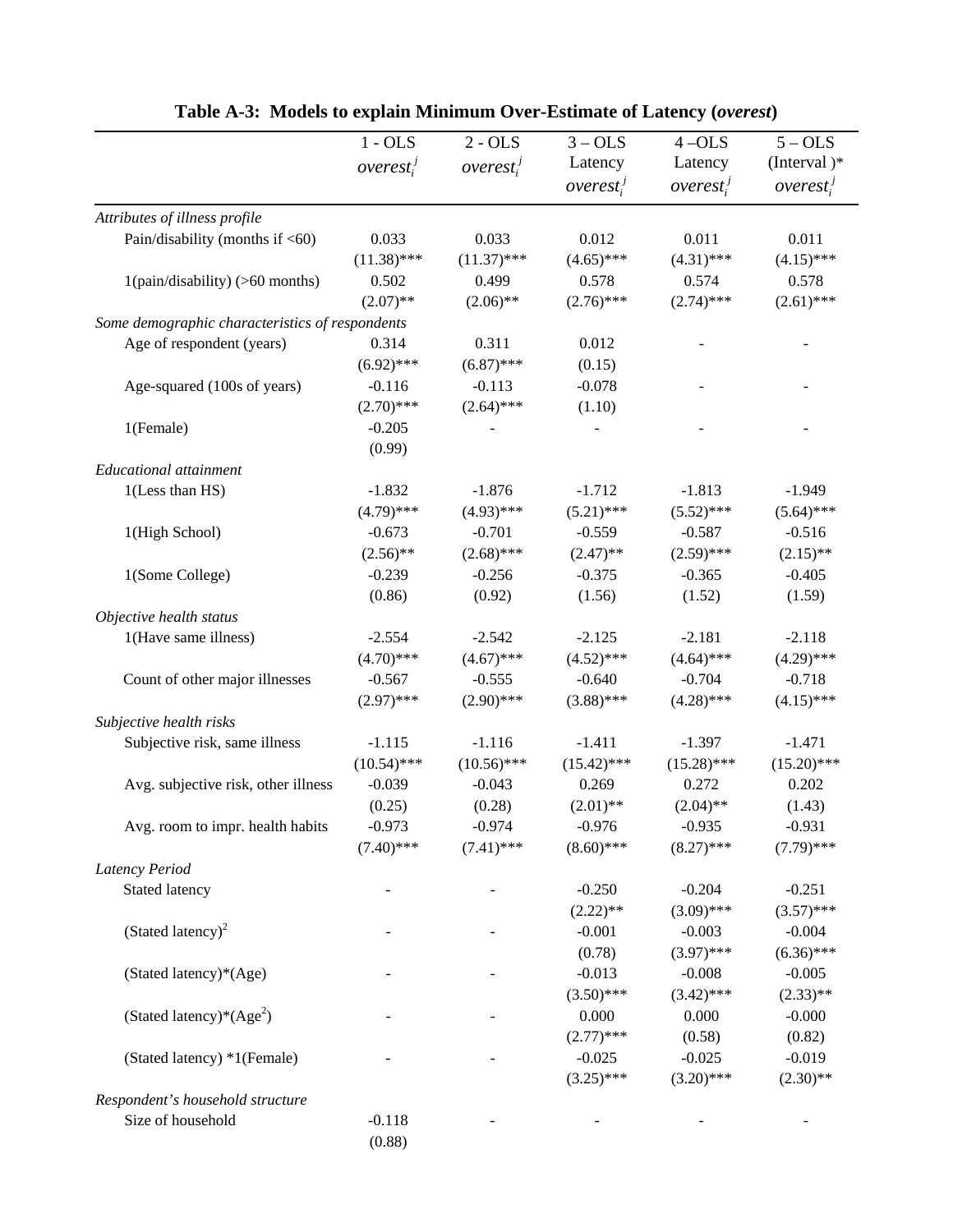| 1(Have kids)                  | $-1.987$      | $-2.208$      | $-0.663$     | $-0.673$      | $-0.746$      |
|-------------------------------|---------------|---------------|--------------|---------------|---------------|
|                               | $(5.38)$ ***  | $(8.27)$ ***  | $(2.81)$ *** | $(2.86)$ ***  | $(2.99)$ ***  |
| 1(Single parent)              | $-1.858$      | $-1.794$      | $-2.058$     | $-1.993$      | $-1.979$      |
|                               | $(2.20)$ **   | $(2.15)$ **   | $(2.85)$ *** | $(2.76)$ ***  | $(2.60)$ ***  |
| 1(Dualinc-w/ or w/out kids)   | 0.701         | 0.625         | 0.754        | 0.763         | 0.769         |
|                               | $(2.87)$ ***  | $(2.74)$ ***  | $(3.83)$ *** | $(3.88)$ ***  | $(3.69)$ ***  |
| 1(Have current kid at onset)  | 14.445        | 14.371        | 2.557        | 3.304         | 3.903         |
|                               | $(11.11)$ *** | $(11.07)$ *** | $(2.22)$ **  | $(2.91)$ ***  | $(3.24)$ ***  |
| 1(Dual-income & kid at onset) | $-2.681$      | $-2.601$      | $-2.354$     | $-2.394$      | $-2.679$      |
|                               | $(1.84)$ *    | $(1.78)$ *    | $(1.87)$ *   | $(1.90)*$     | $(2.01)$ **   |
| Constant                      | $-17.957$     | $-18.157$     | 8.782        | 6.449         | 7.290         |
|                               | $(14.36)$ *** | $(14.64)$ *** | $(3.55)$ *** | $(12.29)$ *** | $(13.14)$ *** |
| Observations                  | 12596^        | 12596         | 12596        | 12596         | 12596         |
| Log L                         |               |               |              |               | $-33818.9$    |
| R-squared                     | 0.12          | 0.12          | 0.35         | 0.35          |               |

Absolute value of z statistics in parentheses, \* significant at 10%; \*\* significant at 5%; \*\*\* significant at 1%.

^Sample size is smaller for models in Table A-3 than Table A-2 since they do not include those individuals who said the program would never benefit them.

\* Interval-data model treats  $MOEL_i^j$  as an interval rather than as an approximately continuous variable. This is done using the upper and lower estimates of the stated latency of the benefits of the program and using the intreg command in Stata.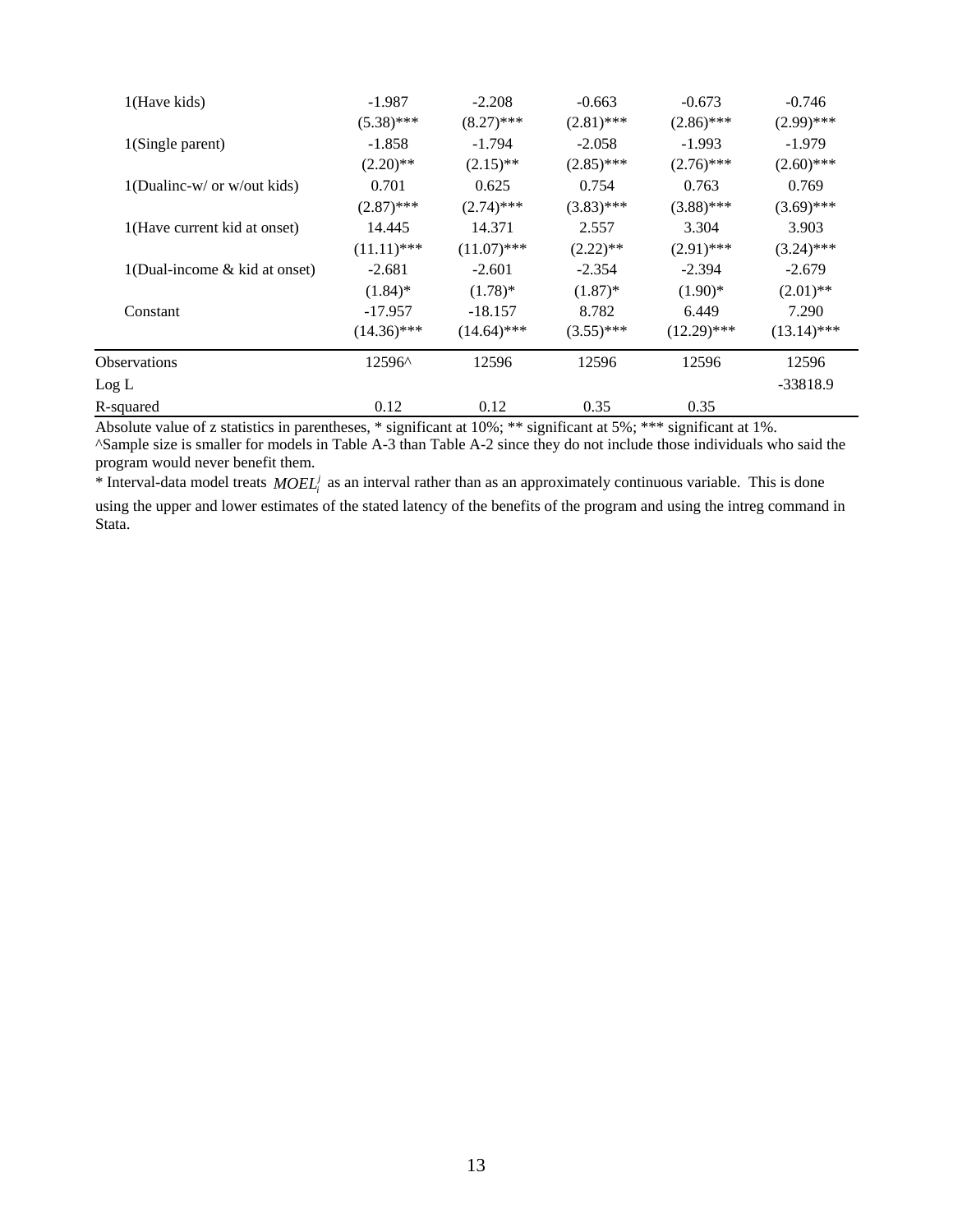### **APPENDIX B (to be made available online)**

#### *B.1 Extensive, rather than parsimonious, version of main model*

Table 3 in the main body of the paper gives parameter estimates from our model that corrects for scenario adjustment where all interaction terms with persistently insignificant coefficients have been dropped. Table B-1 in this Appendix provides the estimates for a model with the complete set of interactions.

### *B.2 Extensive and parsimonious versions of a "small" model*

It may be important to demonstrate that the statistical significance of the interaction terms involving the two scenario adjustments variables in this study are not an artifact of the non-linear functional form of the specification in the main model. Tables B-2 and B-3 demonstrate that there are significant shifts in the estimated parameters even in simpler five-parameter versions of the specification for the program choice model.

#### *B.3 Under- or over-estimate of latency (ordered discrete variable)*

In addition to the interval-data model for the *overest* variable documented in Model 5 in Appendix A, Table A-3, we also considered a second specification for over- or under-estimating the latency. An ordered categorical variable *ordered\_latency*<sup>*i*</sup> is explored in the context of an ordered logit model. The variable *ordered\_latency*<sup>*i*</sup> is an ordered categorical variable that takes on the value 0 if the upper bound of the age interval checked among the selections in Figure 2 is lower than the stated age of onset given in the choice scenario. It takes the value 1 if the age interval checked in Figure 2 contains the stated age of onset, and take a value of 2 if the lower bound of the age interval lies strictly above the stated age of onset in the choice scenario. In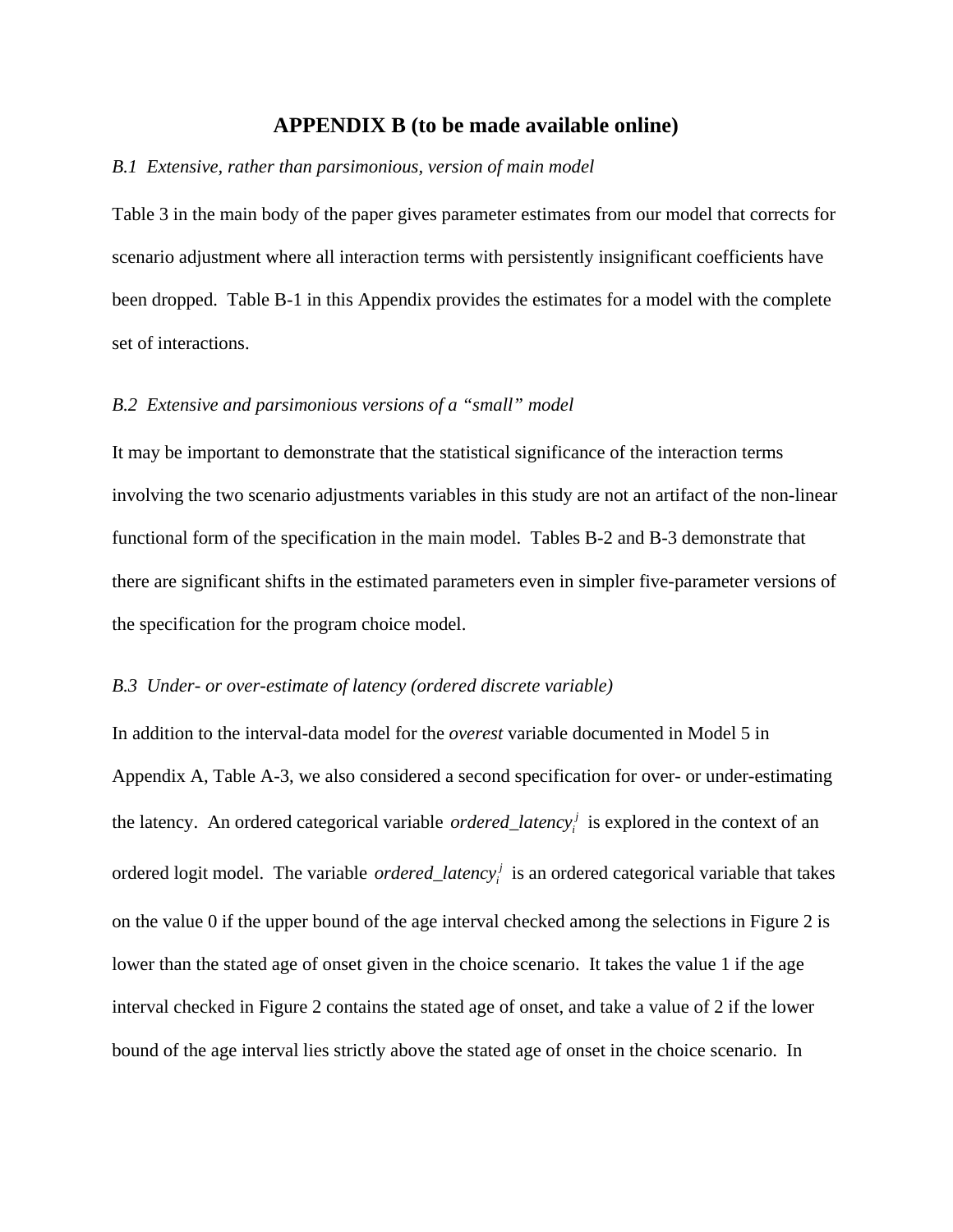these data, latency is underestimated for about 54.6% of illness profiles, and it is overestimated for about 10.3% of profiles.

Results for this model are displayed in Table B-2. Individuals are more likely to overestimate the latency of the illness if they have finished only high school, have temporary or long-term pain described the illness profile stated in the scenario, or will likely have a current child still in their household at the stated onset of the disease. Individuals are more likely to underestimate the length of the latency if they have a lower income, have either this illness or another major illness, have a higher subjective risk for this illness, have children, or will likely have a current child still in their household at the stated onset of the disease.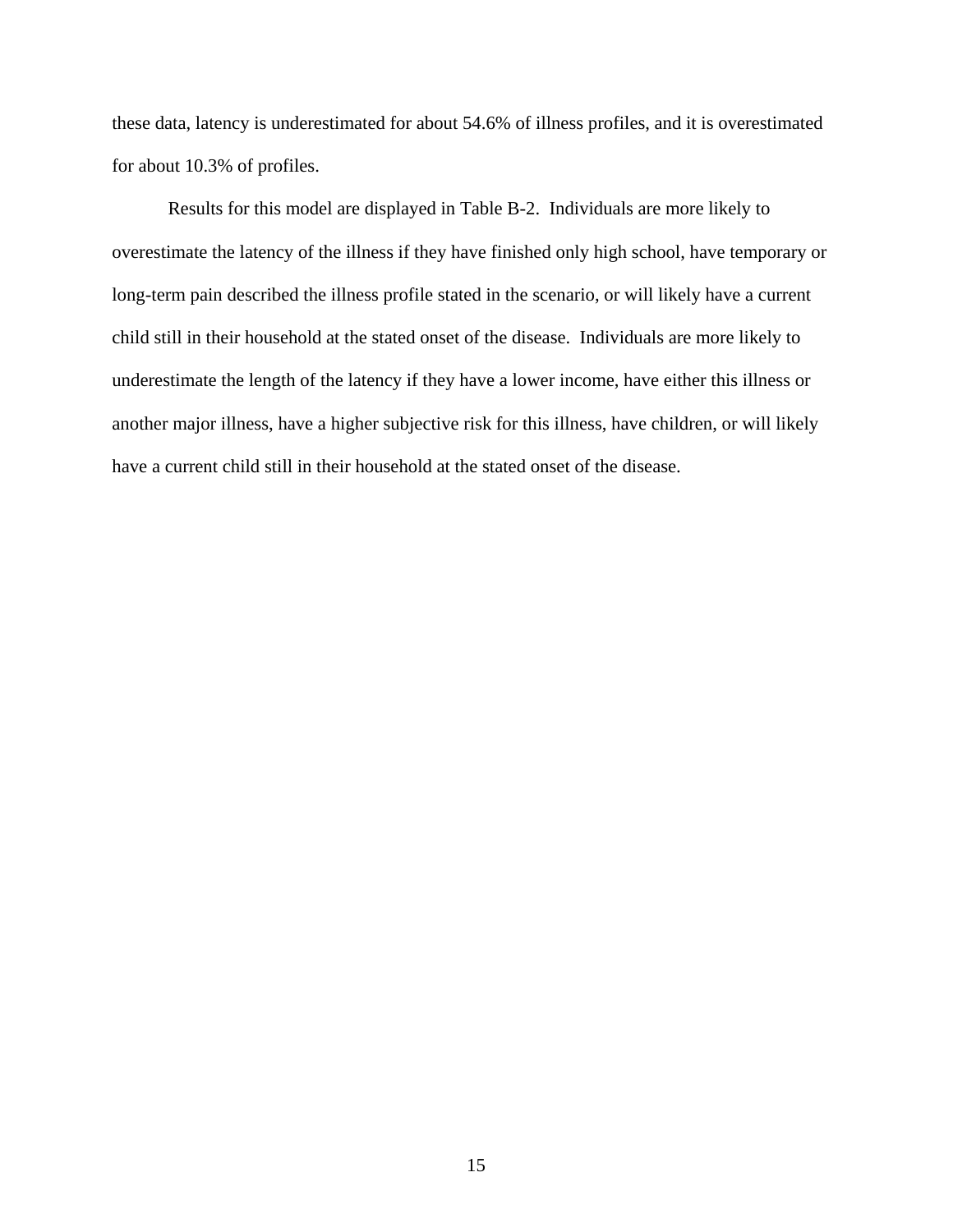|                                                                                                                        | Model A1      |               | Model A2                         |                               |
|------------------------------------------------------------------------------------------------------------------------|---------------|---------------|----------------------------------|-------------------------------|
| (Parameter) Variable                                                                                                   | Uncorrected   | Corrected     | $\times$ 1(never, <sup>1</sup> ) | $\times$ overest <sub>i</sub> |
| $(\beta_0 \times 10^5)$ first income term                                                                              | 8.387         | 8.387         | $-2.702$                         | 0.248                         |
|                                                                                                                        | $(10.03)$ *** | $(10.03)$ *** | (0.76)                           | $(4.11)$ ***                  |
| $(\beta_1 \times 10^9)$ [second income term]                                                                           | $-2.385$      | $-2.385$      | 10.235                           | $-0.027$                      |
|                                                                                                                        | $(3.86)$ ***  | $(3.86)$ ***  | $(2.95)$ ***                     | (0.64)                        |
| $(\alpha_{10})\Delta\Pi_i^{AS}\log\left(\rho dv_i^A+1\right)$                                                          | $-58.359$     | $-58.359$     | 248.650                          | 7.233                         |
|                                                                                                                        | $(5.05)$ ***  | $(5.05)$ ***  | $(3.87)$ ***                     | $(7.13)$ ***                  |
| $(\alpha_{13})\left[P(self_i)-\overline{P}\right]\Delta\Pi_i^{AS}\left[\log\left(pdv_i^A+1\right)\right]$              | 3.892         | 3.892         | 6.055                            | 0.012                         |
|                                                                                                                        | $(2.15)$ **   | $(2.15)$ **   | (0.60)                           | (0.08)                        |
| $(\alpha_2) \Delta \Pi_i^{AS} \log (pdvr_i^A + 1)$                                                                     | $-51.663$     | $-51.663$     | $-60.728$                        | 1.177                         |
|                                                                                                                        | $(4.52)$ ***  | $(4.52)$ ***  | (1.12)                           | (1.00)                        |
| $(\alpha_{30})\Delta\Pi_i^{AS}\log\left(\rho dv l_i^A+1\right)$                                                        | $-1019.412$   | $-1019.412$   | 499.341                          | 5.900                         |
|                                                                                                                        | $(4.11)$ ***  | $(4.11)$ ***  | (0.49)                           | (0.36)                        |
| $(\alpha_{31})$ age <sub>i0</sub> · $\Delta \Pi_i^{AS}$ log $\left( pdvl_i^A + 1 \right)$                              | 48.701        | 48.701        | $-19.464$                        | $-0.309$                      |
|                                                                                                                        | $(4.80)$ ***  | $(4.80)$ ***  | (0.47)                           | (0.41)                        |
| $(\alpha_{32})$ age <sup>2</sup> <sub>i0</sub> · $\Delta\Pi_i^{AS}$ log $\left( pdvl_i^A + 1 \right)$                  | $-0.412$      | $-0.412$      | 0.144                            | 0.012                         |
|                                                                                                                        | $(4.24)$ ***  | $(4.24)$ ***  | (0.36)                           | (1.47)                        |
| $(\alpha_{40})\Delta\Pi_i^{AS} \left[ \log \left( \frac{pdvl_i^A+1}{\epsilon}\right) \right]^2$                        | 339.442       | 339.442       | 484.391                          | $-3.979$                      |
|                                                                                                                        | $(3.13)$ ***  | $(3.13)$ ***  | (0.81)                           | (0.41)                        |
|                                                                                                                        | $-17.555$     | $-17.555$     | $-7.705$                         | 0.308                         |
| $(\alpha_{41})$ age <sub>i0</sub> $\cdot \Delta \Pi_i^{AS}$ $\left[ \log \left( pdv l_i^A + 1 \right) \right]^2$       | $(3.95)$ ***  | $(3.95)$ ***  | (0.33)                           | (0.72)                        |
|                                                                                                                        | 0.148         | 0.148         | 0.032                            | $-0.006$                      |
| $(\alpha_{42})$ age <sup>2</sup> <sub>i0</sub> · $\Delta \Pi_i^{AS}$ $\left[ \log \left( pdvl_i^A+1 \right) \right]^2$ | $(3.44)$ ***  | $(3.44)$ ***  | (0.15)                           | (1.24)                        |
|                                                                                                                        |               | 141.815       |                                  |                               |
| $(\alpha_{50})\Delta\Pi_i^{AS} \left[ \log \left( \rho dv i_i^A + 1 \right) \right]$                                   | 141.815       |               | $-416.324$                       | $-13.371$                     |
| $\cdot \left  \log \left( \frac{pdv l_i^A + 1}{\right) \right $                                                        | (1.55)        | (1.55)        | (0.89)                           | (1.42)                        |
| $(\alpha_{51})$ age <sub>i0</sub> · $\Delta \Pi_i^{AS} \left[ \log \left( p dv_i^A + 1 \right) \right]$                | $-6.993$      | $-6.993$      | $-0.117$                         | 0.434                         |
|                                                                                                                        | $(1.95)^*$    | $(1.95)^*$    | (0.01)                           | (1.07)                        |
| $\cdot \left  \log \left( \frac{pdv l_i^A + 1}{\right) \right $                                                        |               |               |                                  |                               |
| $(\alpha_{52})$ age <sup>2</sup> <sub>i0</sub> · $\Delta\Pi_i^{AS}$   log( $pdvi_i^A + 1$ )                            | 0.063         | 0.063         | 0.101                            | $-0.005$                      |
|                                                                                                                        | $(1.85)^*$    | $(1.85)^*$    | (0.58)                           | (1.20)                        |
| $\cdot \left  \log \left( \frac{pdvl_i^A + 1}{\right) \right $                                                         |               |               |                                  |                               |
| Log L                                                                                                                  | $-11694.646$  |               | -10948.179                       |                               |

**Table B-1: Policy choice model with all interaction terms (Alternatives = 22560)**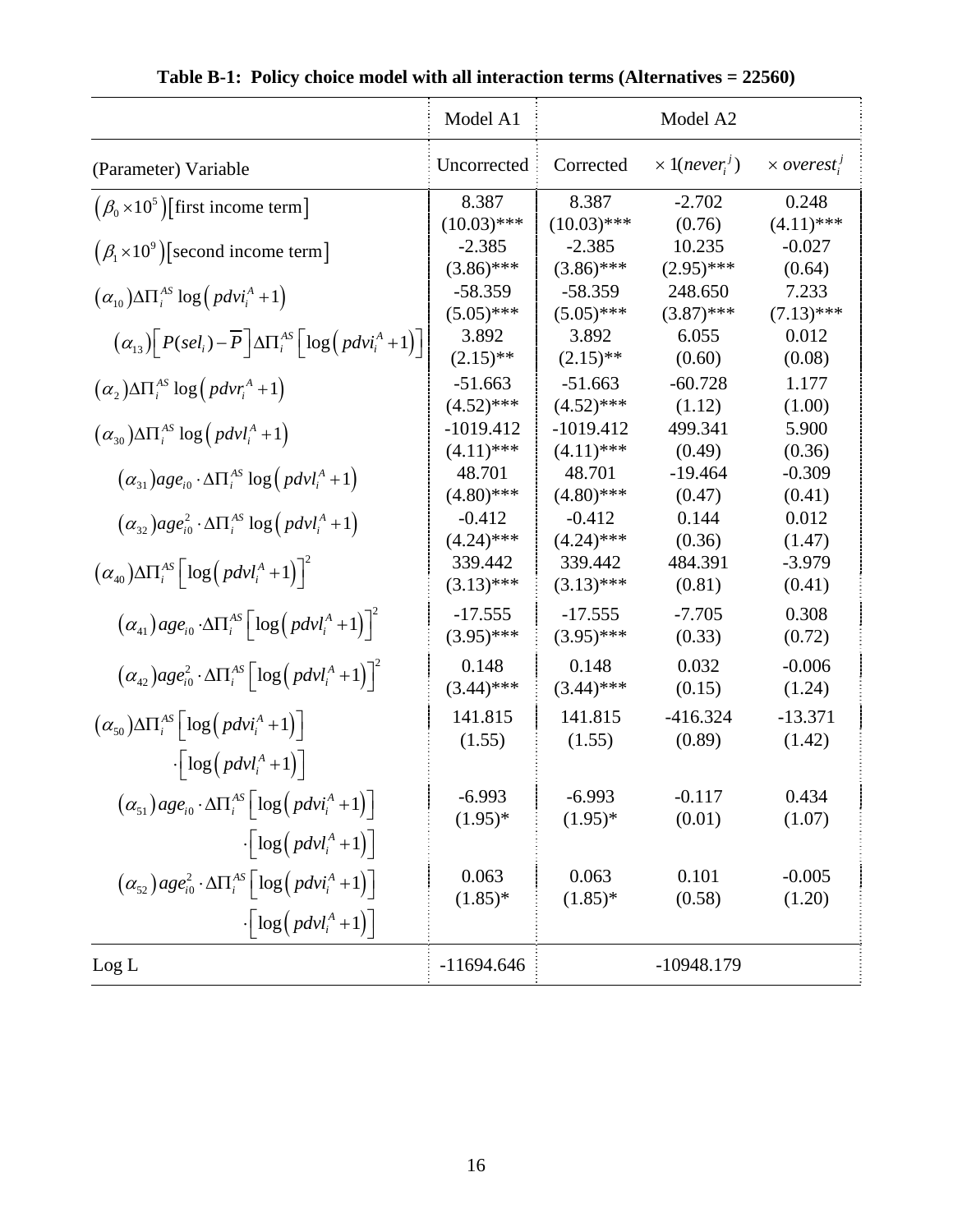|                                                                                                           | Model B1     |               | Model B <sub>2</sub>             |                               |
|-----------------------------------------------------------------------------------------------------------|--------------|---------------|----------------------------------|-------------------------------|
| (Parameter) Variable                                                                                      | Uncorrected  | Corrected     | $\times$ 1(never, <sup>1</sup> ) | $\times$ overest <sup>1</sup> |
| $(\beta_0 \times 10^5)$ [first income term]                                                               | 5.342        | 9.991         | $-1.787$                         | 0.409                         |
|                                                                                                           | $(9.17)$ *** | $(12.98)$ *** | (0.54)                           | $(7.40)$ ***                  |
| $(\beta_1 \times 10^9)$ second income term                                                                | $-2.160$     | $-2.014$      | 9.731                            | $-0.026$                      |
|                                                                                                           | $(4.61)$ *** | $(3.33)$ ***  | $(2.84)$ ***                     | (0.64)                        |
| $(\alpha_{10})\Delta\Pi_i^{AS}\log\left(\rho dv_i^A+1\right)$                                             | $-27.053$    | $-37.493$     | 109.601                          | 5.348                         |
|                                                                                                           | $(4.56)$ *** | $(4.99)$ ***  | $(2.75)$ ***                     | $(7.75)$ ***                  |
| $(\alpha_{13})\left[P(self_i)-\overline{P}\right]\Delta\Pi_i^{AS}\left[\log\left(pdv_i^A+1\right)\right]$ | 3.297        | 3.475         | 5.121                            | $-0.033$                      |
|                                                                                                           | $(2.29)$ **  | $(1.90)*$     | (0.50)                           | (0.23)                        |
| $(\alpha_2) \Delta \Pi_i^{AS} \log (pdvr_i^A + 1)$                                                        | $-21.870$    | $-37.893$     | $-60.407$                        | 0.993                         |
|                                                                                                           | $(2.35)$ **  | $(3.43)$ ***  | (1.13)                           | (0.86)                        |
| $(\alpha_{3})\Delta\Pi_{i}^{AS}\log\left(\rho d\nu l_{i}^{A}+1\right)$                                    | $-30.409$    | $-36.974$     | 190.347                          | 6.594                         |
|                                                                                                           | $(5.97)$ *** | $(5.89)$ ***  | $(5.79)$ ***                     | $(11.12)$ ***                 |
| Log L                                                                                                     | $-11726.31$  |               | $-11073.051$                     |                               |

**Table B-2: Minimal Model (Alternatives = 22560)** 

**Table B-3: Parsimonious Minimal Model (Alternatives = 22560)**

|                                                                                                           | Model B1'                 |                           | Model B <sub>2</sub> '           |                                |
|-----------------------------------------------------------------------------------------------------------|---------------------------|---------------------------|----------------------------------|--------------------------------|
| (Parameter) Variable                                                                                      | Uncorrected               | Corrected                 | $\times$ 1(never, <sup>1</sup> ) | $\times$ overest, <sup>1</sup> |
| $(\beta_0 \times 10^5)$ first income term                                                                 | 5.342<br>$(9.17)$ ***     | 9.816<br>$(14.00)$ ***    | $-1.900$<br>(0.57)               | 0.387<br>$(10.18)$ ***         |
| $(\beta_1 \times 10^9)$ [second income term]                                                              | $-2.160$<br>$(4.61)$ ***  | $-1.800$<br>$(3.58)$ ***  | 9.425<br>$(2.76)$ ***            |                                |
| $(\alpha_{10})\Delta\Pi_i^{AS}\log\left(\rho dv_i^A+1\right)$                                             | $-27.053$<br>$(4.56)$ *** | $-37.184$<br>$(4.97)$ *** | 103.398<br>$(2.72)$ ***          | 5.398<br>$(7.98)$ ***          |
| $(\alpha_{13})\left[P(self_i)-\overline{P}\right]\Delta\Pi_i^{AS}\left[\log\left(pdv_i^A+1\right)\right]$ | 3.297<br>$(2.29)$ **      | 3.786<br>$(2.39)$ **      |                                  |                                |
| $(\alpha_2) \Delta \Pi_i^{AS} \log (pdvr_i^A + 1)$                                                        | $-21.870$<br>$(2.35)$ **  | $-43.664$<br>$(4.45)$ *** |                                  |                                |
| $(\alpha_{3})\Delta\Pi_{i}^{AS}\log\left(\rho d\nu l_{i}^{A}+1\right)$                                    | $-30.409$<br>$(5.97)$ *** | $-36.855$<br>$(5.89)$ *** | 188.932<br>$(5.74)$ ***          | 6.619<br>$(11.22)$ ***         |
| Log L                                                                                                     | $-11726.31$               |                           | $-11074.305$                     |                                |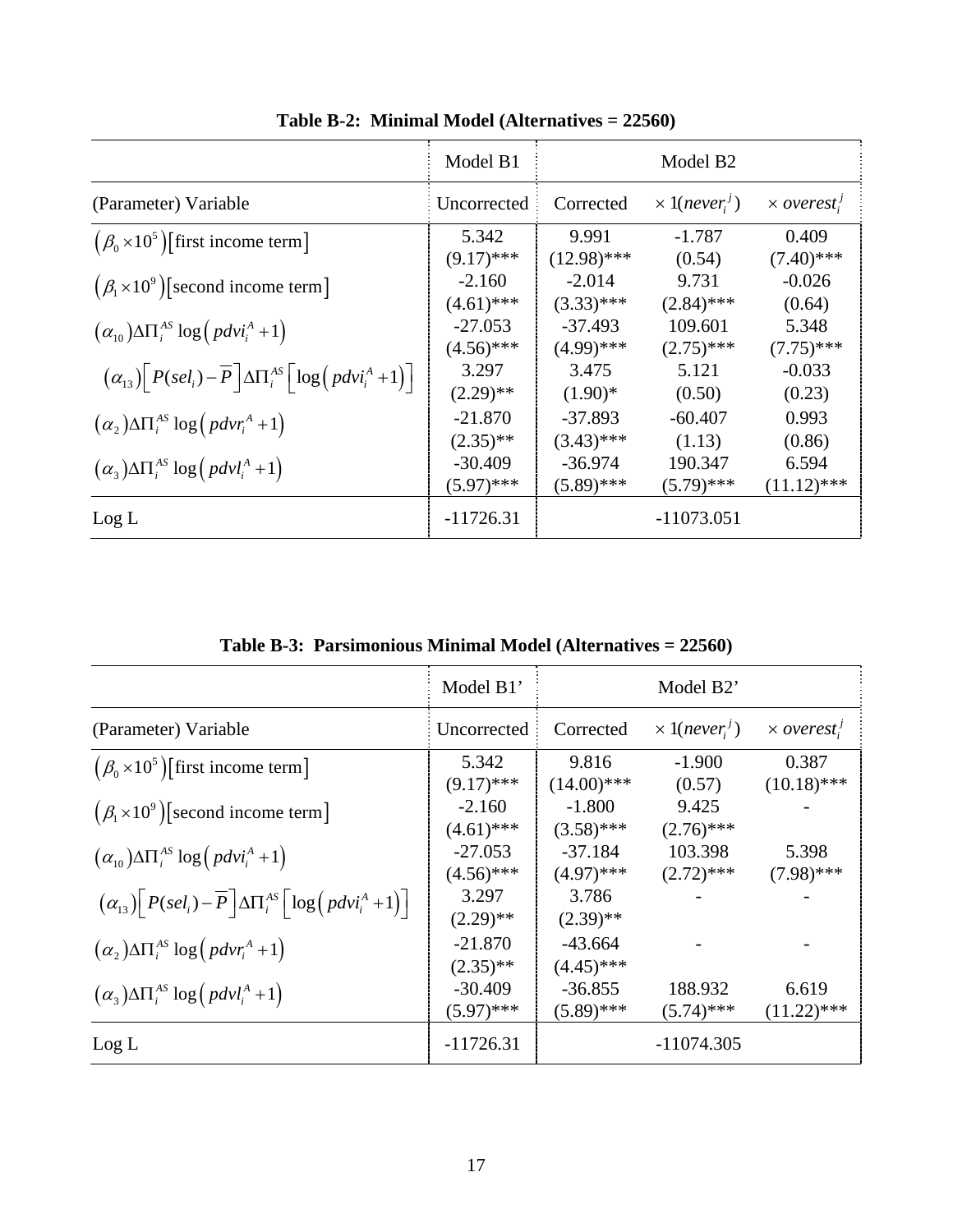|                                                                                                                   | $1 -$ Ordered<br>logit | $2 -$ Ordered<br>logit                                                                     | $3 -$ Ordered<br>logit                                                                         |
|-------------------------------------------------------------------------------------------------------------------|------------------------|--------------------------------------------------------------------------------------------|------------------------------------------------------------------------------------------------|
|                                                                                                                   | $overest_i^j$          | $overest_i^j$                                                                              | $overest_i^j$                                                                                  |
| Attributes of illness profile                                                                                     |                        |                                                                                            |                                                                                                |
| Duration of pain/disability                                                                                       |                        |                                                                                            |                                                                                                |
| (months if less than 60)                                                                                          | 0.004                  | 0.002                                                                                      | 0.002                                                                                          |
|                                                                                                                   | $(5.05)$ ***           | $(1.93)*$                                                                                  | $(1.99)$ **                                                                                    |
| 1(Longterm pain/disability)                                                                                       |                        |                                                                                            |                                                                                                |
| $($ >60 months)                                                                                                   | 0.064                  | 0.094                                                                                      | 0.095                                                                                          |
|                                                                                                                   | (0.93)                 | (1.30)                                                                                     | (1.32)                                                                                         |
| Some demographic characteristics of<br>respondents                                                                |                        |                                                                                            |                                                                                                |
| Age of respondent (years)                                                                                         | 0.036                  | 0.000                                                                                      |                                                                                                |
|                                                                                                                   | $(2.72)$ ***           | (0.00)                                                                                     |                                                                                                |
| Age-squared (100s of years)                                                                                       | $-0.029$               | 0.003                                                                                      |                                                                                                |
|                                                                                                                   | $(2.34)$ **            | (0.15)                                                                                     |                                                                                                |
| 1(Female)                                                                                                         | 0.005                  |                                                                                            |                                                                                                |
|                                                                                                                   | (0.09)                 |                                                                                            |                                                                                                |
| <b>Educational</b> attainment                                                                                     |                        |                                                                                            |                                                                                                |
| 1(Less than HS)                                                                                                   | $-0.939$               | $-0.940$                                                                                   | $-0.936$                                                                                       |
|                                                                                                                   | $(6.80)$ ***           | $(6.68)$ ***                                                                               | $(6.67)$ ***                                                                                   |
| 1(High School)                                                                                                    | $-0.040$               | $-0.005$                                                                                   | $-0.007$                                                                                       |
|                                                                                                                   | (0.57)                 | (0.07)                                                                                     | (0.10)                                                                                         |
| 1(Some College)                                                                                                   | $-0.202$               | $-0.207$                                                                                   | $-0.209$                                                                                       |
|                                                                                                                   | $(2.62)$ ***           | $(2.57)$ **                                                                                | $(2.60)$ ***                                                                                   |
| Objective health status                                                                                           |                        |                                                                                            |                                                                                                |
| 1(Have same illness)                                                                                              | $-0.679$               | $-0.654$                                                                                   | $-0.651$                                                                                       |
|                                                                                                                   | $(3.20)$ ***           | $(3.01)$ ***                                                                               | $(3.00)$ ***                                                                                   |
| Count of other major illness                                                                                      | $-0.119$               | $-0.137$                                                                                   | $-0.132$                                                                                       |
|                                                                                                                   | $(2.08)$ **            | $(2.28)$ **                                                                                | $(2.23)$ **                                                                                    |
| Subjective health risks                                                                                           |                        |                                                                                            |                                                                                                |
| Subjective risk, same illness                                                                                     | $-0.132$               | $-0.200$                                                                                   | $-0.201$                                                                                       |
|                                                                                                                   | $(4.38)$ ***           | $(6.25)$ ***                                                                               | $(6.28)$ ***                                                                                   |
| Subjective risk, other illness                                                                                    | $-0.081$               | $-0.031$                                                                                   | $-0.028$                                                                                       |
|                                                                                                                   | $(1.86)$ *             | (0.68)                                                                                     | (0.62)                                                                                         |
| Avg room to improve health                                                                                        |                        |                                                                                            |                                                                                                |
| habits                                                                                                            | $-0.155$               | $-0.174$                                                                                   | $-0.178$                                                                                       |
|                                                                                                                   | $(4.30)$ ***           | $(4.59)$ ***                                                                               | $(4.72)$ ***                                                                                   |
| Latency Period                                                                                                    |                        |                                                                                            |                                                                                                |
|                                                                                                                   |                        |                                                                                            |                                                                                                |
|                                                                                                                   |                        |                                                                                            |                                                                                                |
|                                                                                                                   |                        |                                                                                            |                                                                                                |
|                                                                                                                   |                        |                                                                                            |                                                                                                |
|                                                                                                                   |                        |                                                                                            |                                                                                                |
|                                                                                                                   |                        |                                                                                            |                                                                                                |
|                                                                                                                   |                        |                                                                                            |                                                                                                |
|                                                                                                                   |                        |                                                                                            |                                                                                                |
| Stated latency<br>Stated latency squared<br>Latency and age interaction<br>Latency and age squared<br>interaction |                        | 0.013<br>(0.24)<br>$-0.003$<br>$(6.86)$ ***<br>0.003<br>(1.35)<br>$-0.000$<br>$(3.19)$ *** | 0.010<br>(0.31)<br>$-0.003$<br>$(7.70)$ ***<br>0.002<br>$(1.86)^*$<br>$-0.000$<br>$(4.71)$ *** |

|  |  | Table B-4: Correlates of <i>overest</i> as a discrete variable |  |  |
|--|--|----------------------------------------------------------------|--|--|
|--|--|----------------------------------------------------------------|--|--|

*Continued... Respondent's household structure*